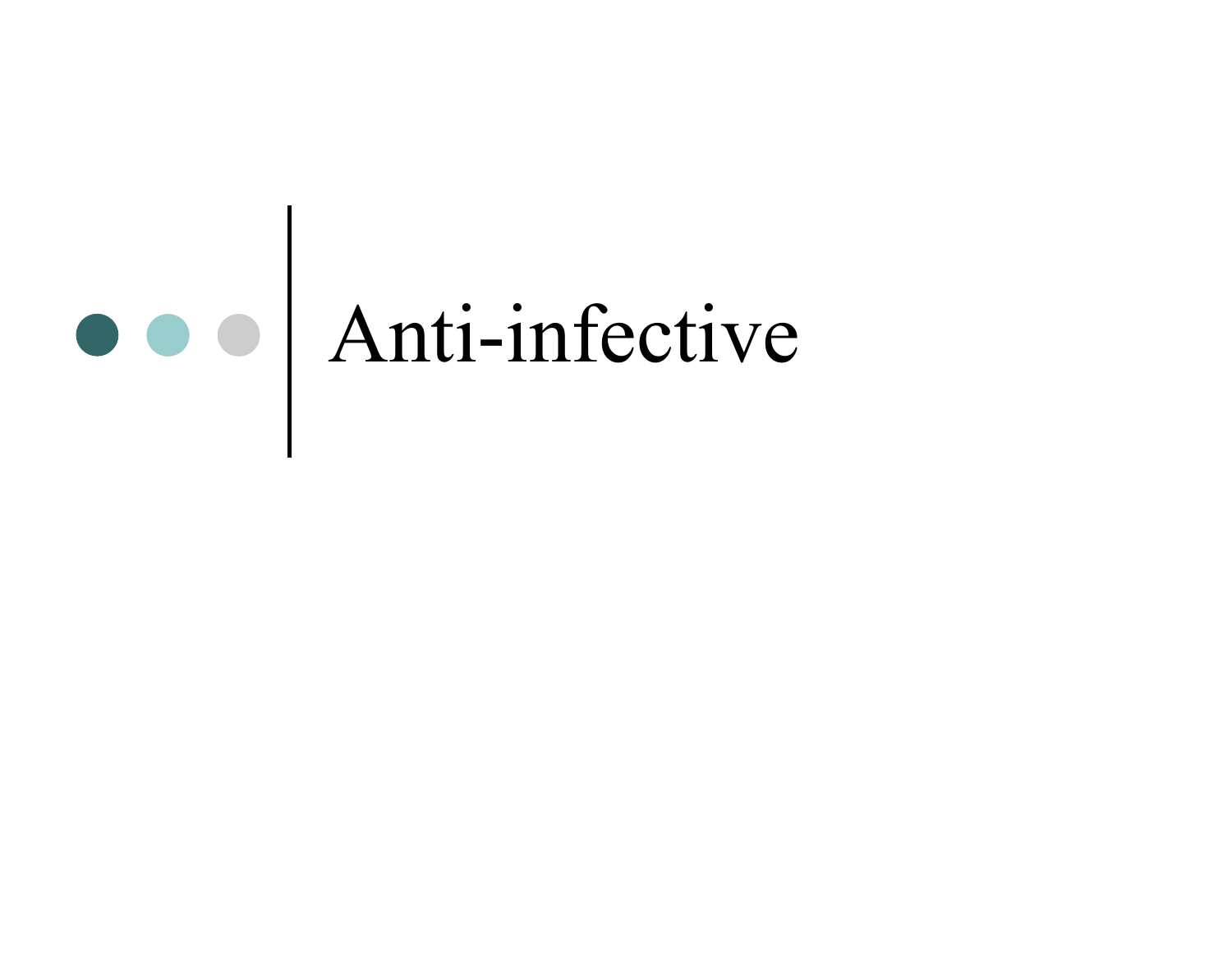

- Acyclovir
- $\bullet$ Albendazole
- Amantadine
- Amoxicillin-clavulanate
- Amphotericin B
- $\bullet$ Azithromycin
- $\bullet$ Aztreonam
- Caspofungin  $\bullet$
- **o** Cefazolin
- $\bullet$ Cefepime
- **o** Cetriaxone
- Ciprofloxacin
- $\bullet$ Clindamycin
- $\bullet$ Doxycycline
- $\bullet$ Efavirenz
- Enfuvirtide
- $\bullet$ Erythromycin
- $\bullet$ Ethambutol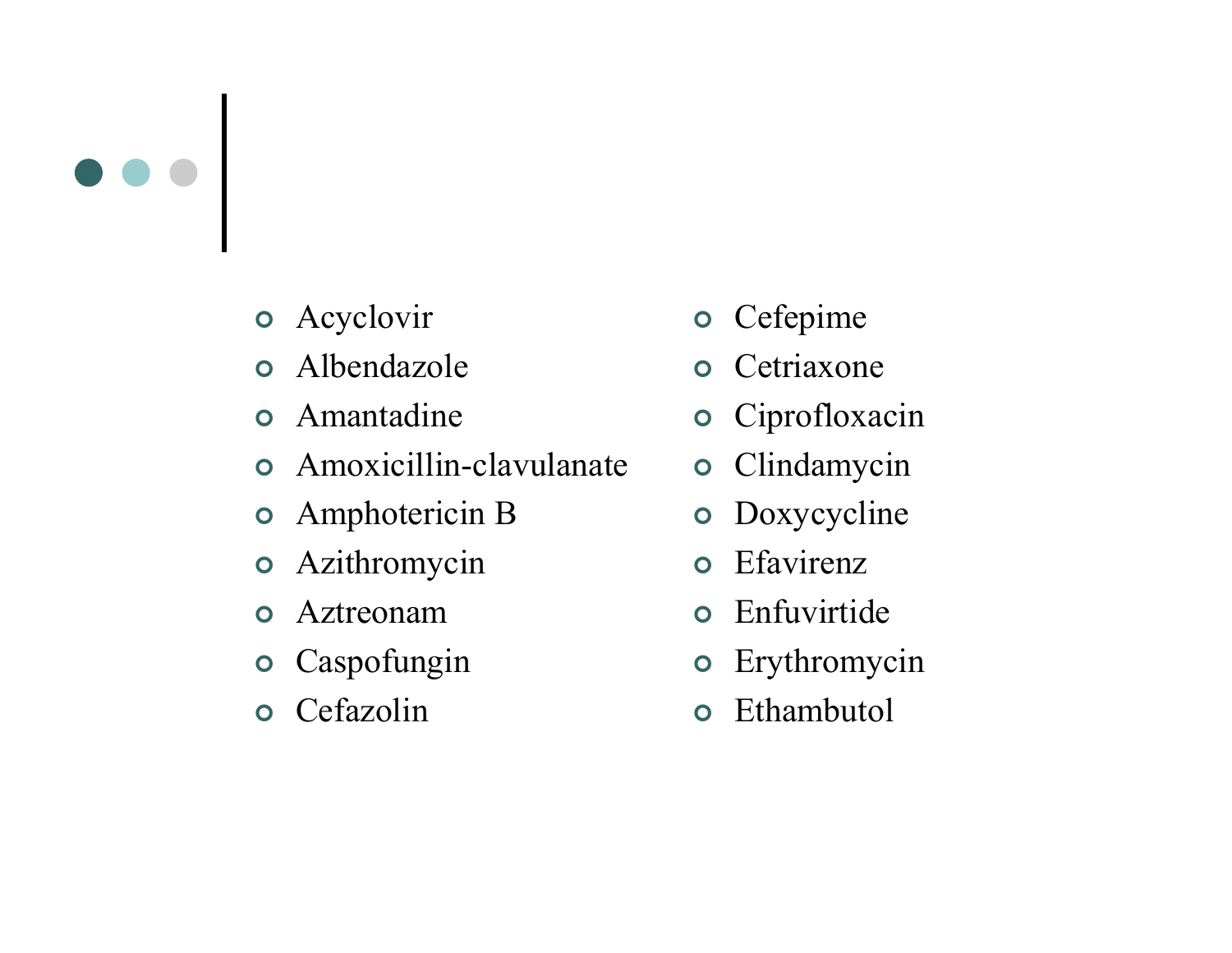

- $\bullet$ Foscarnet
- $\bullet$ Fosfomycin
- $\bullet$ Ganciclovir
- $\bullet$ Gentamicin
- **o** Griseofulvin
- $\bullet$ Imipenem-cilastatin
- $\bullet$ Isoniazid
- $\bullet$ Itraconazole
- **o** Ivermectin
- Levofloxacin
- $\bullet$ Linezolid
- $\bullet$ Mefloquine
- Metronidazole
- $\bullet$ Mupirocin
- $\bullet$ Nafcillin
- Nitrofurantoin
- **o** Oseltamivir
- $\bullet$ Paromomycin
- Penicillin G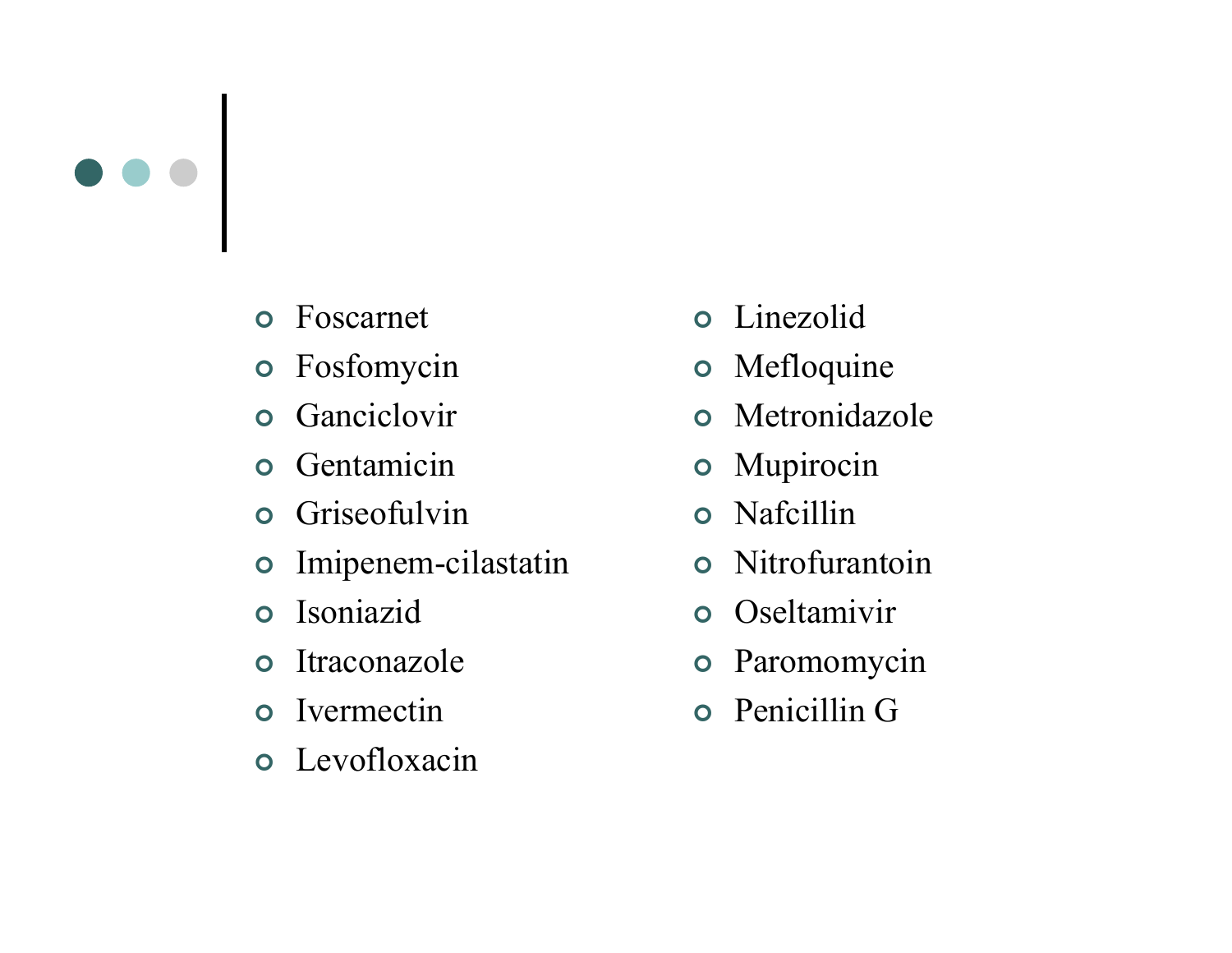

- Pentamidine
- Piperacillin-tazobactam
- $\bullet$ Praziquantel
- Primaquine
- Pyrimethamine
- **o** Pyrantel
- $\bullet$ Quinine
- Quinpristein-dalfopristin
- $\bullet$ Ribavirin
- $\bullet$ Rifampin
- $\bullet$ Ritonavir-lopinavir
- $\bullet$ Streptomycin
- $\bullet$ Terbinafine
- $\bullet$ Trifluridine
- TMP-SMX
- Vancomycin
- Zidovudine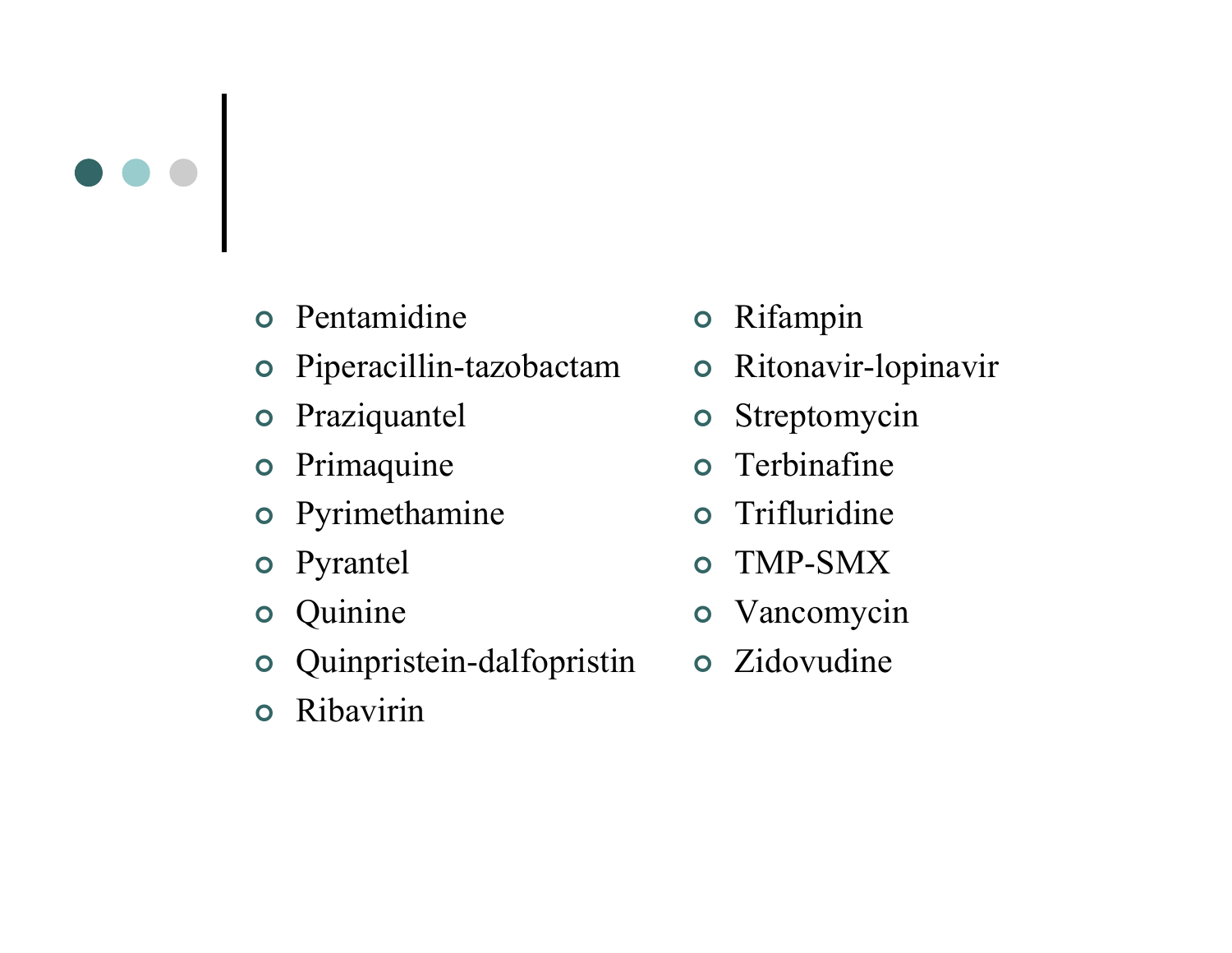

- $\bullet$ **Antiviral**
- $\bullet$ Nucleoside analogue
- **Converted to acyclovir**<br>**Converted to acyclovir** triphosphate by viral & host cell kinases
- o Incorporated into DNA by<br>
viral DNA polymerase course  $\overline{O}$ viral DNA polymerase causing DNA chain termination
	- $\bullet$ HSV2
	- - Herpes zoster
		- •Shingles
		- Chickenpox varicella •
	- $\bullet$  <sup>↓</sup> viral shedding, pain, & healing time
- -**Dizziness**
- -Diarrhea
- $\bullet$ <sup>N</sup>
- Nephrotoxicity -
- $\bullet$ Probenecid ↑ serum levels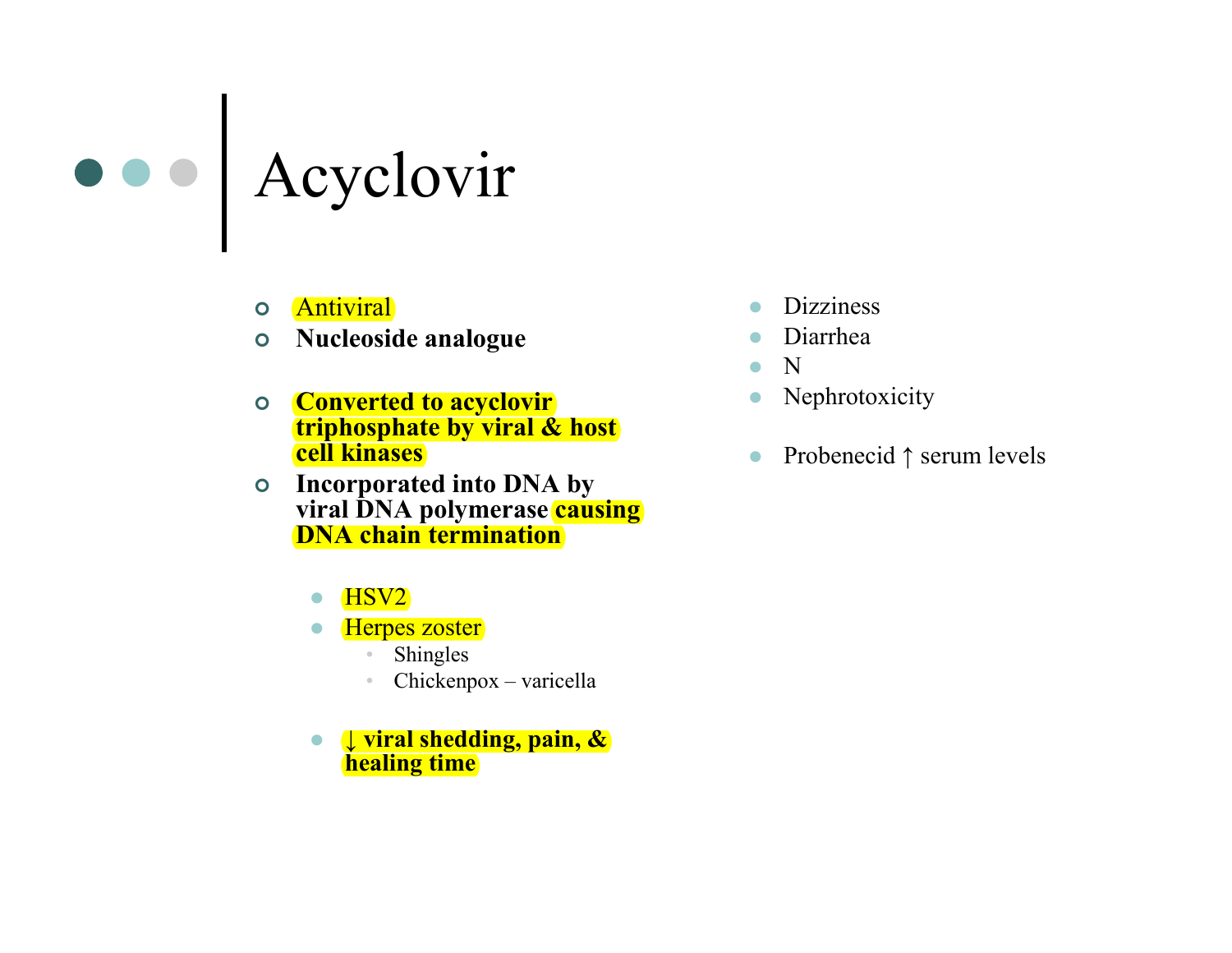#### Albendazole

- $\bullet$ **Antihelmintic**
- $\bullet$ Benzimidazole
- $\bullet$  Binds & inhibits polymerization of tubulin dimmers to form cytoplasmic microtubules
	- **Impairs glucose uptake &**  $\bullet$ deplete glycogen stores
	- $\bullet$  Intestinal nematode infections
		- •Hookworm
		- Pinworm •
		- Whipworm
		- **Ascariasis**
		- Capillariasis
	- $\bullet$ **Trichinosis** 
		- Use w/ corticosteroid
	- Cysticercosis & echinococcus  $\bullet$
	- $\bullet$ Microsporidiosis
- $\bullet$ GI distress
- $\bullet$ Constipation or diarrhea
- $\bullet$  Hepatitis & hematologic toxicity w/ high doses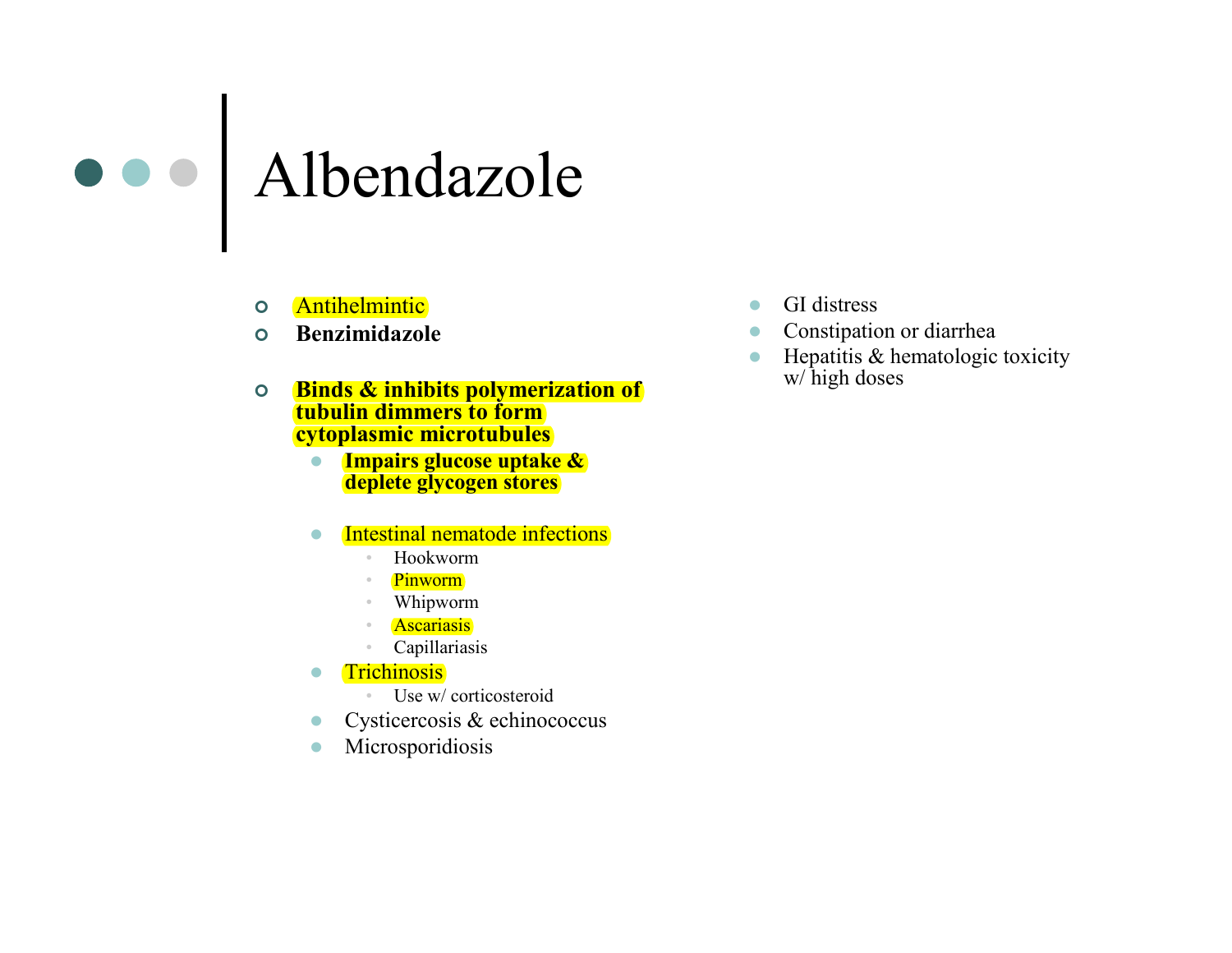#### Amantadine

- o Anti-influenza, antiparkinson
- o Tricyclic amine
- $\bullet$  Inhibits influenza-A M2 proton channel & acidification of virus particle
	- **Prevents** viral proteinprotein dissociation & uncoating of viral particles
	- $\bullet$ Influenza A
- $\bullet$ Ataxia
- $\bullet$ Dizziness
- $\bullet$ Insomnia
- $\bullet$  Skin mottling & livedo reticularis
- Blurred vision
- Dry mouth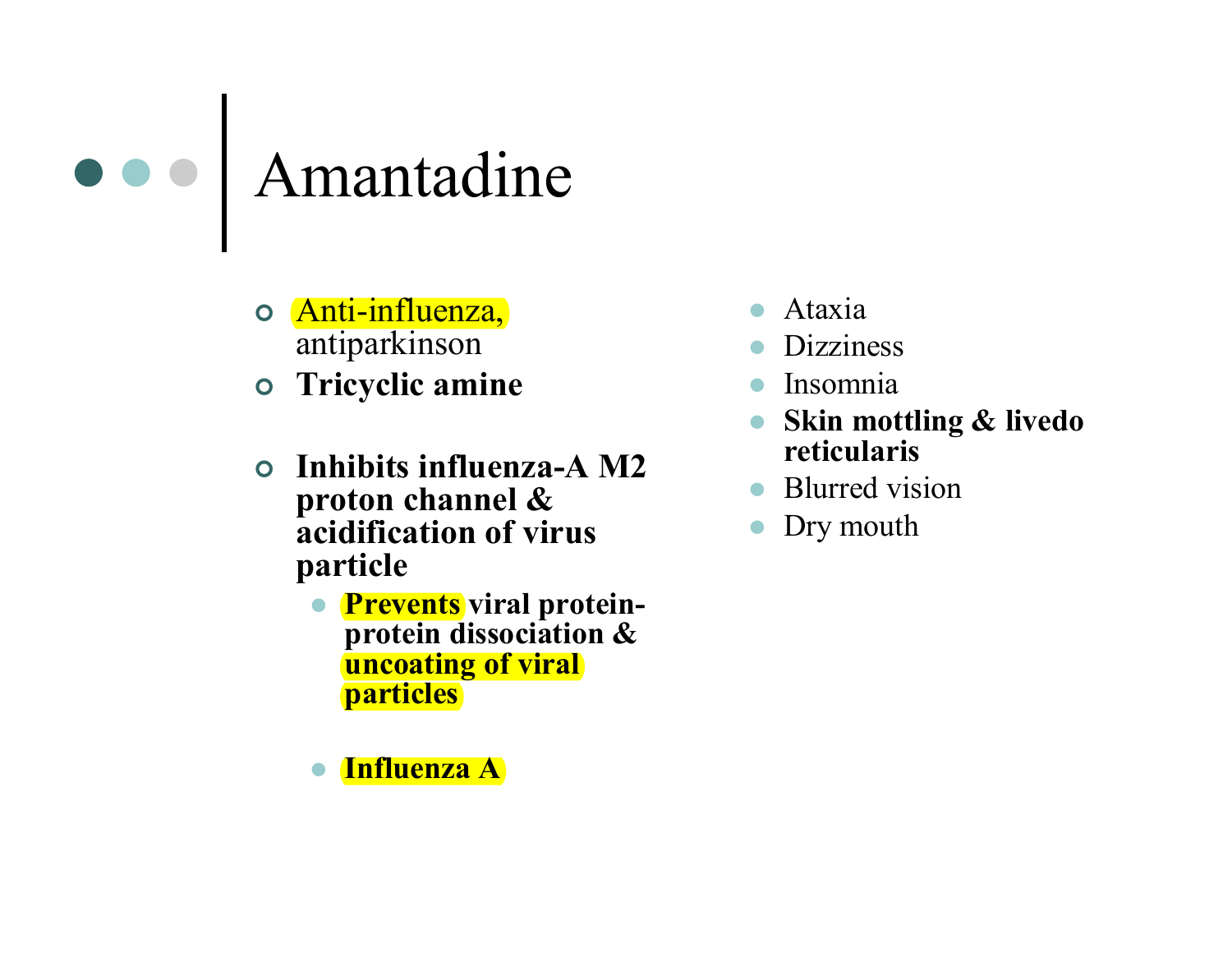#### Amoxicillin-clavulanate

- o β<mark>-lactam ABX</mark>
- $\circ$  Extended spectrum aminopenicillin<br> $\frac{g}{g}$ . B loctomase inhibitor  $\bullet$ & β-lactamase inhibitor
- $\bullet$ **Amoxicillin** 
	- $\bullet$  Binds PBP
		- Inhibits cross-linking of cell •wall peptidoglycan

#### $\bullet$ Clavulanate

- $\bullet$  Inhibits class-A β-lactamase
	- Protects amoxicillin from **destruction**
- NOT antimicrobial by itself  $\bullet$

#### $\bullet$ Respiratory tract infections

- Otitis, sinusitis, pneumonia
- $\bullet$  Skin or skin structure infections  $\bullet$ 
	- •Bite wounds
- $\bullet$ Diarrhea
- $\bullet$ Superinfection
- -Pseudomembranous colitis
- $\bullet$  Allergic rxn
	- •Rash
	- Serum sickness
	- anaphylaxis
- $\bullet$  Probenecid inhibits renal tubular excretion
	- <sup>↑</sup> serum levels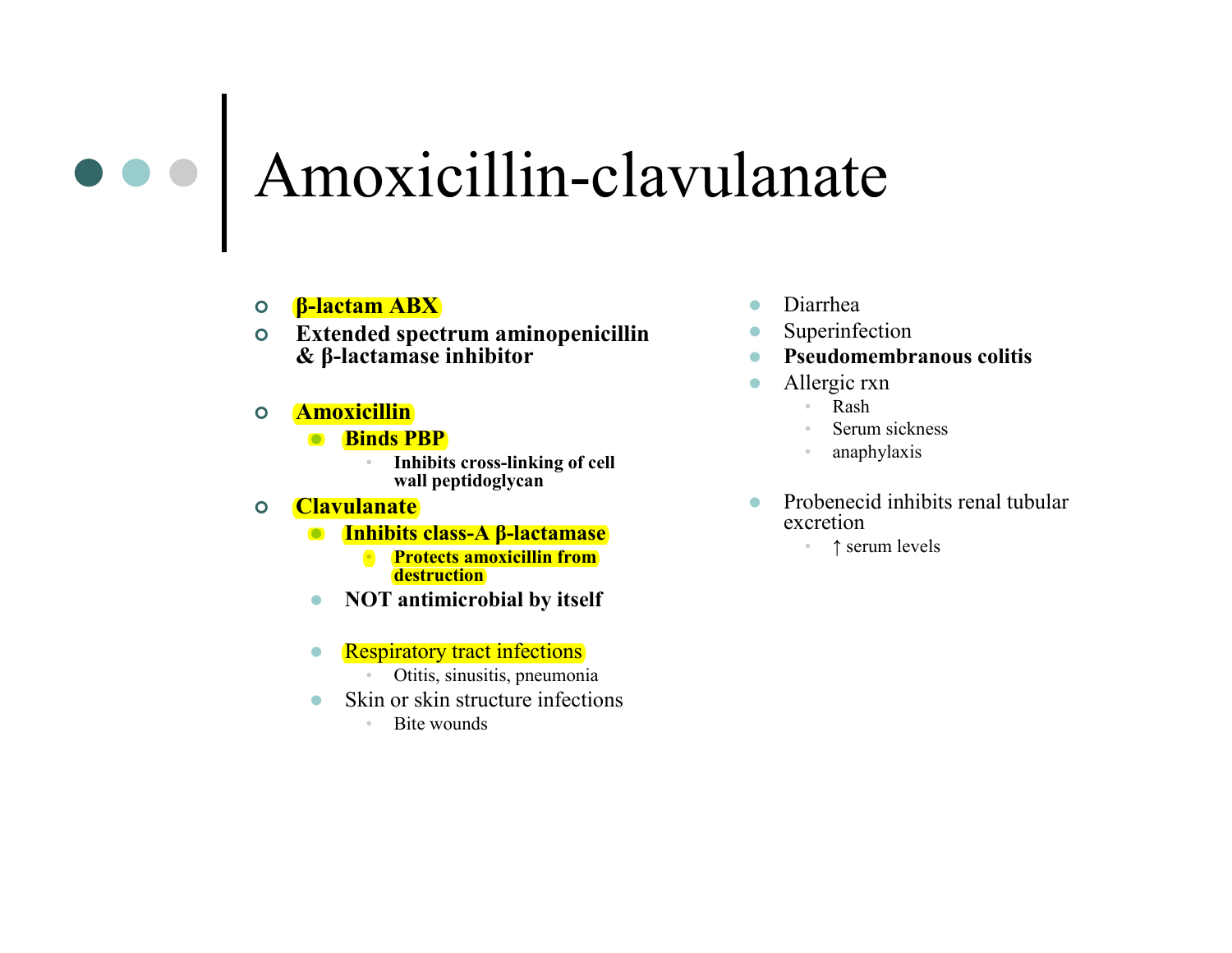#### Amphotericin B

- $\bullet$ Antifungal
- Polyene ABX

#### Binds ergosterol & ↑ membrane permeability

- Leakage of cell contents  $\bullet$
- $\bullet$ **Candidiasis**
- $\bullet$ Cryptococcal meningitis
- $\bullet$ Aspergillosis
- Blastomycosis
- Coccidioidomycosis
- $\bullet$ Histoplasmosis
- $\bullet$ Mucormycosis
- $\bullet$ Chills
- $\bullet$ Fever
- $\bullet$ Diarrhea
- $\bullet$ N, V
- Nephrotoxicity  $\bullet$
- $\bullet$ Hypokalemia
- $\bullet$  <sup>↑</sup> toxicity w/ cyclosporine, antineoplastics
- $\bullet$  Thiazides, & corticosteroids ↑hypokalemia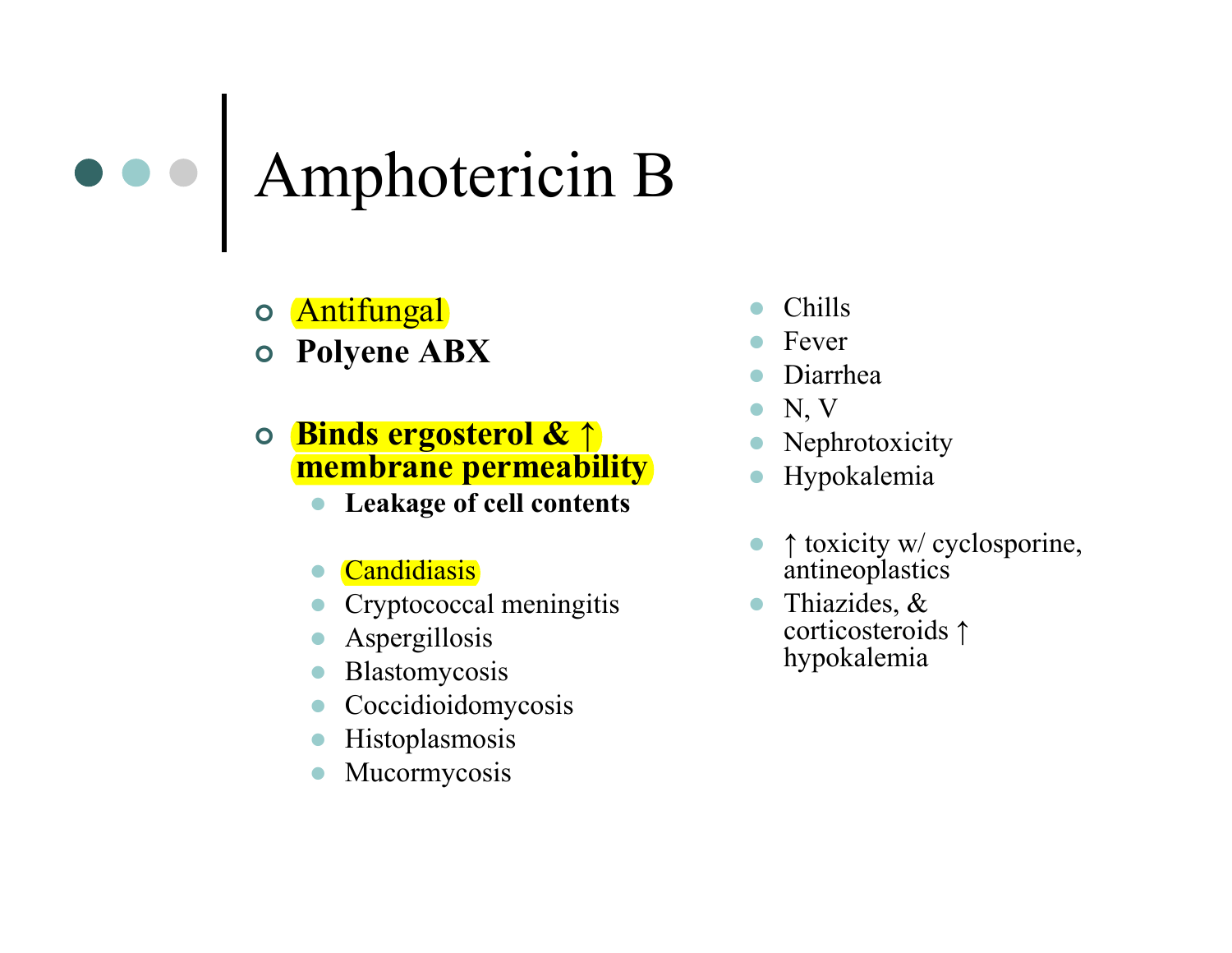#### Azithromycin

- $\bullet$ **Macrolide**
- $\bullet$ Protein synthesis inhibitor
- $\bullet$ Binds 50s ribosome
- $\bullet$  Prevents peptide elongation & translocation from acceptor site to peptidyl site
	- $\bullet$  Respiratory infections d/t strep, pneumo, H. influenzae, Legionella
		- Otitis media, sinusitis
	- $\bullet$  Single-dose Tx for chlamydial urethritis, chancroid, MAI **infections**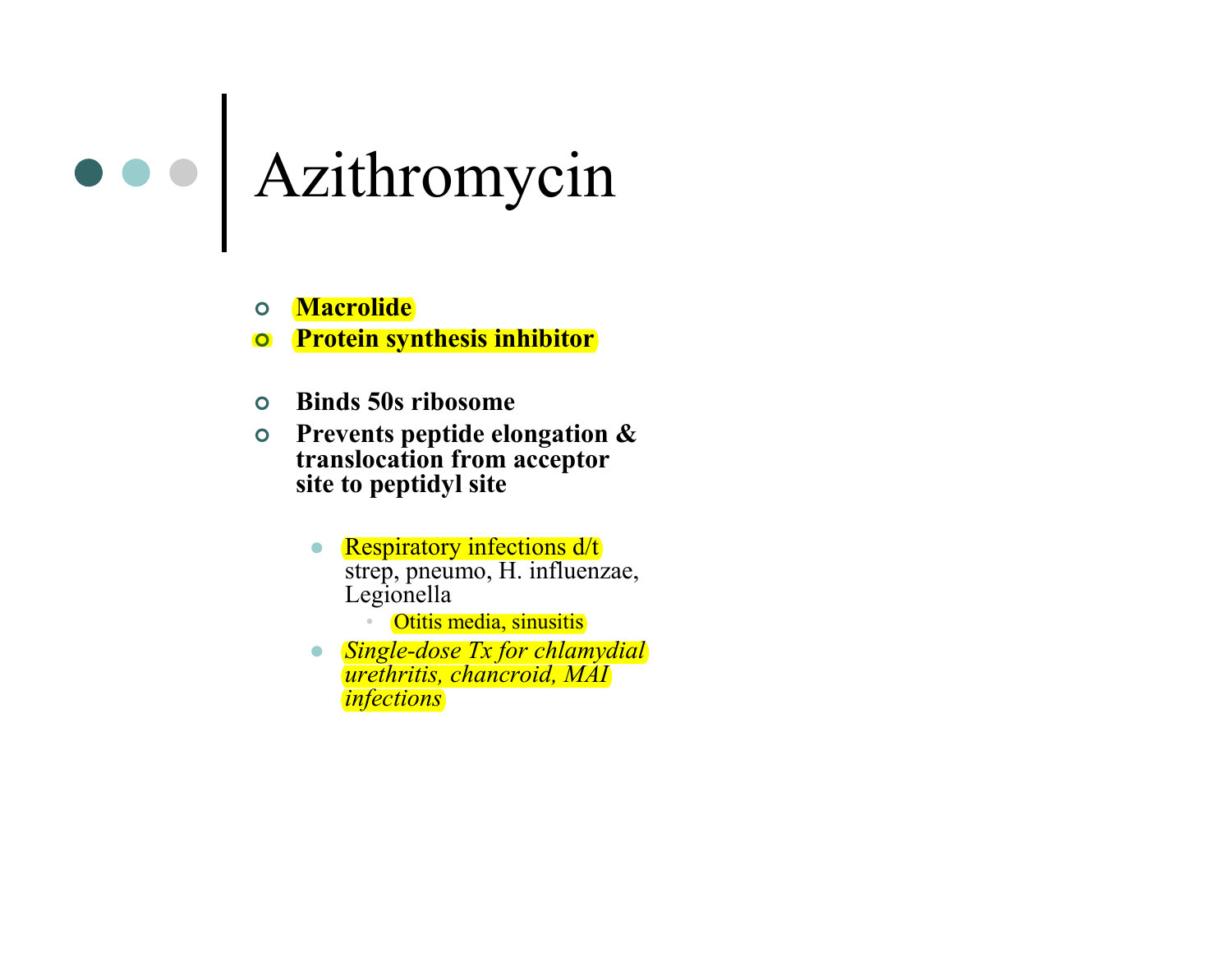

- β-lactam ABX
- Monobactam
- **Solutions PBP** including transpeptidase
- o Inhibits cross-linking of cell wall peptidoglycan
	- $\bullet$  Drug resistant gram (-) infections including Pseudomonas aeruginosa & Enterobacteriaceae
- $\bullet$ Thrombophlebitis
- $\bullet$ Allergic rxn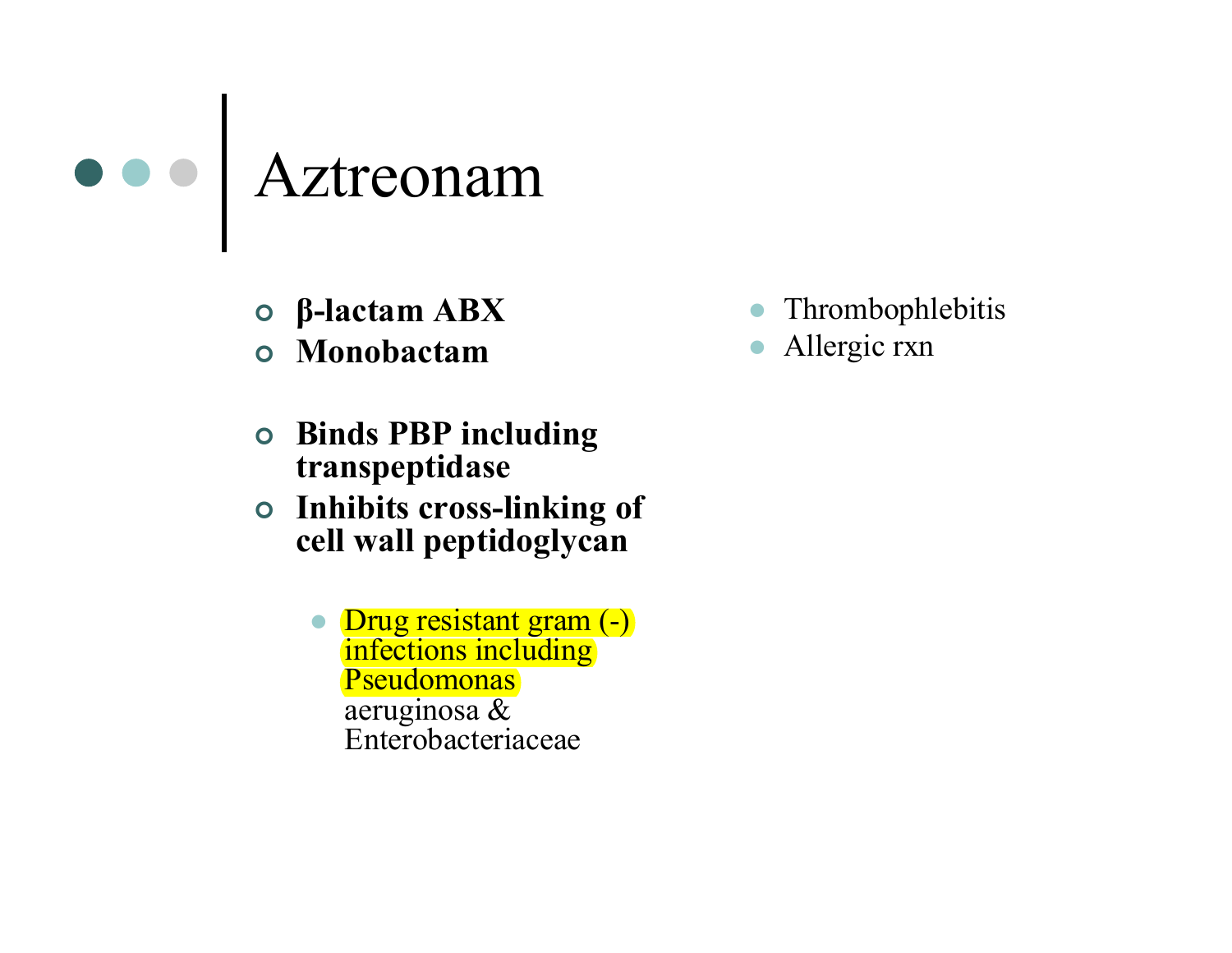

- Antifungal
- Echinocandin
- Inhibits synthesis of cell wall component
	- β-1,3-D-glucan
	- $\bullet$ Candida albicans
	- $\bullet$ Invasive aspergillosis
	- $\bullet$  IV admin
		- Not absorbed well by gut
- $\bullet$ **HA**
- Fever  $\bullet$
- $\bullet$ Phlebitis
- $\bullet$ Abnormal LFTs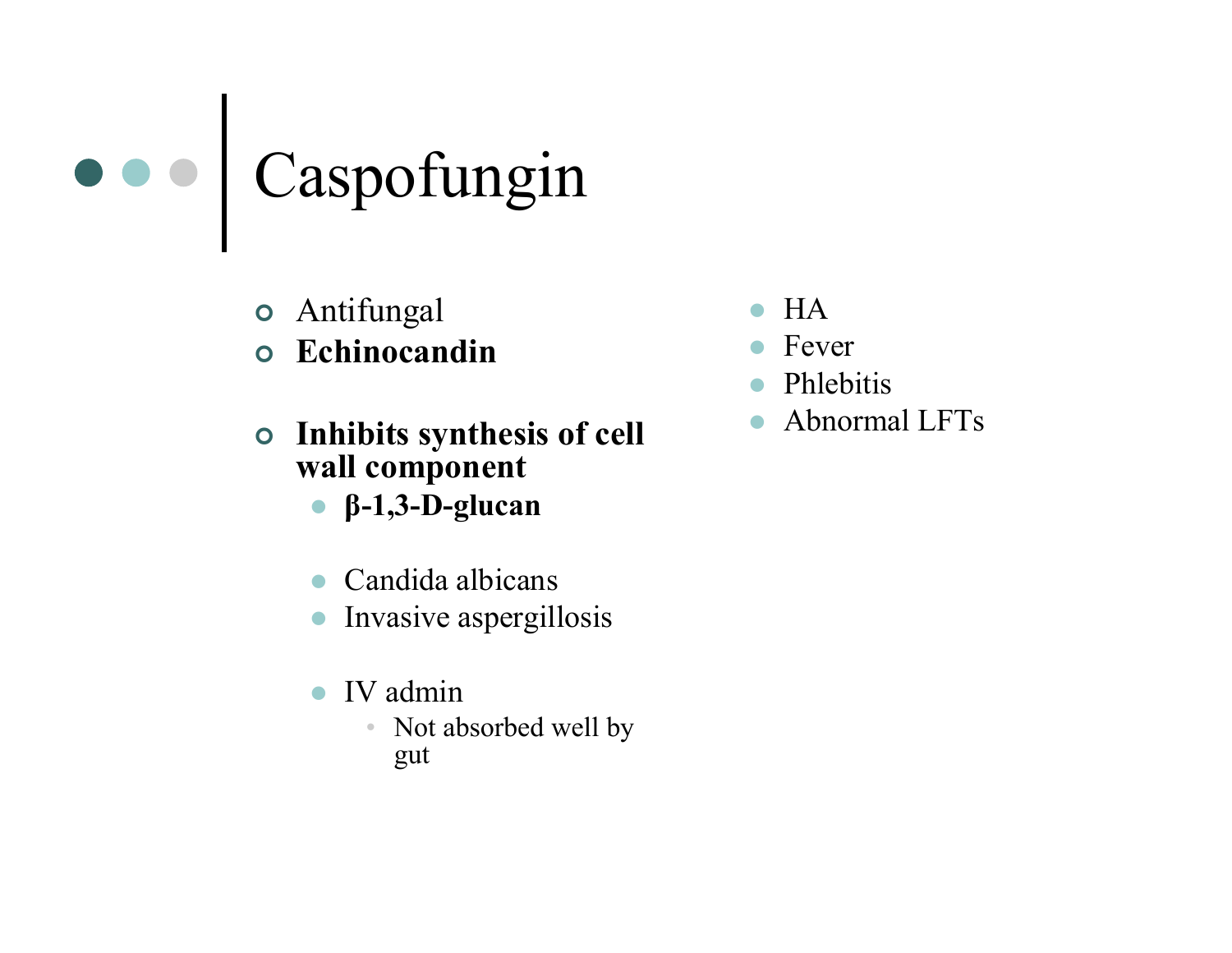#### Cefazolin

- ο <mark>β-lactam ABX</mark>
- o 2<sup>nd</sup> generation cephalosporin
- $\bullet$  Binds PBP including transpeptidase
- o Inhibits cross-linking of cell  $\bullet$ wall peptidoglycan
	- $\bullet$ Surgical wound infections
	- - Infections d/t
		- • Staph, strep, E. coli, Klebsiella pneumoniae, Proteus mirabilis
	- -NOT active against MRSA
- -Rash
- -Diarrhea
- Pseudomembranous colitis
- $\bullet$ Superinfection
- $\bullet$  Probenecid inhibits excretion & ↑ serum levels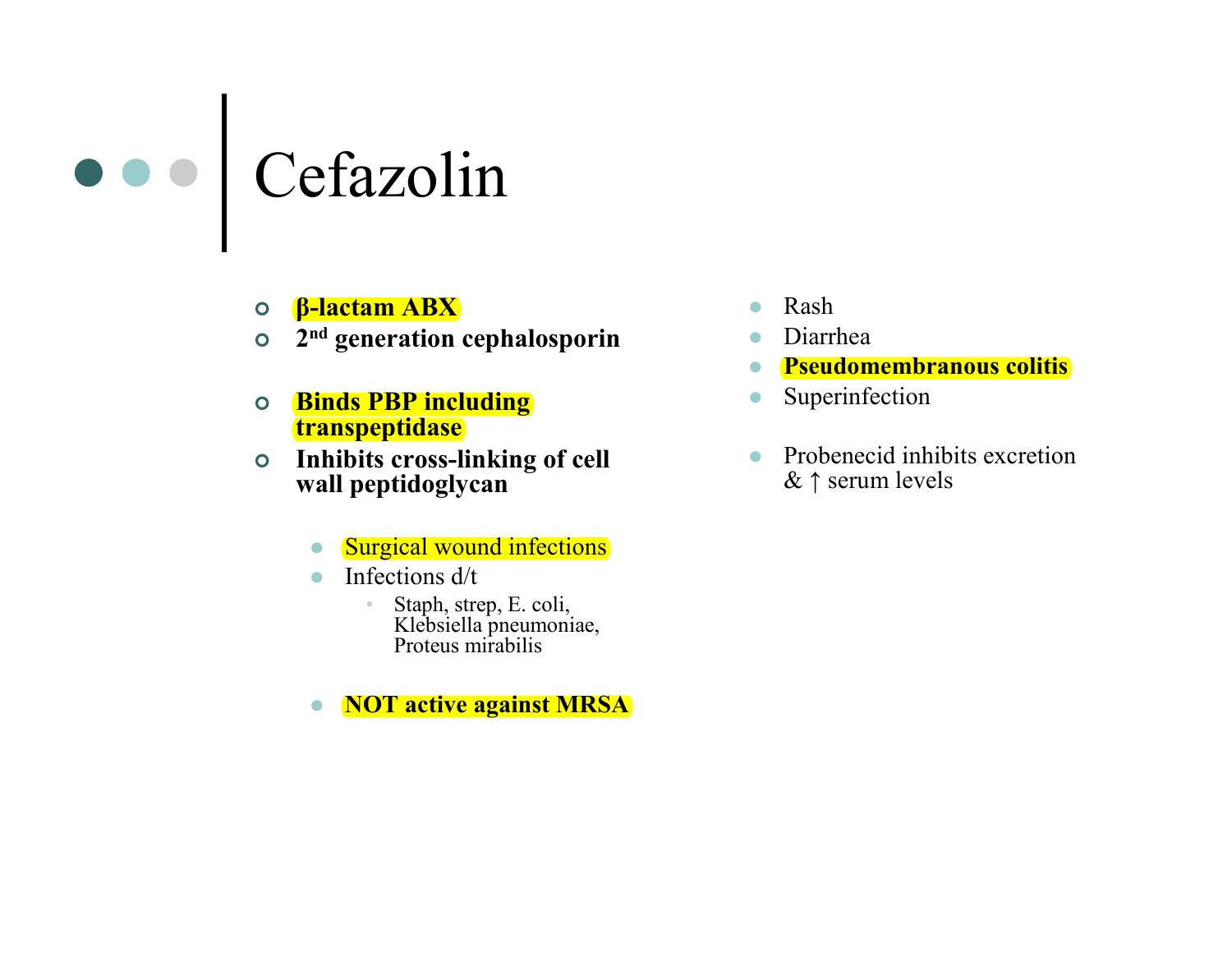

- β-lactam ABX
- o 4th generation **cephalosporin**
- Binds multiple PBP
- o Inhibits cross-linking of cell wall peptidoglycan
- Resistant to many β**lactamases** 
	- $\bullet$  Drug-resistant gram (-) bacteria
		- Citrobacter •
		- •Enterobacter
- -Rash
- $\bullet$ Diarrhea
- $\bullet$  Pseudomembranous colitis
- Superinfection  $\bullet$
- $\bullet$  Probenecid inhibits excretion & ↑ serum levels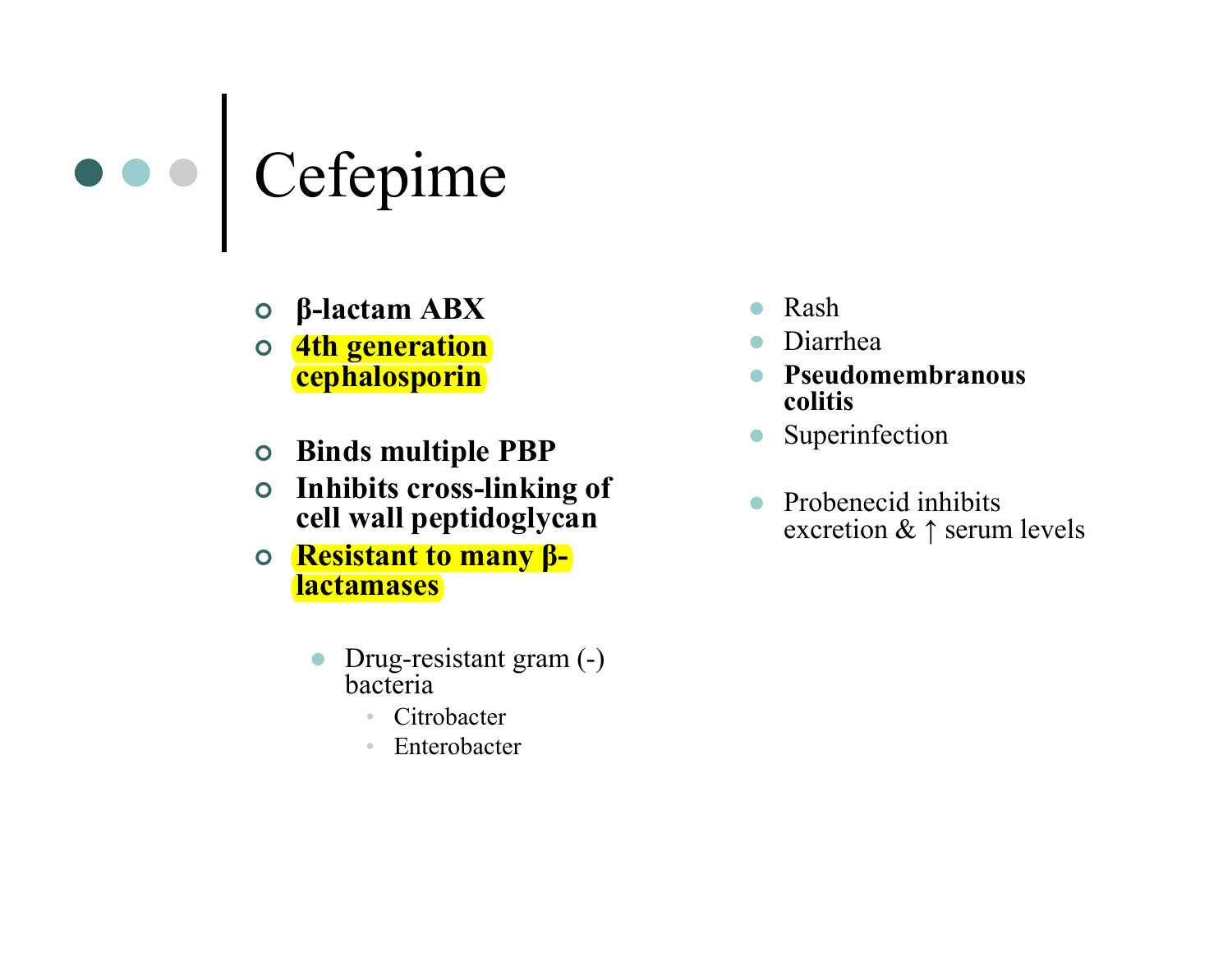# Ceftazidime

- β-lactam ABX
- **o** 3<sup>rd</sup> generation cephalosporin
- **Solutions** PBP including transpeptidase
- o Inhibits cross-linking of cell  $\bullet$ wall peptidoglycan
	- $Gram (+), gram (-), &$ anaerobics – Pseudomonas)<br>aeruginosa aeruginosa
	- - Pneumonia, meningitis, UTI, skin structures, bones, jts
- -Rash
- -Diarrhea
- Pseudomembranous colitis
- $\bullet$ Superinfection
- Probenecid inhibits excretion  $& \uparrow$  serum levels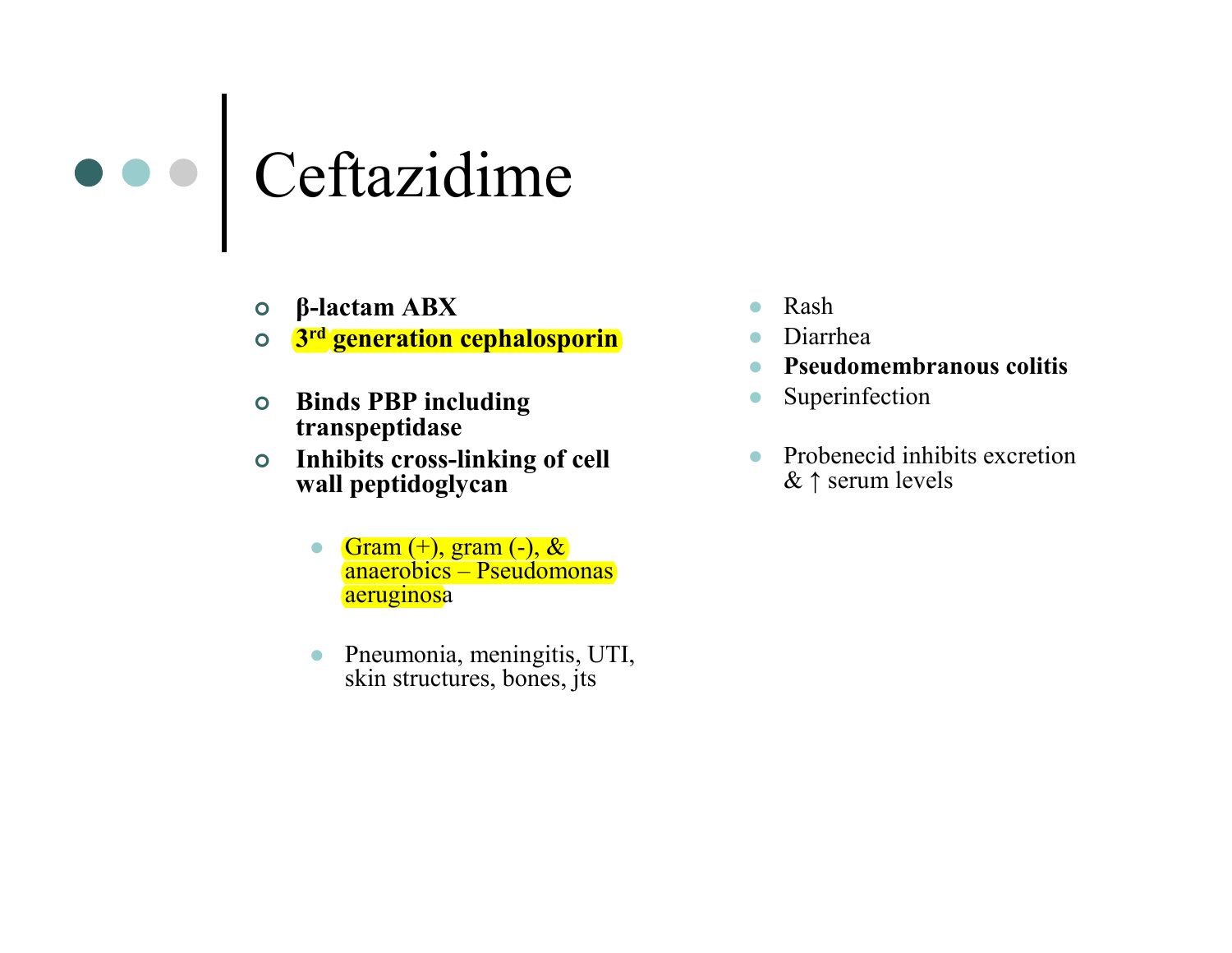

- β-lactam ABX
- **o** 3<sup>rd</sup> generation cephalosporin
- **Solutions** PBP including transpeptidase
- o Inhibits cross-linking of cell wall peptidoglycan
	- - Infection d/t
		- •**•** Pneumococci, gonococci, meningococci, H. influenzae, Moraxella catarrhalis, Borrelia burgdorferi
	- -**Single IM injection Tx acute** otitis media or gonorrhea
- $\bullet$ Rash
- -Diarrhea
- Pseudomembranous colitis
- $\bullet$ Superinfection
- Probenecid inhibits excretion  $& \uparrow$  serum levels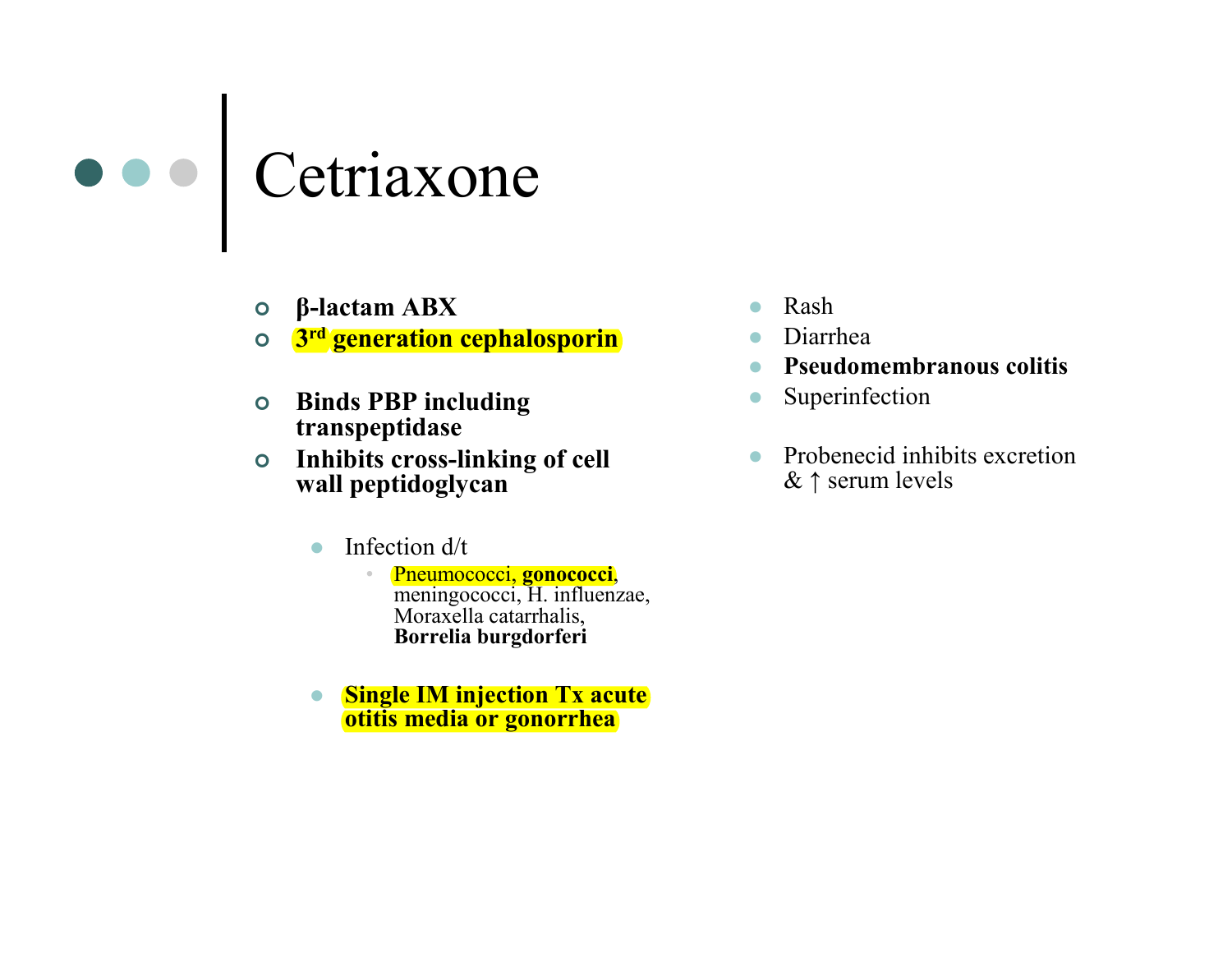### Ciprofloxacin

- $\bullet$ Antibacterial
- $\bullet$ Fluoroquinolone
- $\bullet$  Inhibits bacterial DNA topoisomerase type II (DNA gyrase)  $\&$  type IV
- Prevents DNA replication &  $\bullet$ separation of chromosomes
	- $\bullet$  Urinary tract, prostate, intraabdominal w/ metronidazole, bone or jt, skin
	- Inhalational anthrax  $\bullet$
	- Gonorrhea
	- $\bullet$ Infectious diarrhea
	- $\bullet$  Gram (+), gram (-), Pseudomonas aeruginosa
- $\bullet$ Insomnia
- -Diarrhea
- $\bullet$ N
- -Absorption  $\downarrow$  by cations
	- •Antacids
	- Iron
	- Zinc
	- bismuth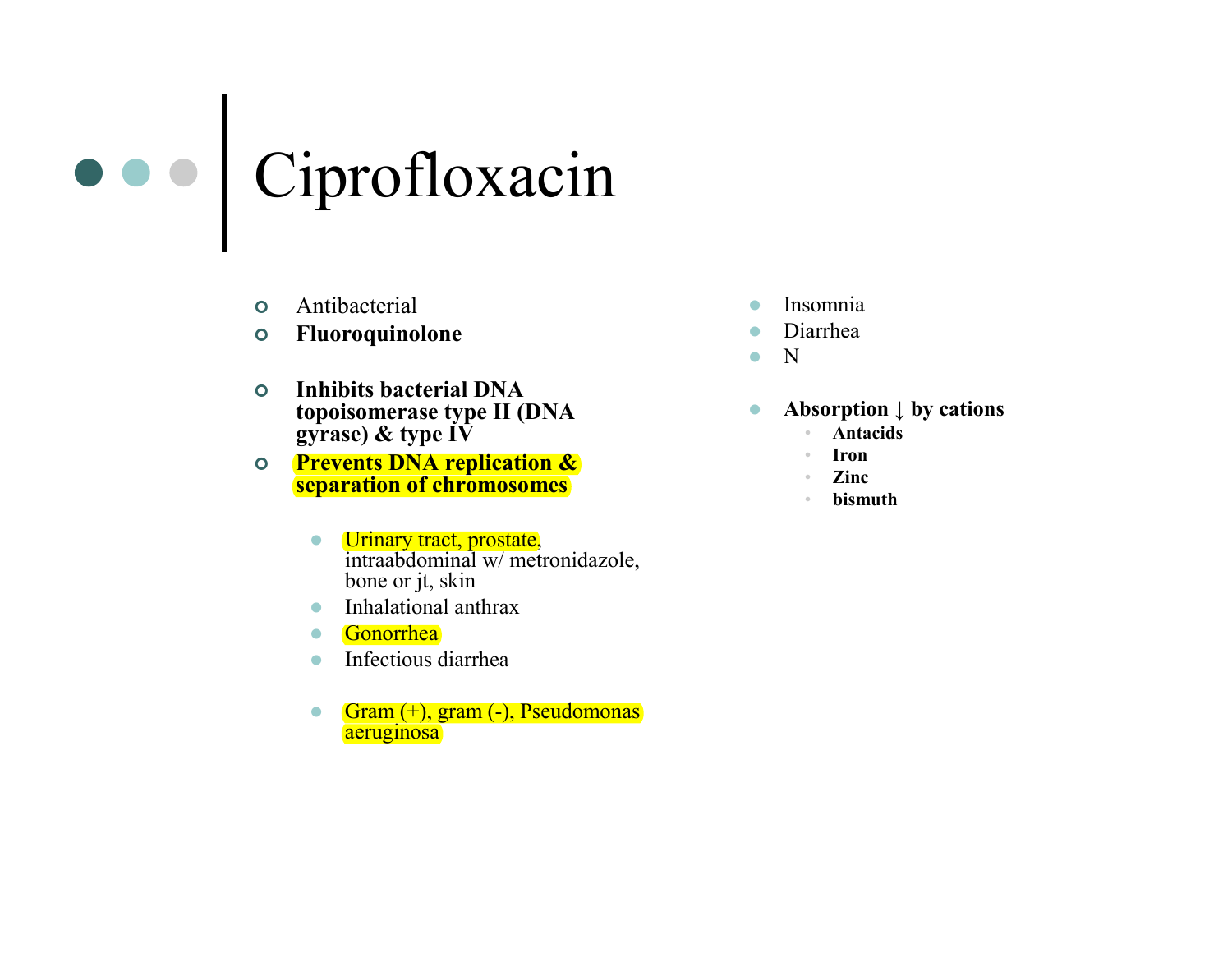### Clindamycin

- Aminosugar ABX
- **o** Protein synthesis inhibitor  $\bullet$
- $\mathbf O$ Binds 50s ribosome
- $\Omega$  Prevents translocation of nascent peptide from acceptor site to peptidyl site
	- $\bullet$ Strep, staph, gram (+)
	- <mark>Acne vulgaris</mark>
	- $\bullet$  Anaerobes including **Bacteroides**
- $\bullet$ C. difficile superinfection
- $\bullet$ Diarrhea
- $\bullet$ Pseudomembranous colitis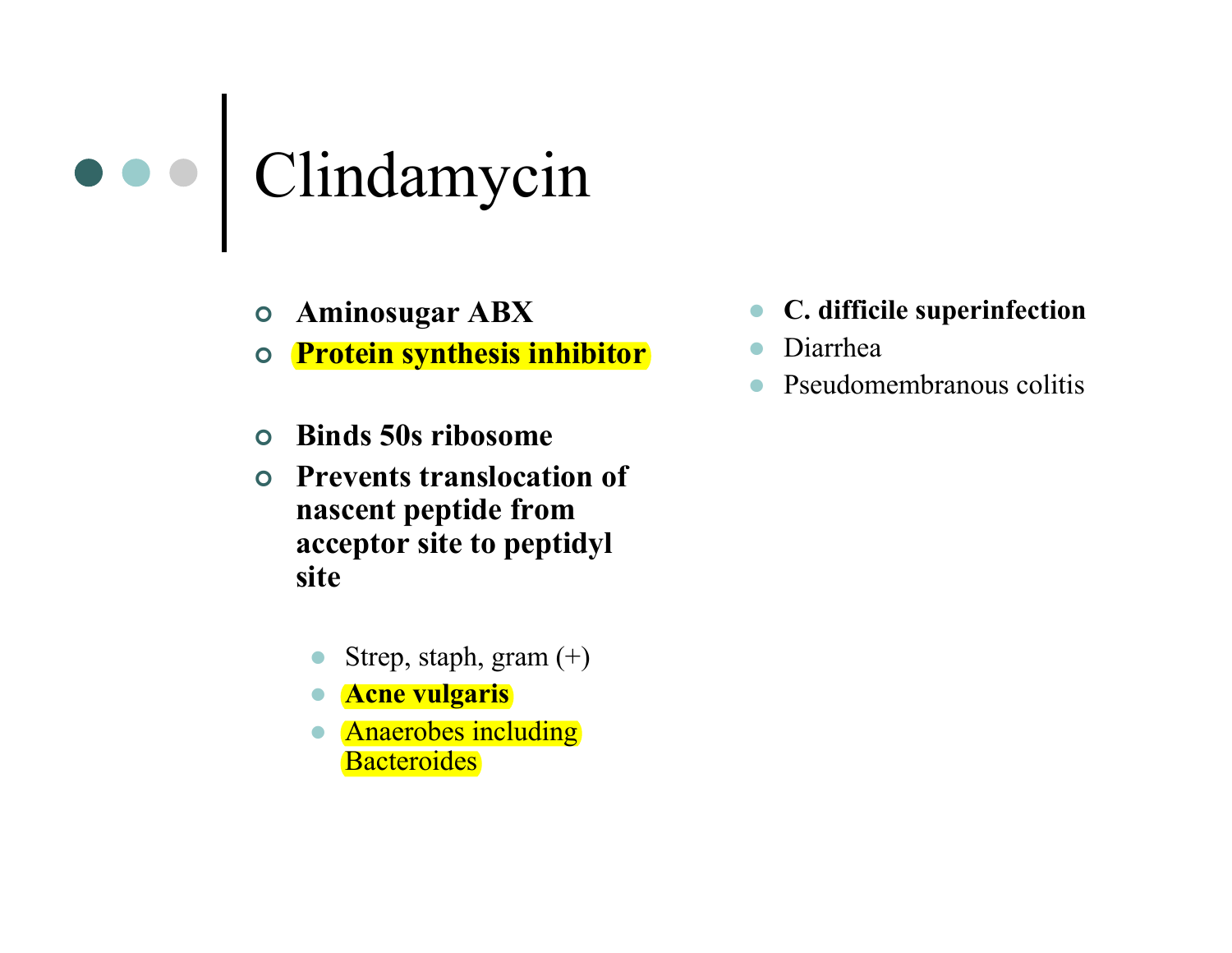### Doxycycline

- $\bullet$ Tetracycline ABX
- **o** Protein synthesis inhibitor  $\bullet$
- $\bullet$ Binds 30s ribosome
- $\bullet$  Reversibly inhibits binding of transfer RNA to acceptor site
	- $\bullet$  Rickettsia, Chlamydia, Mycoplasma, Borrelia
	- Acne
	- Cholera
	- Gonorrhea & syphilis in PCN allergic pts
	- Brucellosis & ehrlichiosis  $\bullet$
- $\bullet$  AVOID
	- Pregnancy & children  $> 8$ y/o
	- Outdated preparations are •nephrotoxic
- $\bullet$  Permanent teeth discoloration
- Photosensitivity -
- Diarrhea
- $\bullet$ N, V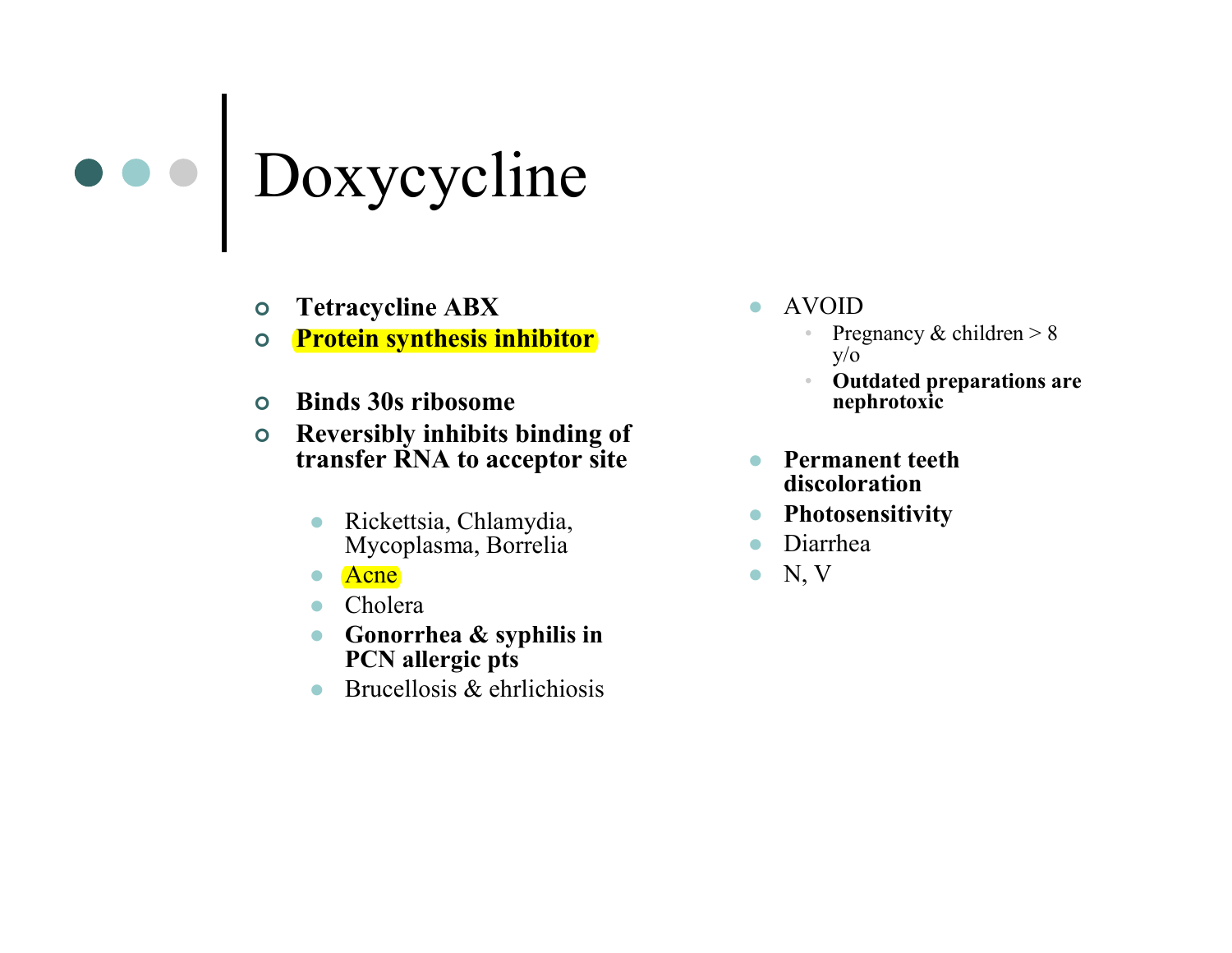

- **o** Antiretroviral
- $\bullet$  Non-nucleoside reverse transcriptase inhibitor
- **o** Binds reverse transcriptase & disrupts catalytic site
	- $\bullet$  HIV in combo w/ nucleoside reverse transcriptase inhibitor –synergistic
	- $\bullet$ High fat meal ↑ absorption
- $\bullet$ <sup>N</sup>
- Rash
- $\bullet$ Drowsiness
- $\bullet$ Depression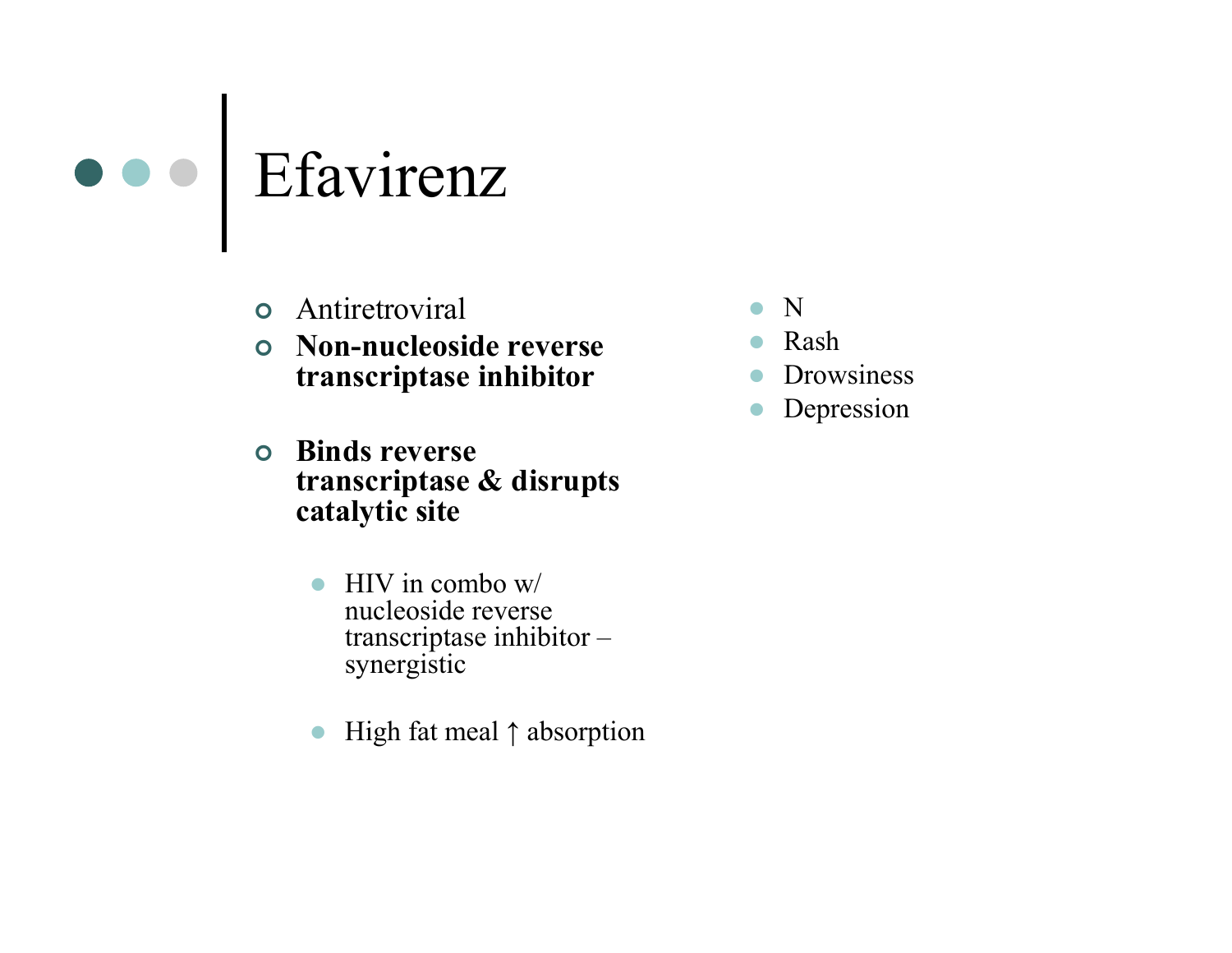

Antiretroviral

 $\bullet$ HIV fusion inhibitor

- Binds HIV virus gp41 & blocks fusion of HIV w/ host cells CD4 Thelperlymphocytes
	- $\bullet$ Drug-resistant HIV
- $\bullet$  Injection site rxn
	- •Rotate sites daily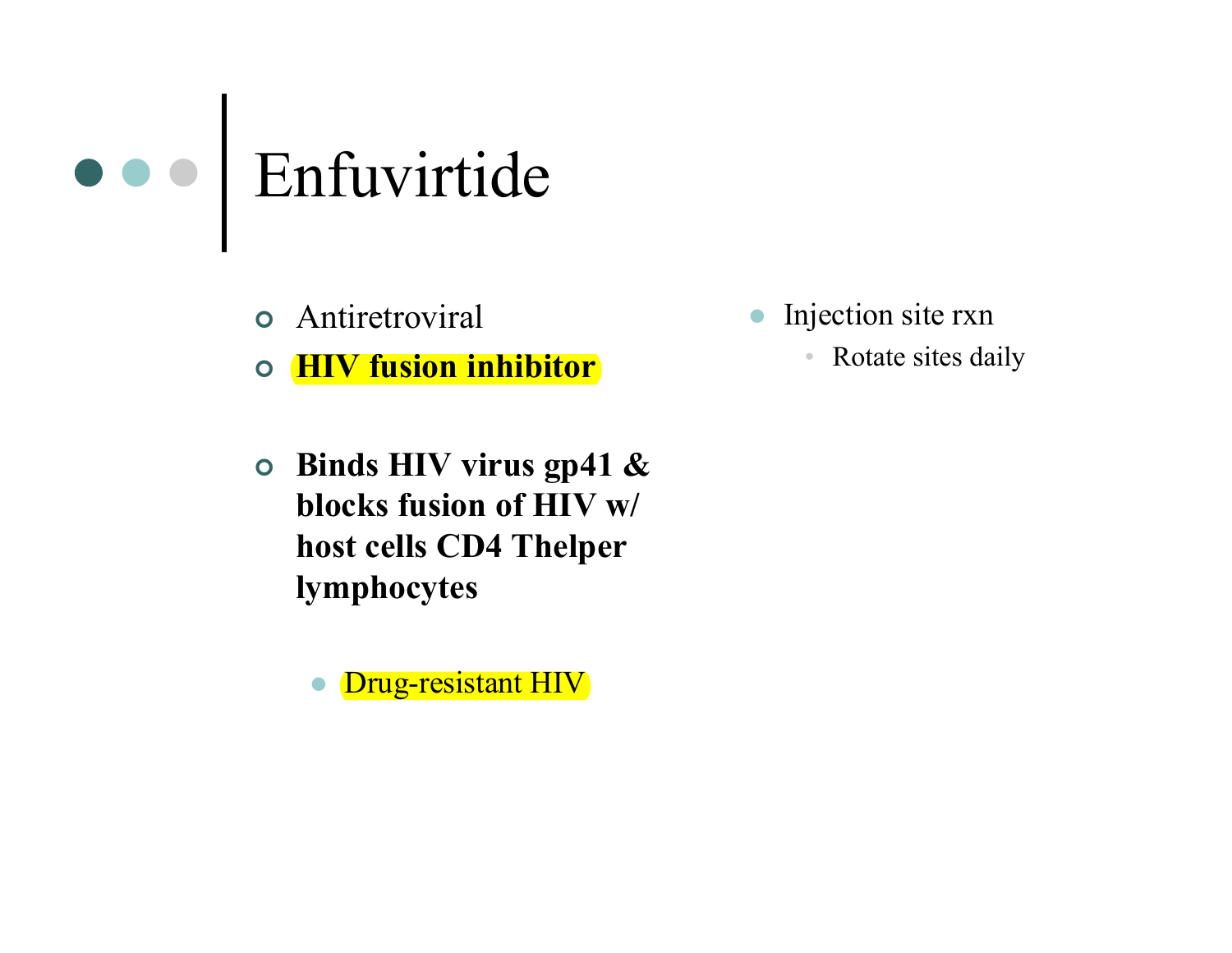#### Erythromycin

- $\bullet$ Macrolide ABX
- Protein synthesis inhibitor  $\bullet$
- $\bullet$ Binds 50s ribosome
- **o** Prevents peptide elongation & translocation from acceptor site to peptidyl site
	- $\bullet$  Pharyngitis, otitis media, sinusitis, pneumonia d/t
		- $\bullet$  Strep, pneumococci, Mycoplasma, Chlamydia, Legionella, MAI
- $\bullet$  Activates motilin receptors causing uncoordinated peristalsis
	- Anorexia
	- N, V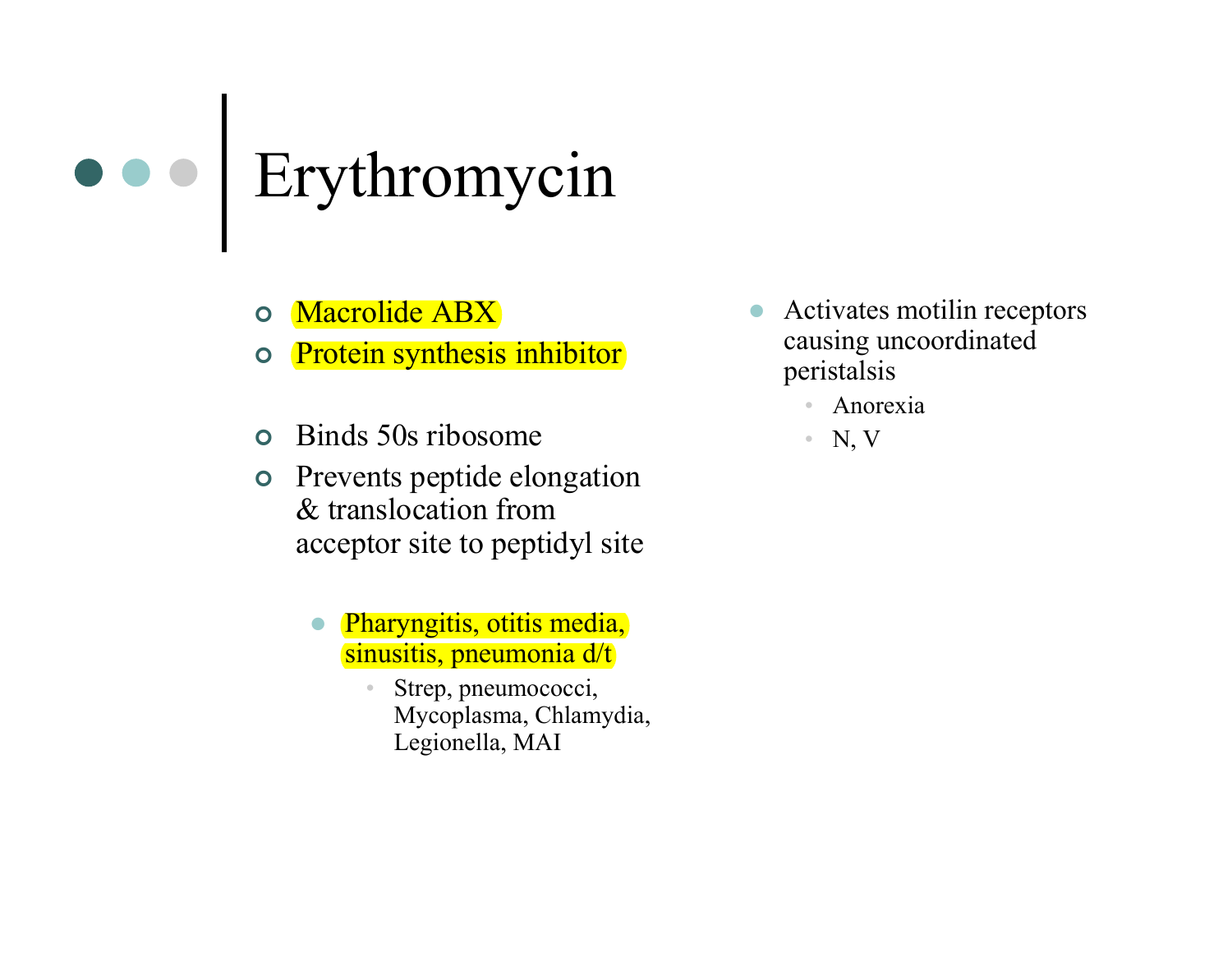### Ethambutol

- o <mark>Antitubercular</mark>
- Synthetic butanol derivative
- o Bacteriostatic against mycobacteria
- Inhibits RNA synthesis
	- $\bullet$ M. tuberculosis
	- MAI
- - Dose-related retrobulbar optic neuritis
- $\bullet$  Impaired red-green color discrimination
	- • Monitor pts color discrimination regularly
- $\bullet$ Gouty arthritis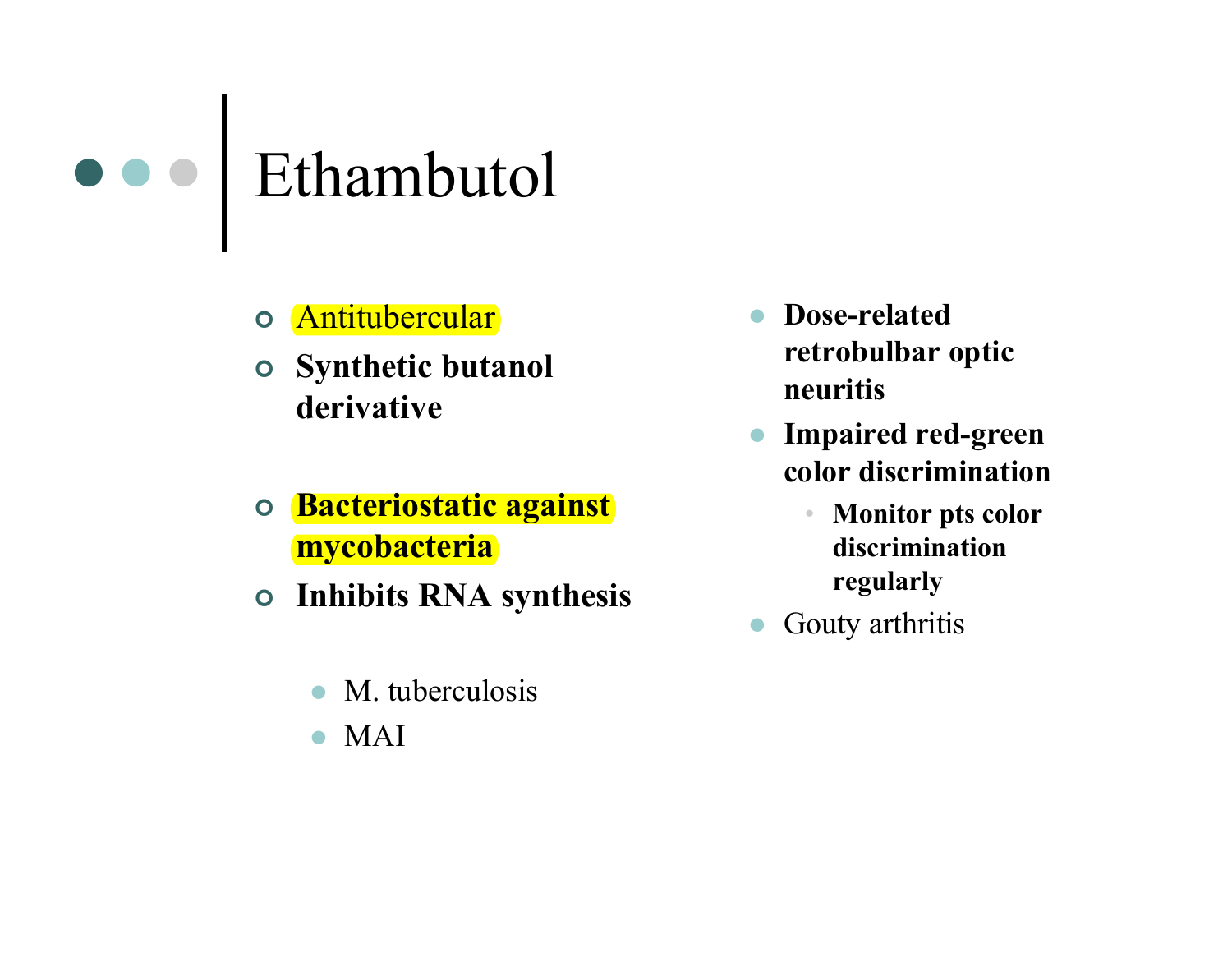

- **o** Antiviral
- Pyrophosphate
- **o** Blocks pyrophosphate-<br>binding site on vivel binding site on viral DNA polymerase
	- Prevents attachment of  $\bullet$ nucleotide precursors to DNA
	- CMV retinitis in HIV pts
	- Acyclovir-resistant HSV in immunocompromised
- $\bullet$ HA
- Diarrhea  $\bullet$
- $\bullet$ <sup>V</sup>
- Renal failure  $\bullet$
- $\bullet$ Hypocalcemia
- $\bullet$ Hypokalemia
- $\bullet$ Hypomagnesemia
- $\bullet$ Anemia
- $\bullet$ Arthralgia
- $\bullet$ Myalgia
- $\bullet$  Pentamidine causes lifethreatening hypocalcemia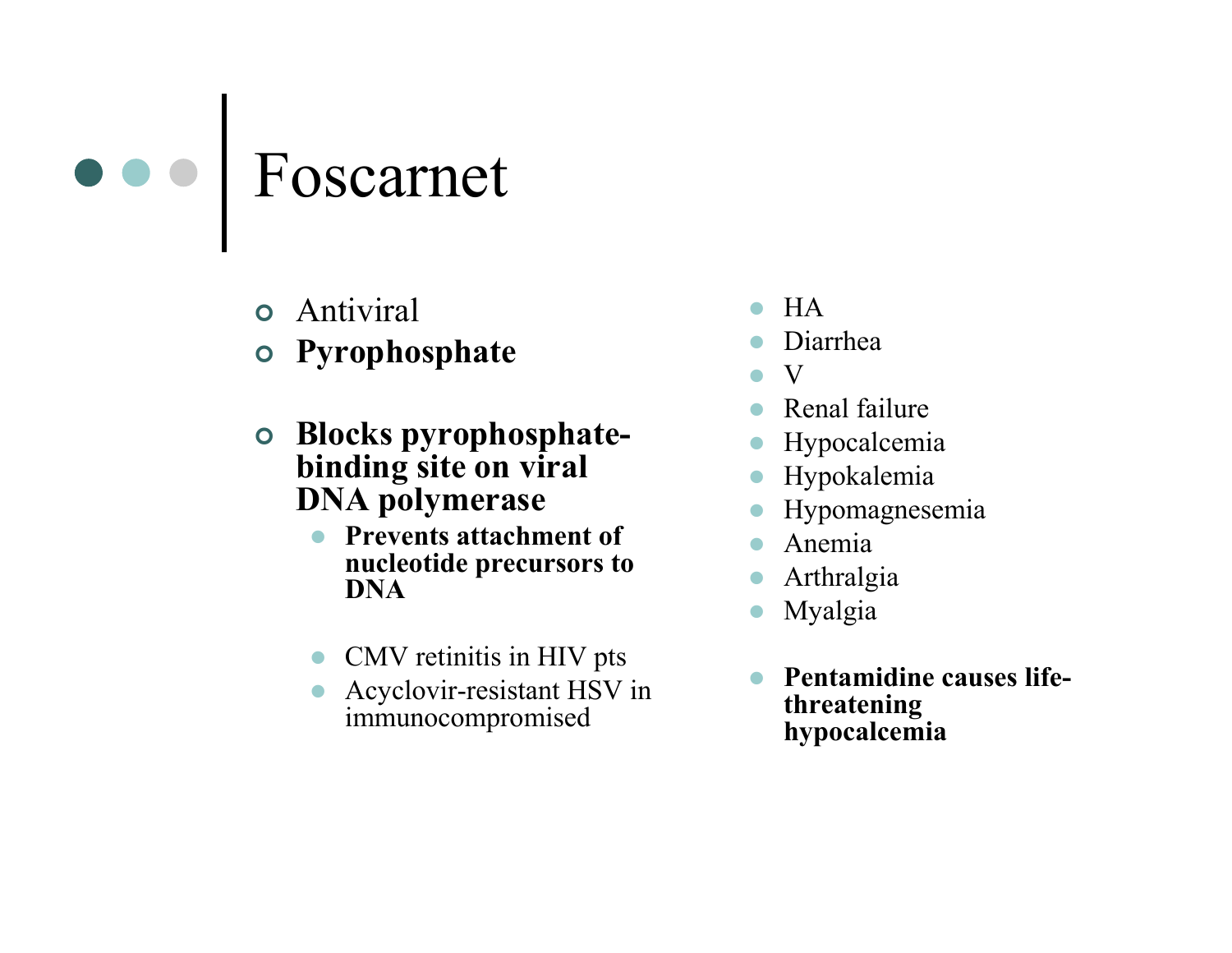

- $\bullet$  ABX
- o Cell wall synthesis inhibitor
- Inhibits enopyruvyl<br>transformse & additional transferase & addition of phosphenolpyruvate to N-<br>acetylolucosamine to form acetylglucosamine to form N-acetylmuramic acid
	- $\bullet$  Cystitis d/t E. coli or Enterococcus faecalis
	- $\bullet$ Single dose Tx for UTI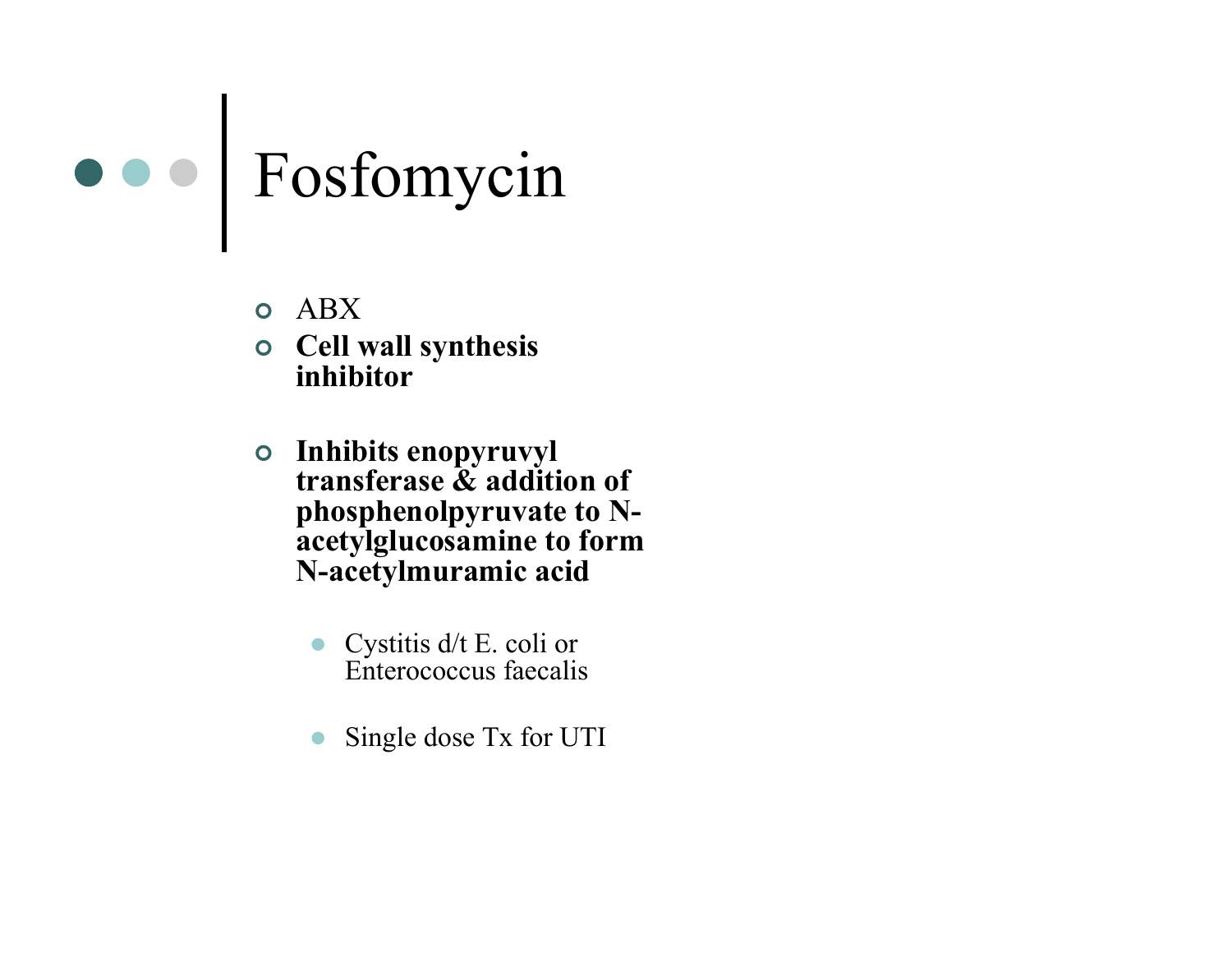

- o <mark>Antiviral</mark>
- Nucleoside analogue
- Converted to ganciclovir triphosphate
	- Inhibits viral DNA  $\bullet$ polymerase
	- CMV infection in immunocompromised & transplants
- $\bullet$ <sup>↓</sup> visual acuity
- $\bullet$ Neutropenia
- $\bullet$ Thrombocytopenia
- $\bullet$ Anemia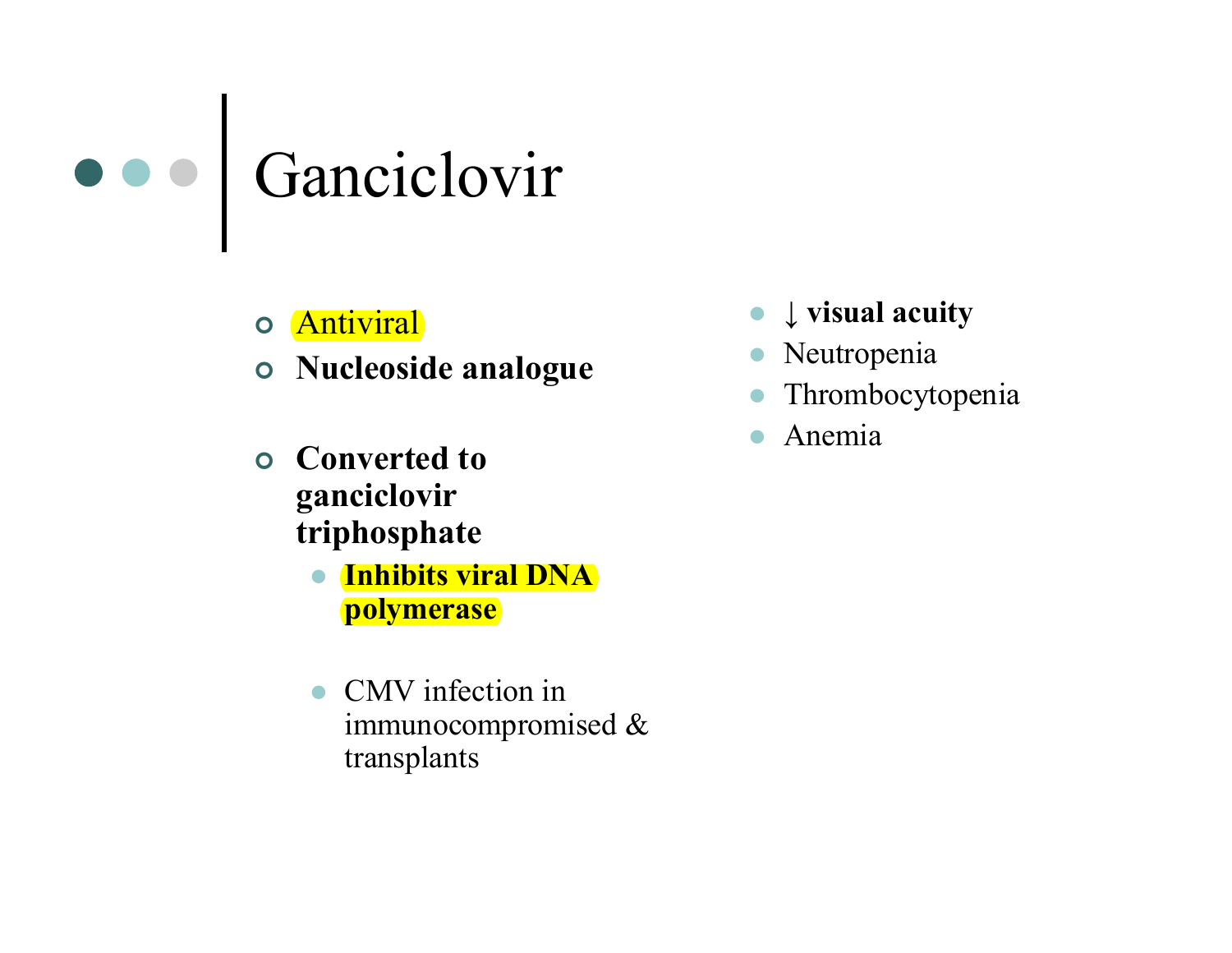#### Gentamicin

- o Aminoglycoside ABX
- **o** Protein synthesis inhibitor
- $\bullet$ Binds 30s ribosome
- **O** Prevents initiation of protein synthesis
	- Misreading of genetic code  $\bullet$
	- Gram (-) bacilli including<br>Enterskateriassesse & B Enterobacteriaceace & P. aeruginosa
	- Strep, enterococcal, & staph  $\bullet$ **infections**
	- -Monitor serum levels
- -Nephrotoxicity
- **•** Ototoxicity
	- Vestibular & cochlear
	- <sup>↑</sup> w/ loop diuretics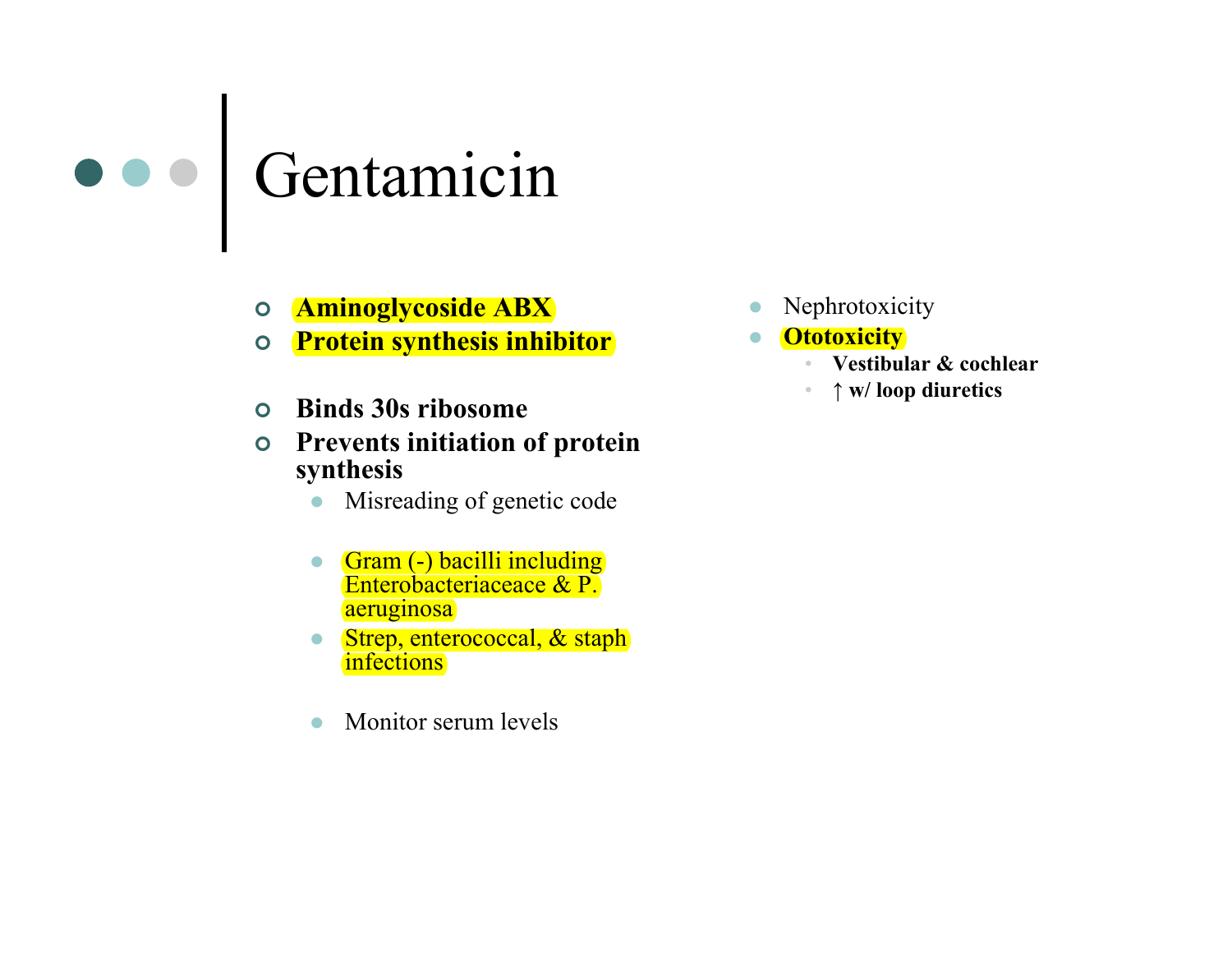## Griseofulvin

- o <mark>Antifungal</mark>
- Fungistatic ABX
- **O** Deposits in keratin precursor cells of skin, hair, & nails
- **O** Disrupts microtubules & mitotis of dermatophytes
	- Dermatophyte infections
	- NOT Candida
- $\bullet$  HA
- $\bullet$  Induces CYP450
	- • Reduces plasma levels warfarin & **OCP**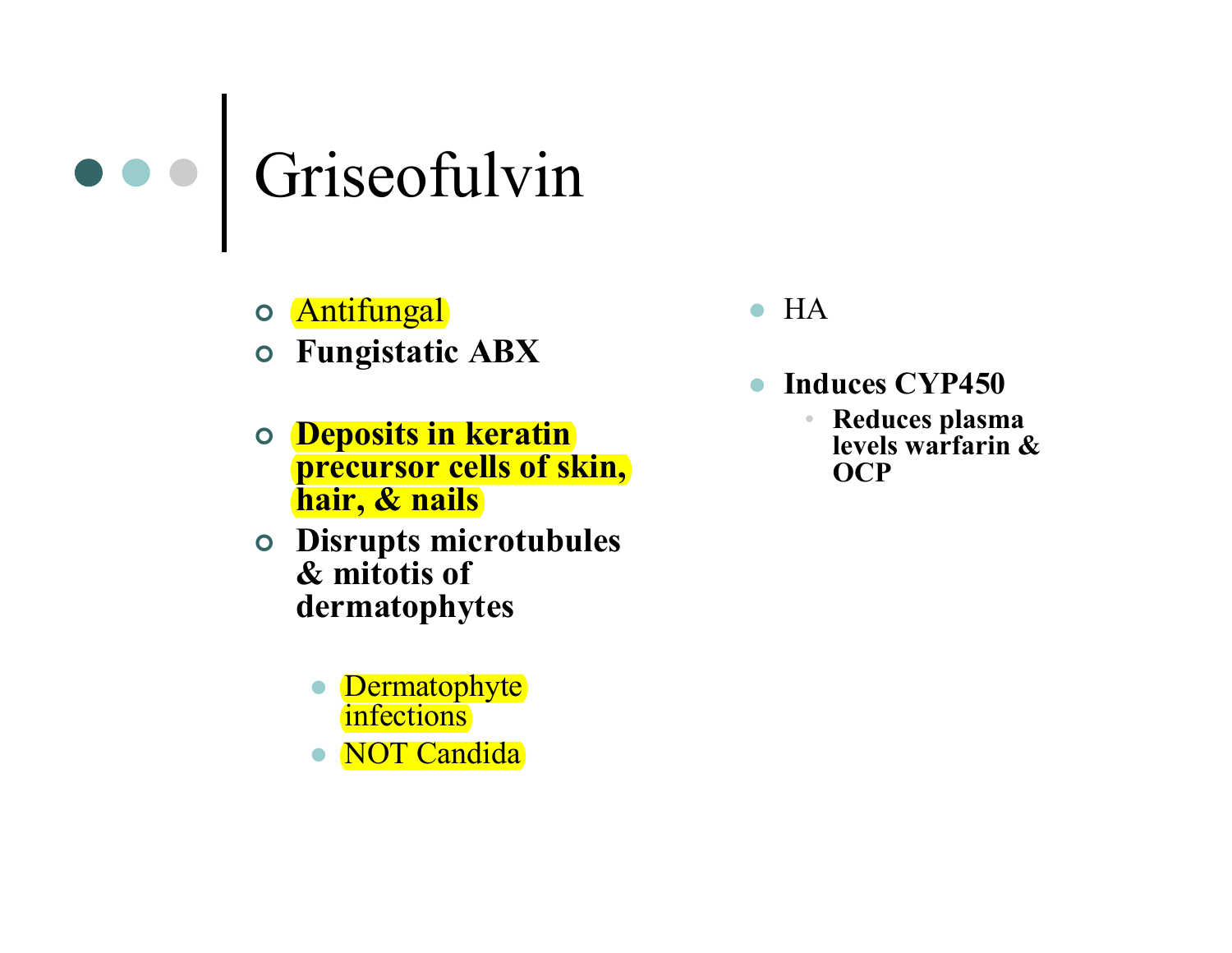#### Imipenem-cilastatin

- β-lactam ABX
- **O** Carbapenem ABX &<br>debydropentidase inh dehydropeptidase inhibitor
- $\bullet$  Imipenem
	- Binds PBP & inhibits crosslinking cell wall peptidoglycan
- $\Omega$ **Cilastatin** 
	- $\bullet$  Inhibits renal dehydropeptidase & degradation of imipenem
	- $\bullet$  Endocarditis, pneumonia, UTI, pelvic, abdominal d/t aerobic & anaerobic
- $\bullet$ Allergic rxns
- -Diarrhea
- -V
- - Seizures
	- <sup>↑</sup> risk w/ ganciclovir or cyclosporine
- $\bullet$  Probenecid inhibits secretion & ↑ serum levels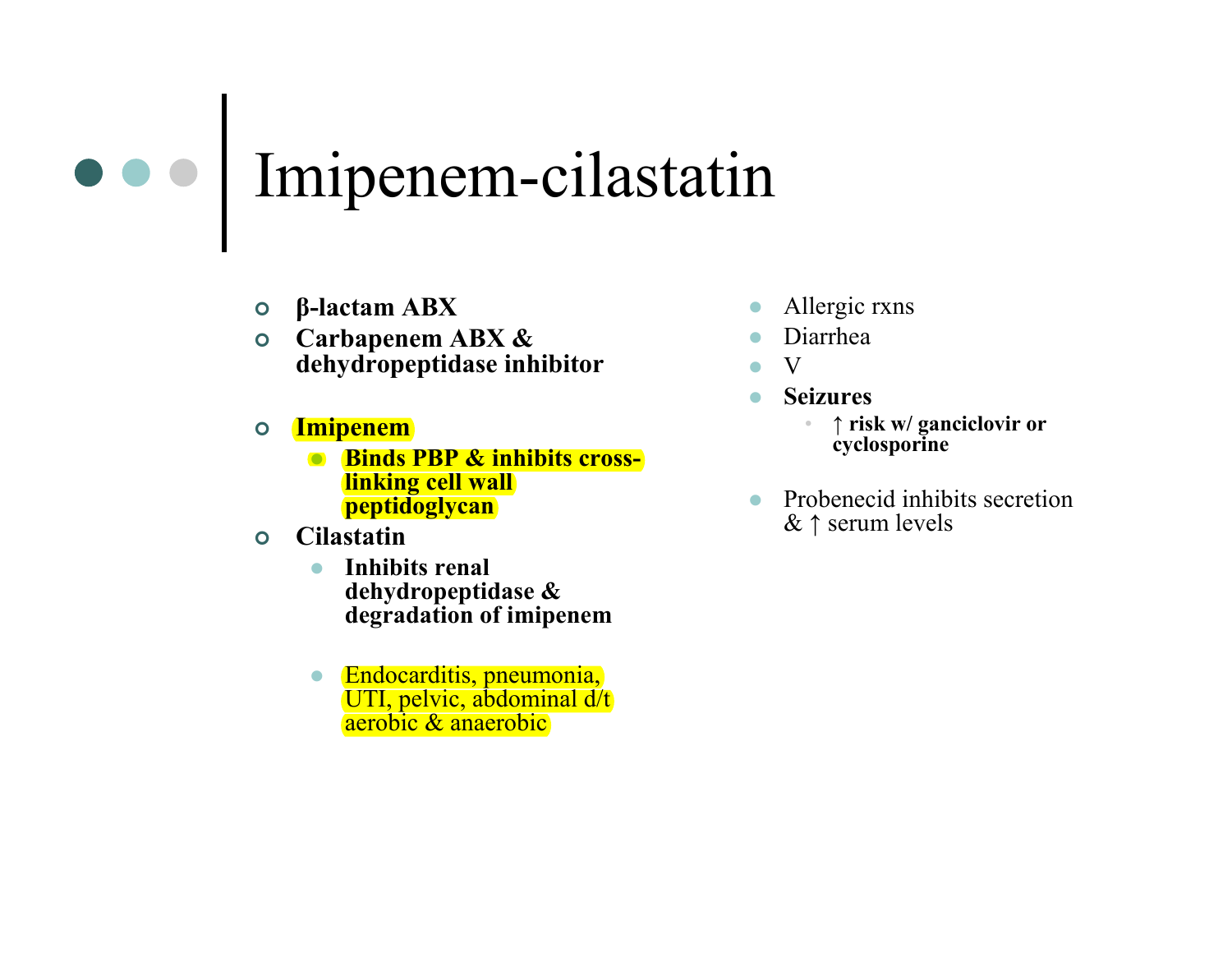

- o Antitubercular
- Nicotinic acid derivative
- $\bullet$  Reduces catalaseperoxidase
	- Inhibits synthesis of mycolic acid component of cell wall
	- $\bullet$ **TB**
	- $\bullet$  Bimodal distribution d/t fast & slow acetylation
	- $\bullet$ Inactivates vit. B6
- $\bullet$ **Hepatitis** 
	- Toxic metabolite acetylhydrazine
- Peripheral neuropathy  $\bullet$ 
	- Vit. B6 deficiency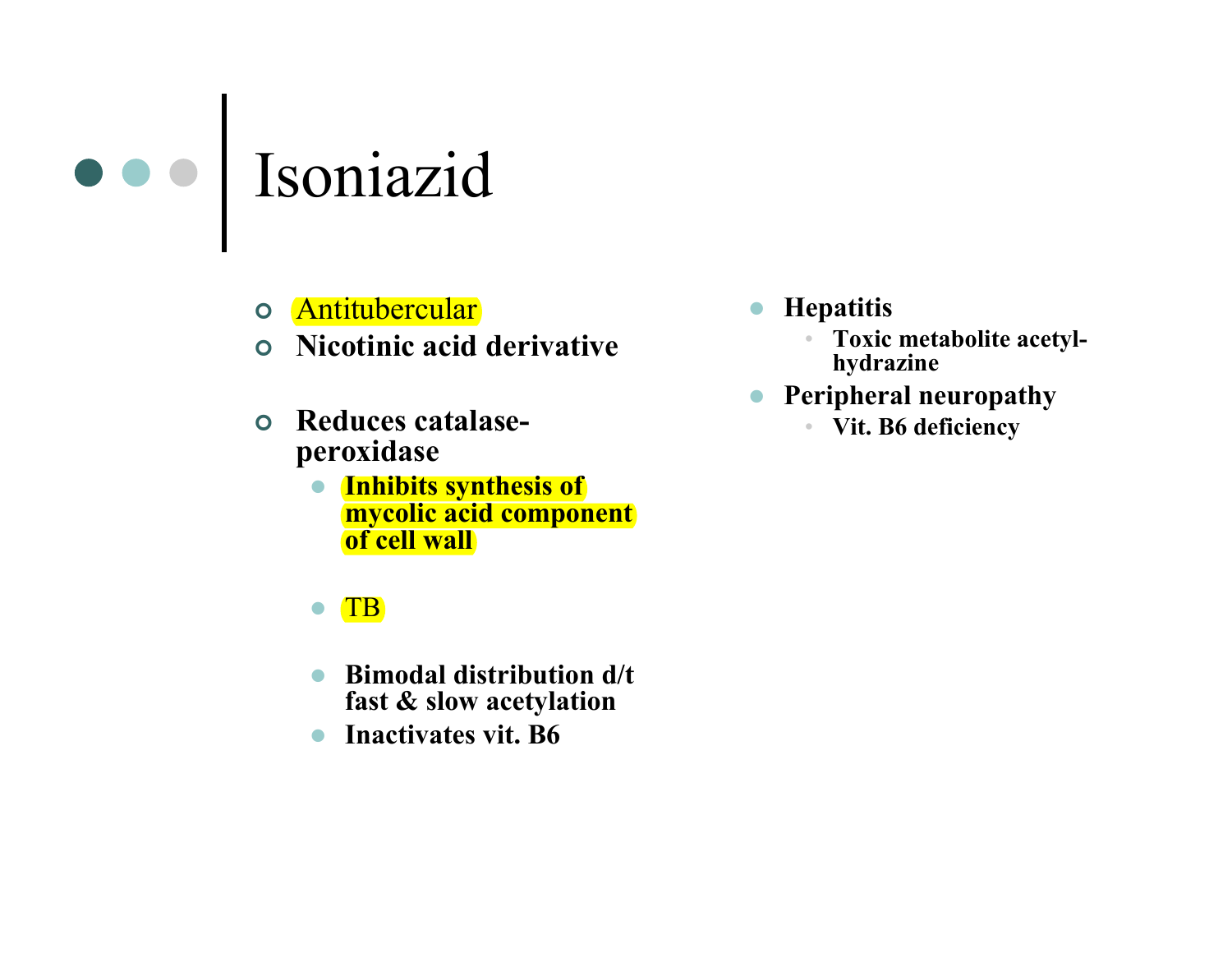# Itraconazole

- $\bullet$ **Antifunal**
- $\bullet$  Synthetic triazole
	-
- $\bullet$  Inhibits 14-α-demethylase
	- $\bullet$  CYP450 enzyme that converts lanosterol  $\bm{\rightarrow}$ ergosterol
	- $\bullet$  Blastomycosis, candidiasis, coccidioidomycosis, histoplasmosis
	- Onychomycosis nail **beds**
- $\bullet$ GI distress
- $\bullet$ Rash
- $\bullet$ **Hepatitis**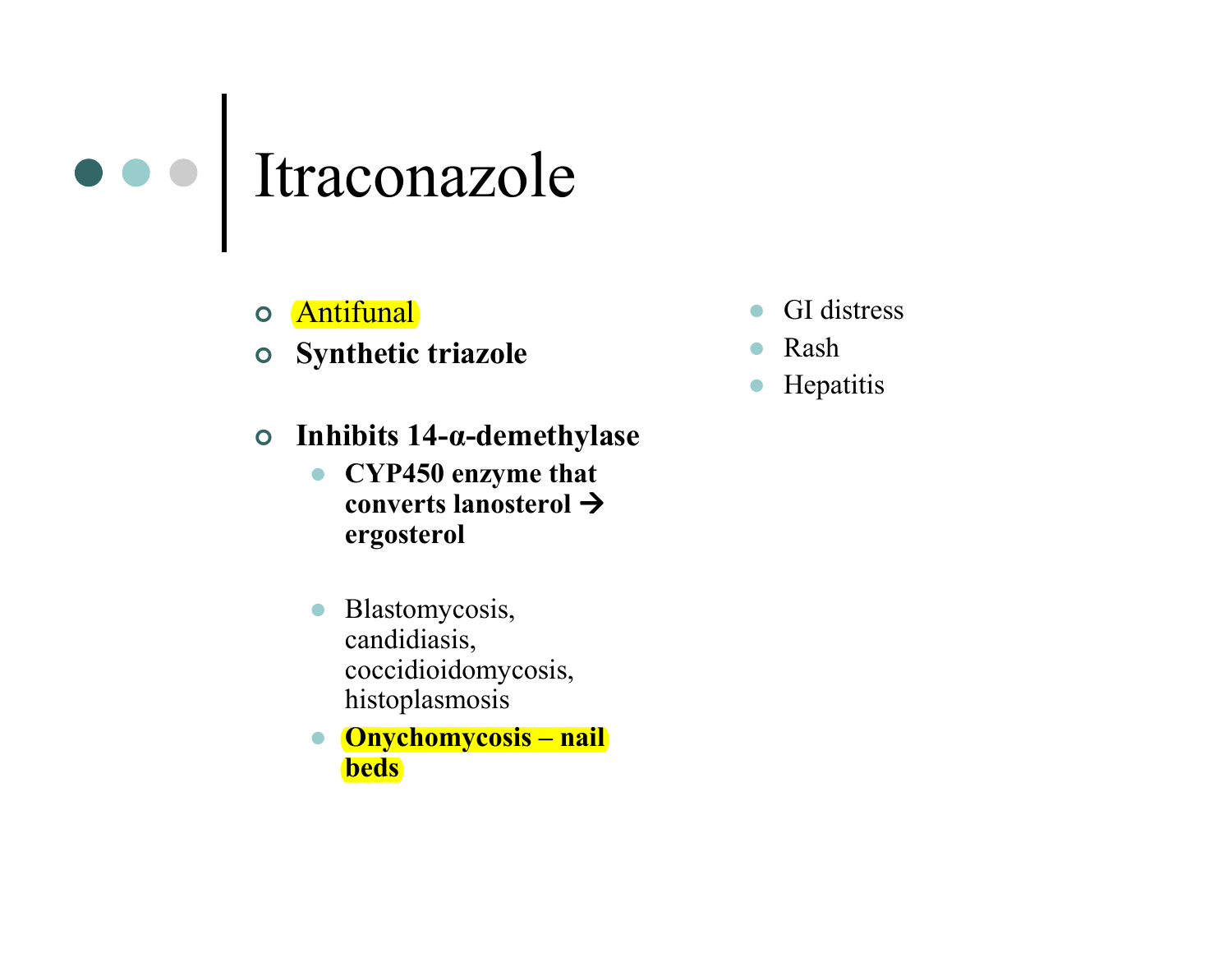

- Antiparasitic
- $\bullet$ Antihelmintic ABX
- Activates glutamate-gated Cl ion channel
	- Pharyngeal m. hyperpolarization & paralysis
	- Strongyloidiasis
	- $\bullet$ Cutaneous larva migrans
	- $\bullet$  Onchocerciasis filiariasis
		- W. bancrofti
- $\bullet$ Vertigo
- $\bullet$ Sedation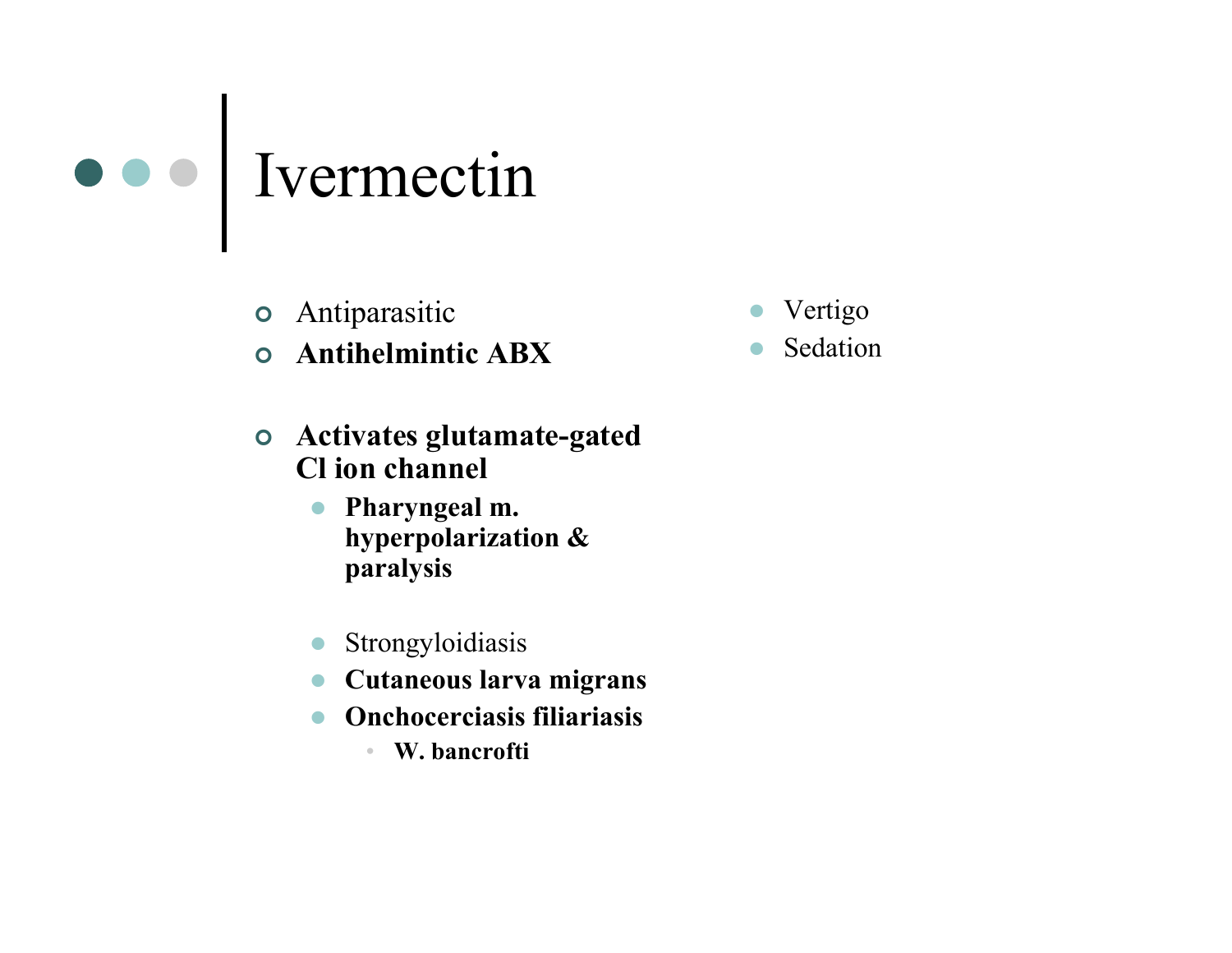#### Levofloxacin

- $\bullet$ **Antibacterial**
- $\bullet$ Fluoroquinolone
- $\bullet$  Inhibits bacterial DNA topoisomerase type II (DNA gyrase) & type IV
- **Prevents DNA replication & concerned**  $\bullet$ separation of chromosomes
	- Community-acquired pneumonia
	- $\bullet$ UTI
	- $\bullet$ Gynecologic & skin infections
	- Gram  $(+)$ , gram  $(-)$ , P. aeruginosa, Mycoplasma, **Mycobacterium**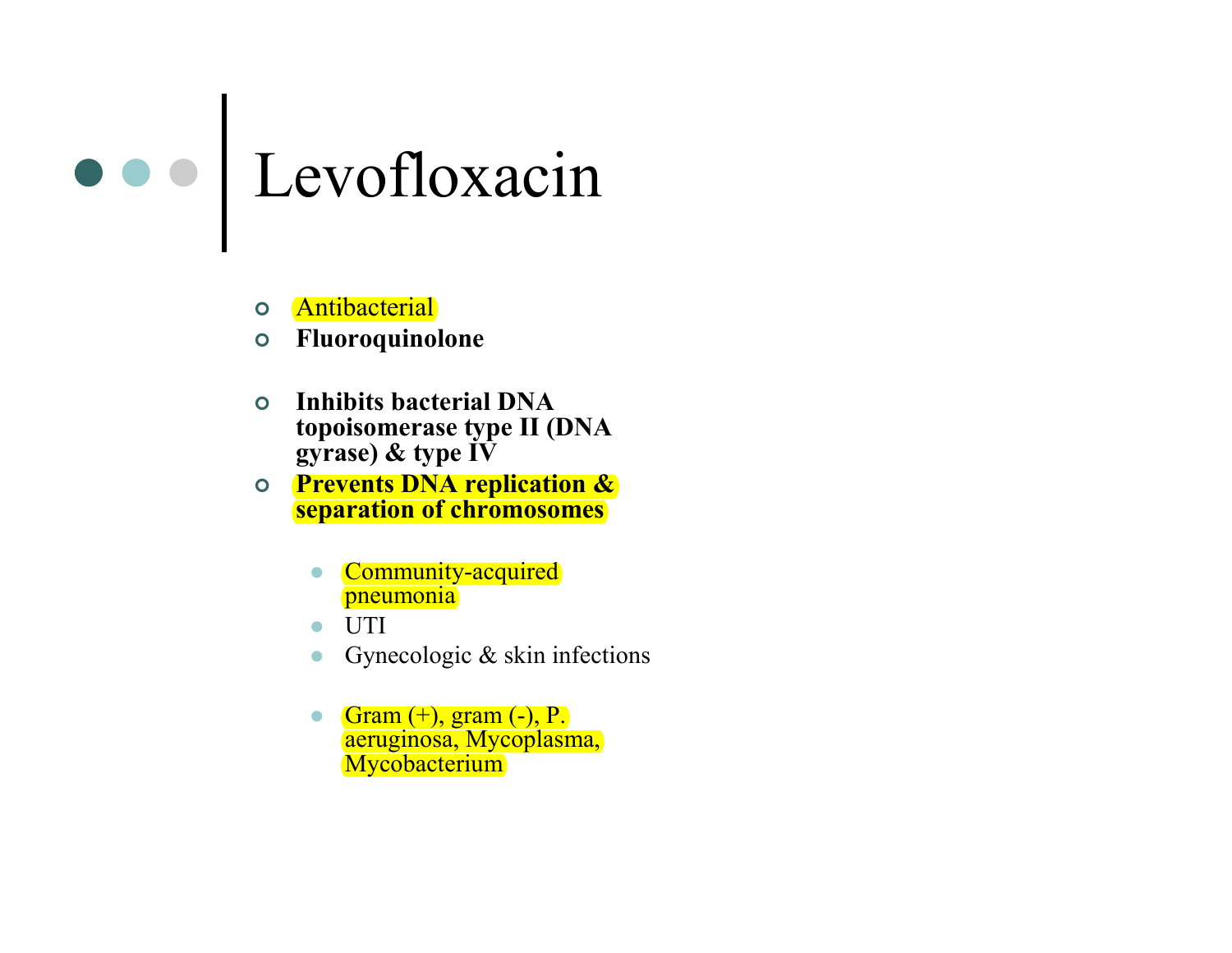

Antibacterial

 Oxazolidinone protein synthesis inhibitor

- Binds 23s ribosomal RNA of 50S subunit
	- $\bullet$  Prevents formation of 70s initiation complex
	- $\bullet$  VRE, MS/MRSA, PCNsensitive pneumococci

 $\bullet$ Inhibits MAO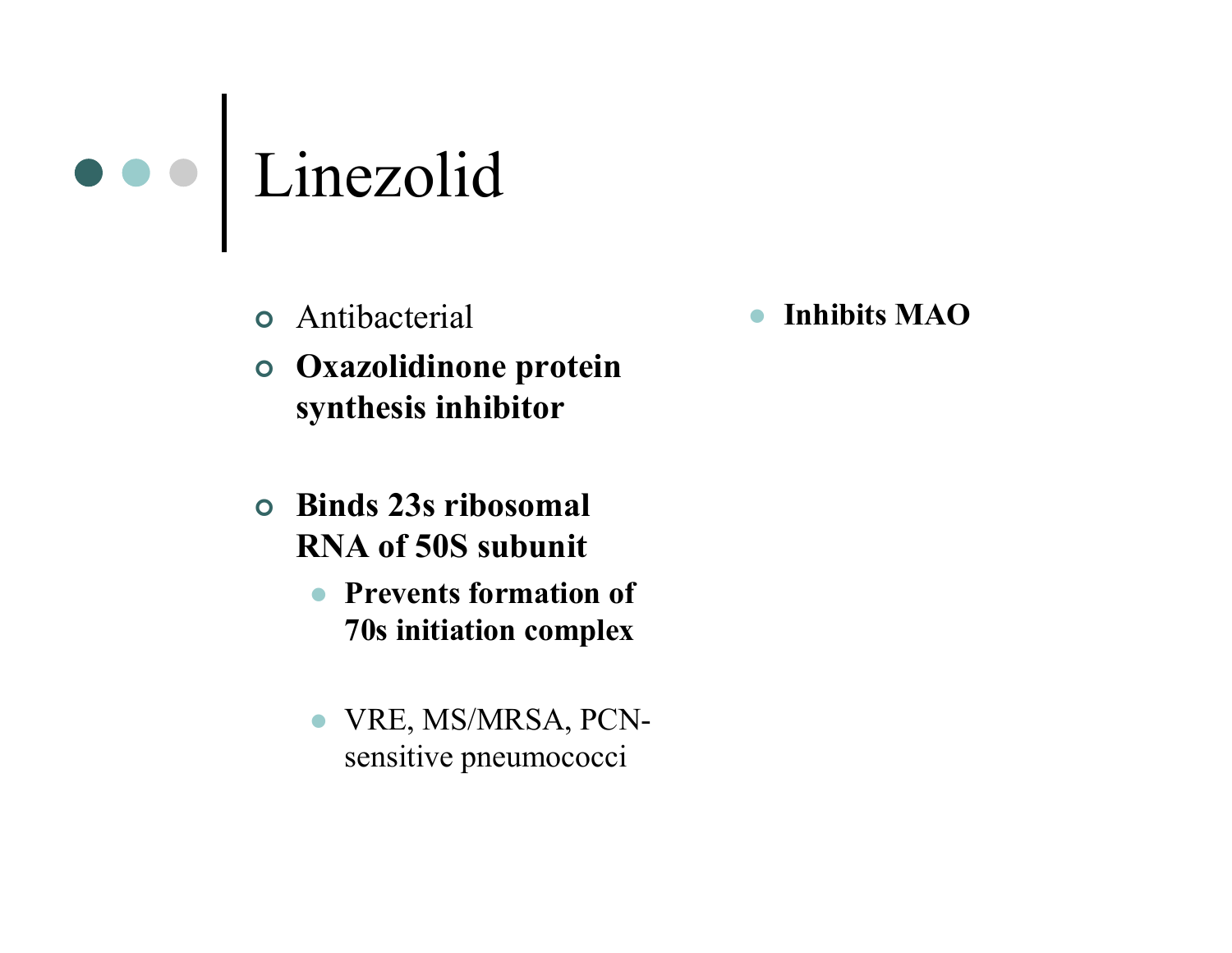

- o <mark>Antimalarial</mark>
- $\bullet$  4-quinolone methanol derivative
- **o** Inhibits erythrocytic schizogony
- Inhibit nucleic acid synthesis  $\bullet$ 
	- Malaria
	- Chloroquinesusceptible/resistant trains of P. falciparum & P. vivax
	- $\bullet$  Perform CBC during chronic prophylactic Tx
- $\bullet$  Neuropsychiatric syn
	- •Hallucination
	- Anxiety
	- Confusion
	- Seizure
	- •Coma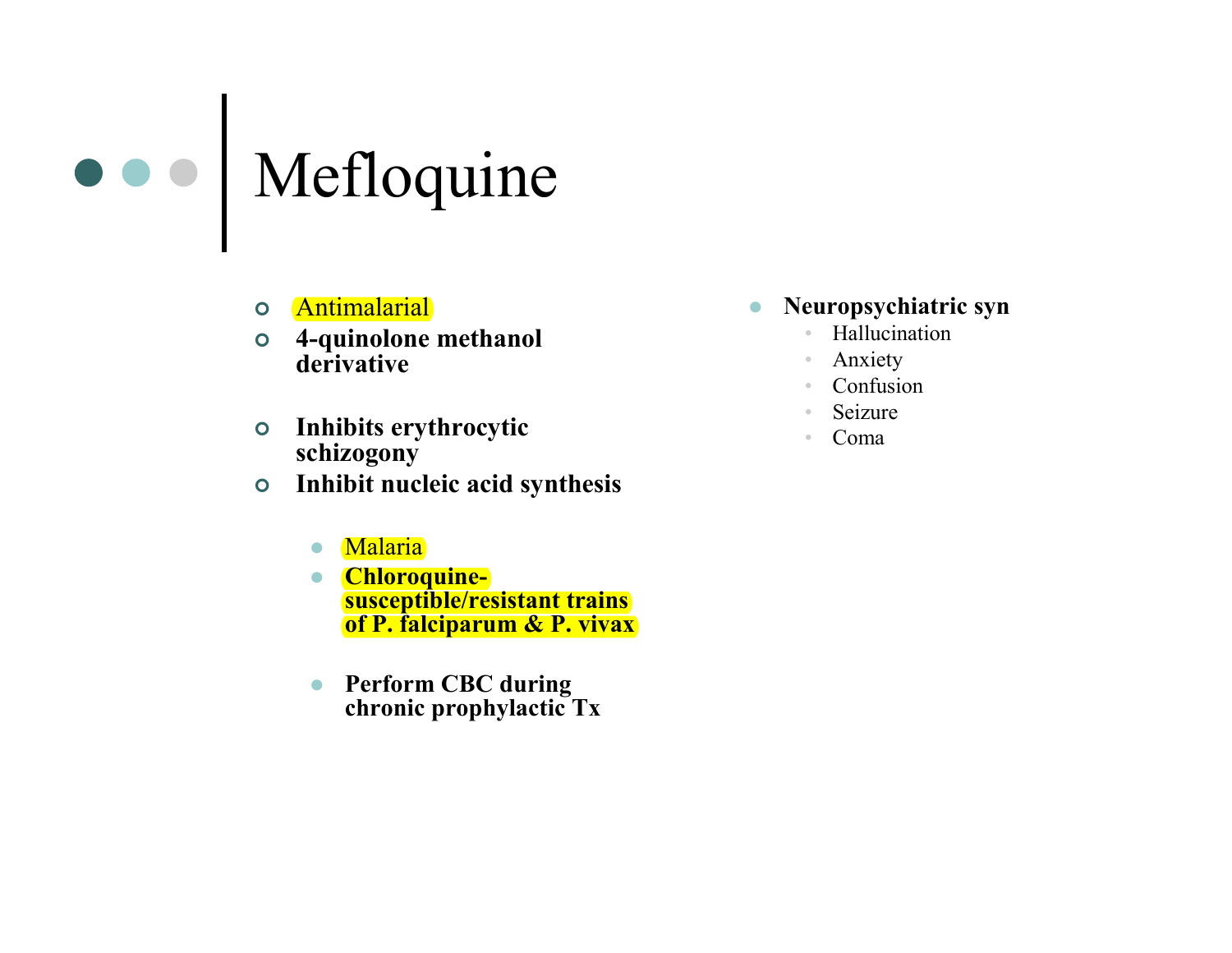#### Metronidazole

- Antiprotozoal
- Nitroimidazole
- Reduced by<br>municipality pyruvate:ferredoxin to form nitro-free radicals that attack DNA & proteins
	- Amebiasis, giardiasis, trichomoniasis
	- Balantidium coli, C. difficile, B. fragilis
- $\bullet$ GI pain
- $\bullet$ Anorexia
- $\bullet$ N
- Dizziness  $\bullet$
- **Alcohol causes** disulfiram-like effect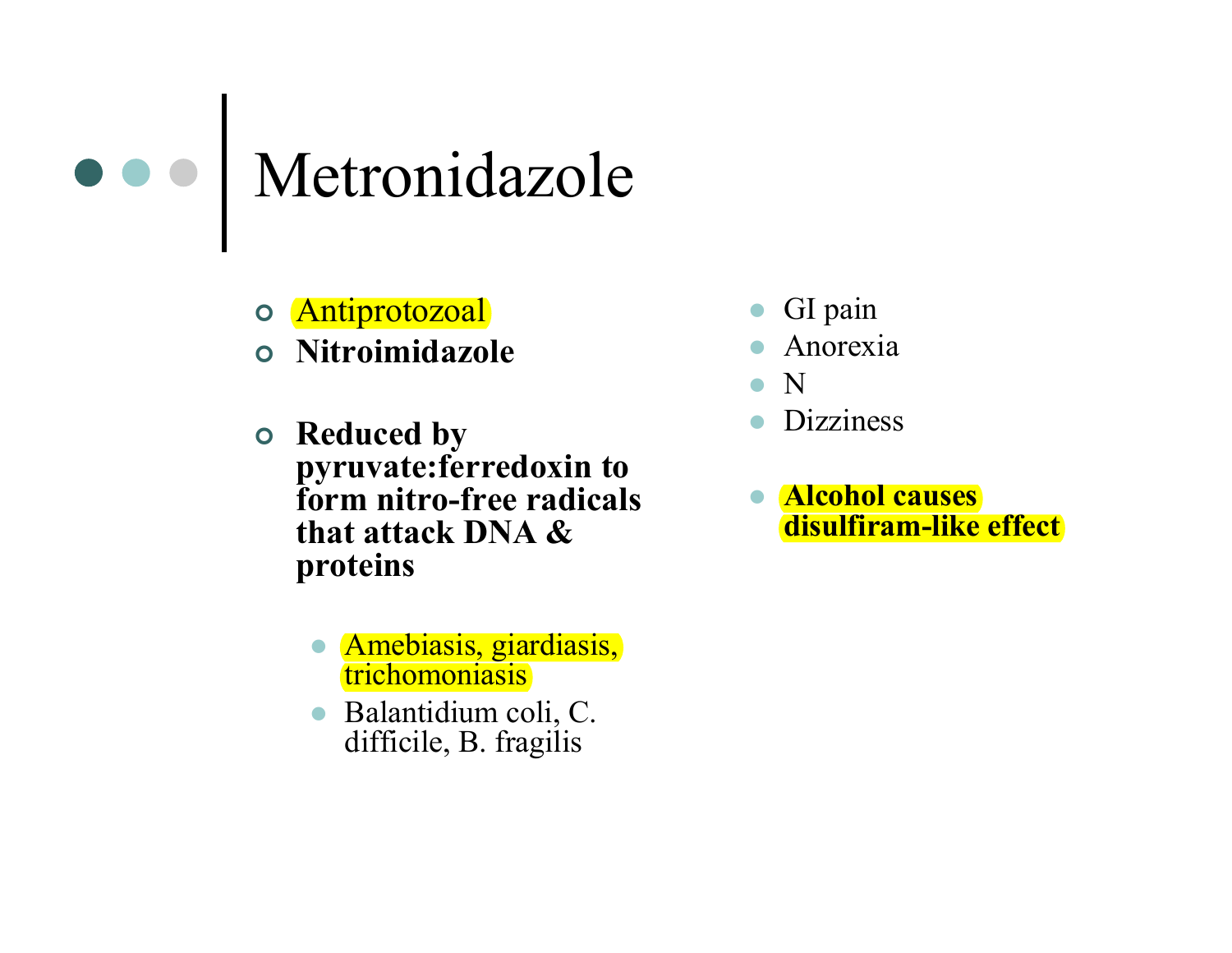# Mupirocin

- o ABX
- **o** Protein synthesis inhibitor  $\bullet$
- $\bullet$  Competes w/ isoleucine for binding bacterial isoleucyltRNA synthetase
- **O** Prevents addition of isoleucine during protein synthesis
	- Impetigo by staph or strep
	- Eradicate nasal colonization of MRSA
	- Infected traumatic skin **lesions**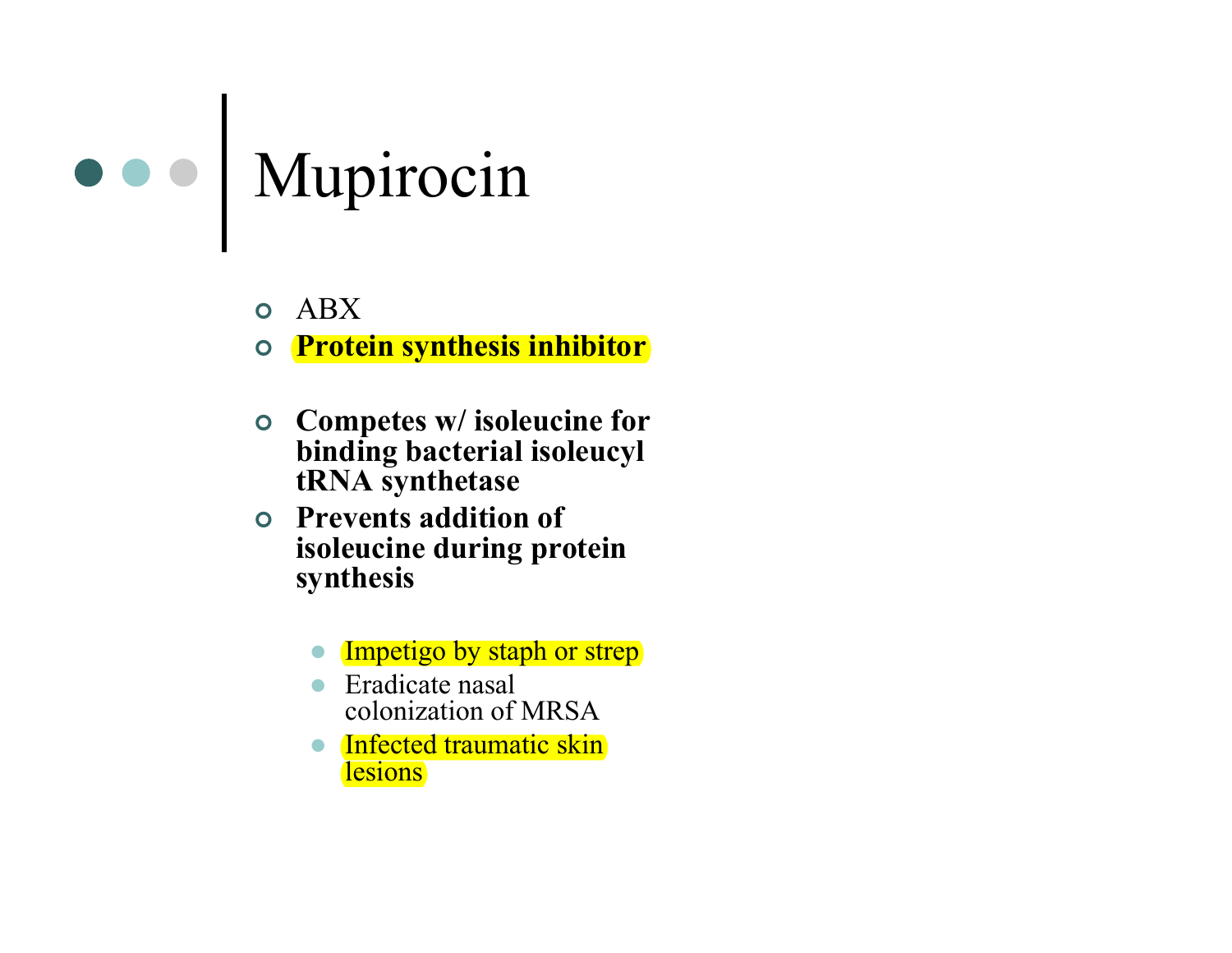#### Nafcillin

- β-lactam ABX
- o **Antistaphylococcal,** penicillinase-resistant penicillin
- Binds PBP
	- Inhibits cross-linking of  $\bullet$ cell wall peptidoglycan
	- $\bullet$  Methicillin-sensitive penicillinase producing staph
		- Bone, jt, UTI, •respiratory, skin, endocarditis, meningitis
- $\bullet$ Diarrhea
- $\bullet$ Superinfection
- $\bullet$  Pseudomembranous colitis
- $\bullet$  Allergic rxn
	- Rash
	- Serum sickness
	- Anaphylaxis
- $\bullet$  Probenecid inhibits renal tubular secretion & ↑serum levels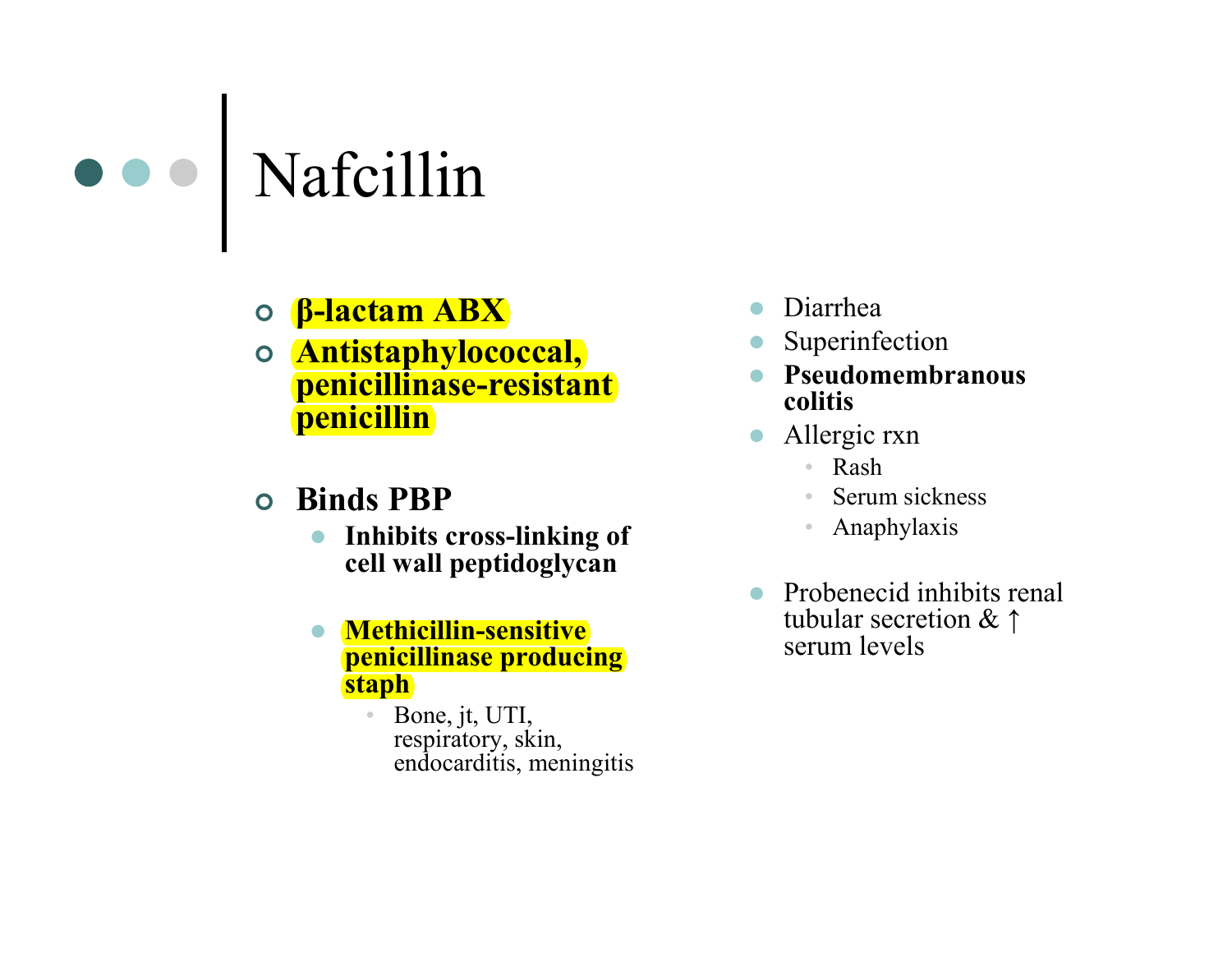### Nitrofurantoin

- Urinary tract antibacterial
- Nitrofuran
- Inhibits bacterial enzymes

#### $\bullet$ UTI

• E. coli, S. saprophyticus

- Anorexia
- $\bullet$  N, V
- Neurotoxicity
- Pneumonitis
- Probenecid inhibits urinary excretion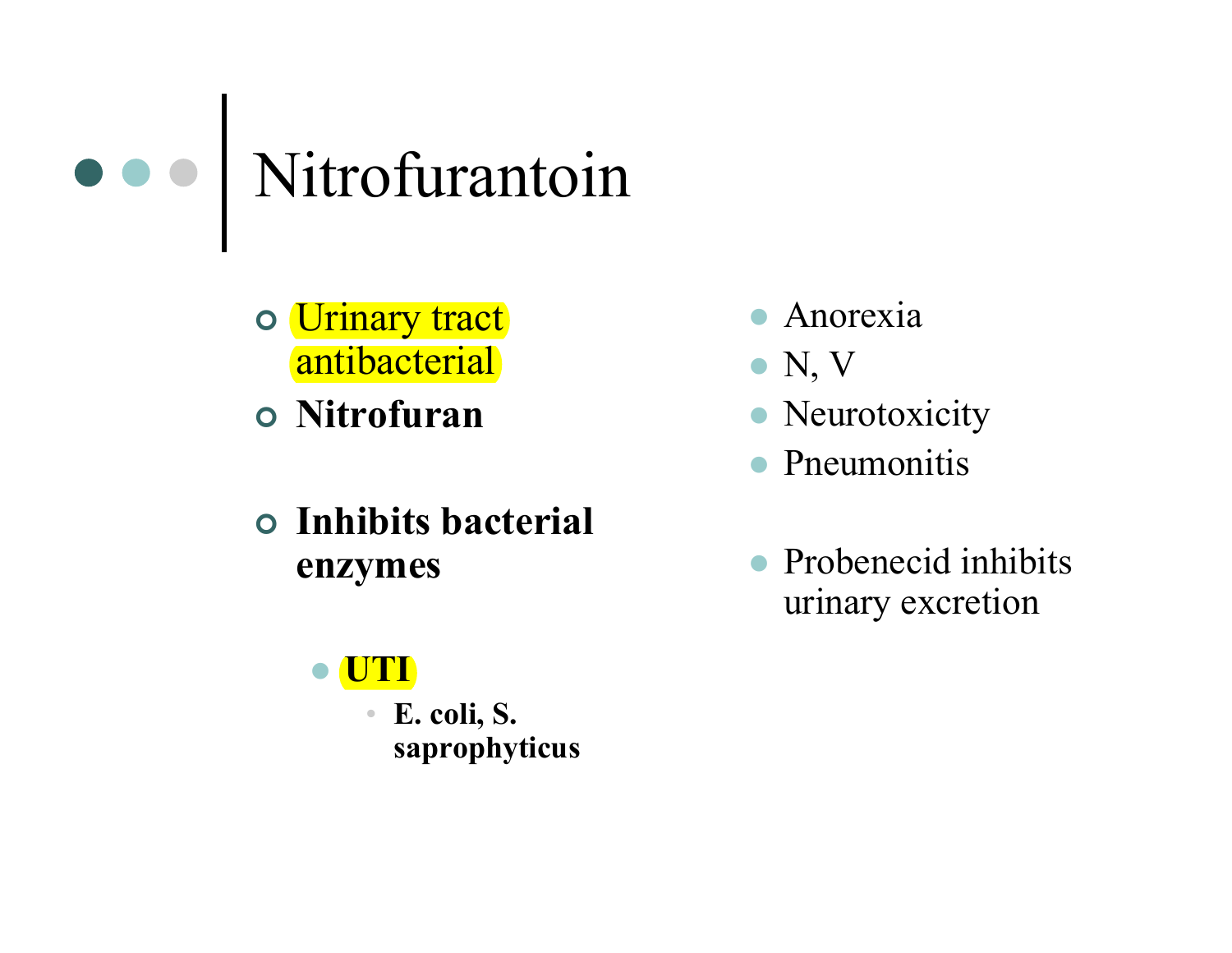

- o <mark>Antiviral</mark>
- o <mark>Neuraminidase</mark> **inhibitor**
- Inhibits influenza A & B neuraminidase
	- $\bullet$  Prevents release & spreading of viral particles
	- $\bullet$ Influenza A & B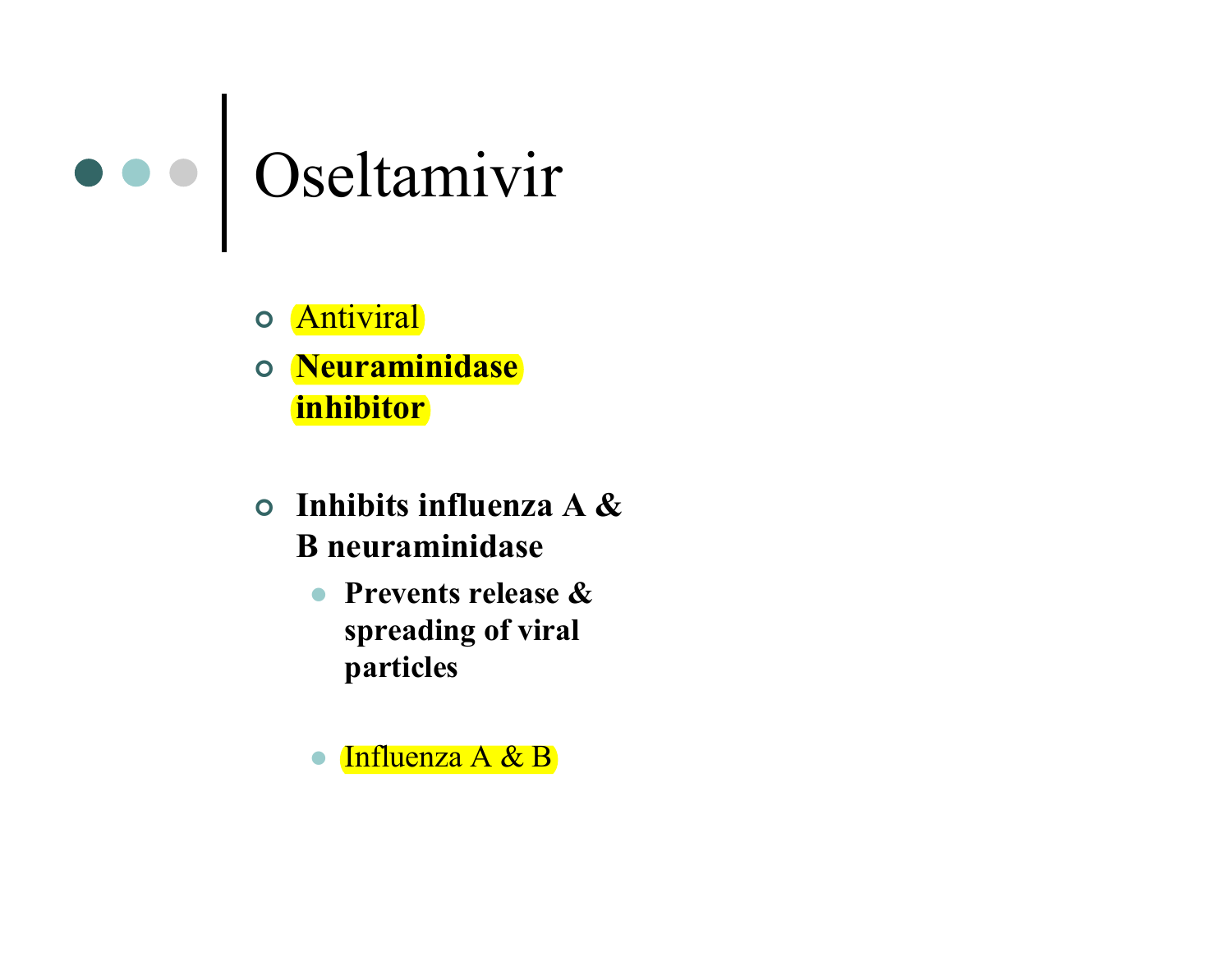

o <mark>Antiprotozoal</mark>

Aminoglycoside ABX

- $\bullet$  Inhibits protein **synthesis** 
	- $\bullet$ Intestinal amebiasis
	- Cryptosporidiosis in immunocompromised pts

 $\bullet$  Nephrotoxic & ototoxic if given IV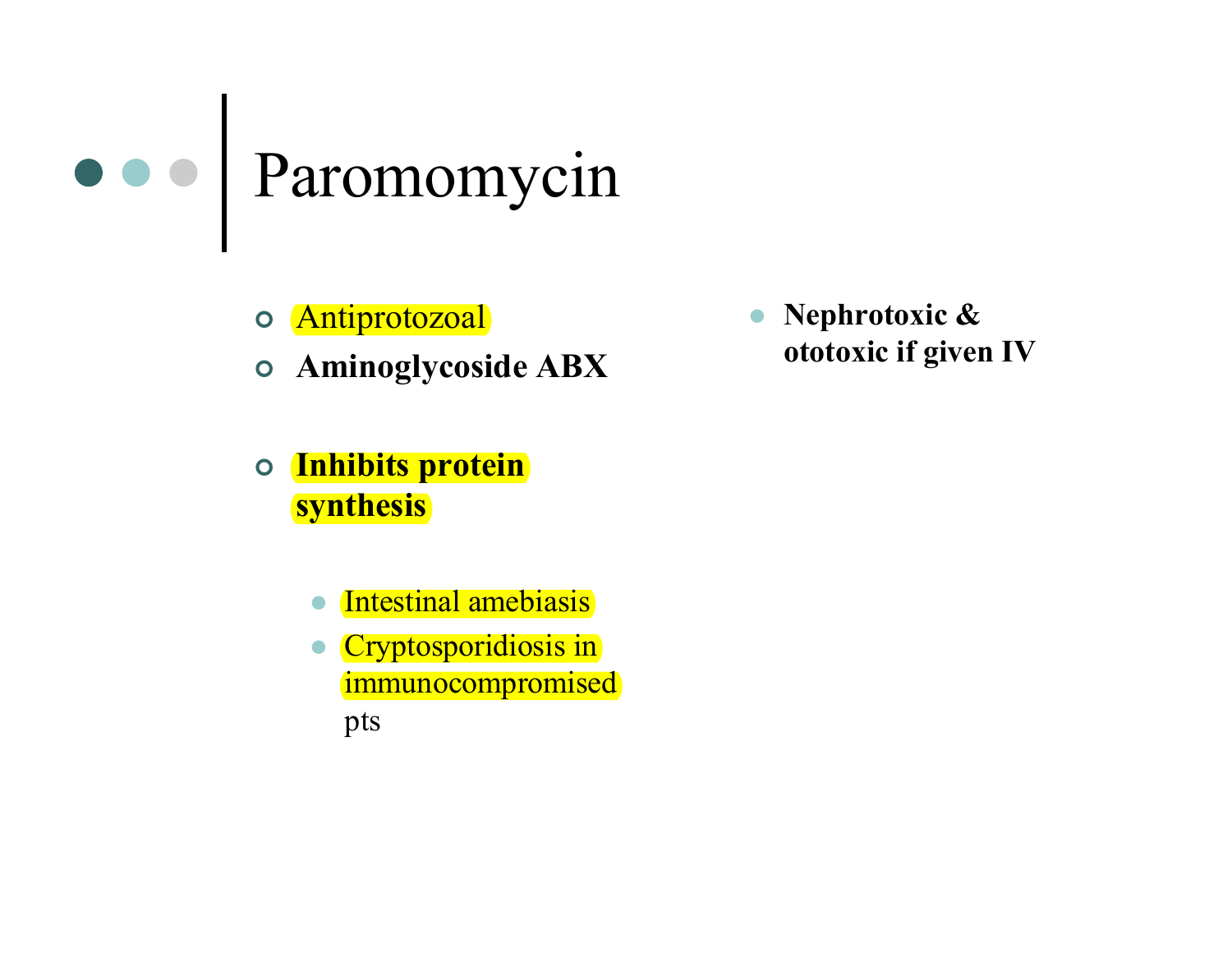# Penicillin G

- o β<mark>-lactam ABX</mark>
- o Narrow-spectrum penicillin
- Binds PBP
	- Inhibits cross-linking  $\bullet$ of cell wall peptidoglycan
	- Strep, pneumococcal, meningococcal
	- $\bullet$ **Syphilis**
- $\bullet$ Diarrhea
- $\bullet$ Superinfection
- $\bullet$  Pseudomembranous colitis
- $\bullet$  Allergic rxn
	- Rash
	- Serum sickness•
	- Anaphylaxis
- $\bullet$  Probenecid inhibits renal tubular secretion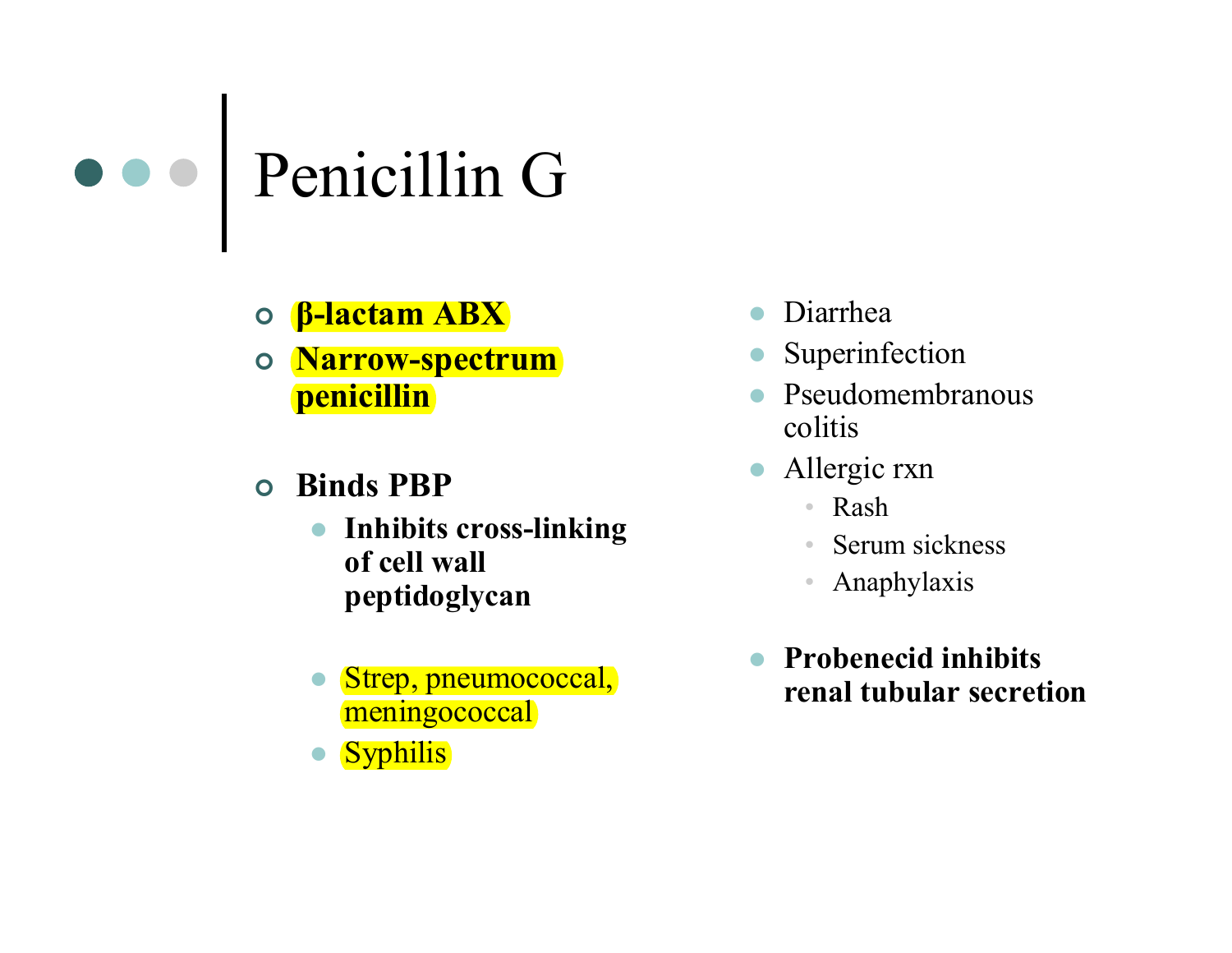# Pentamidine

- o <mark>Antiprotozoal</mark>
- Amidino-pentane derivative
- Disrupts nucleic acid synthesis in protozoa
	- $\bullet$ P. carinii
	- $\bullet$  Early stage African trypanosimiasis – sleeping sickness
- Nephrotoxic
- $\bullet$ Hematologic toxicity
- $\bullet$ Hypoglycemia
- $\bullet$  Allergic rxn
	- Anaphylaxis
- $\bullet$  Erythromycin ↑ fatal arrhythmias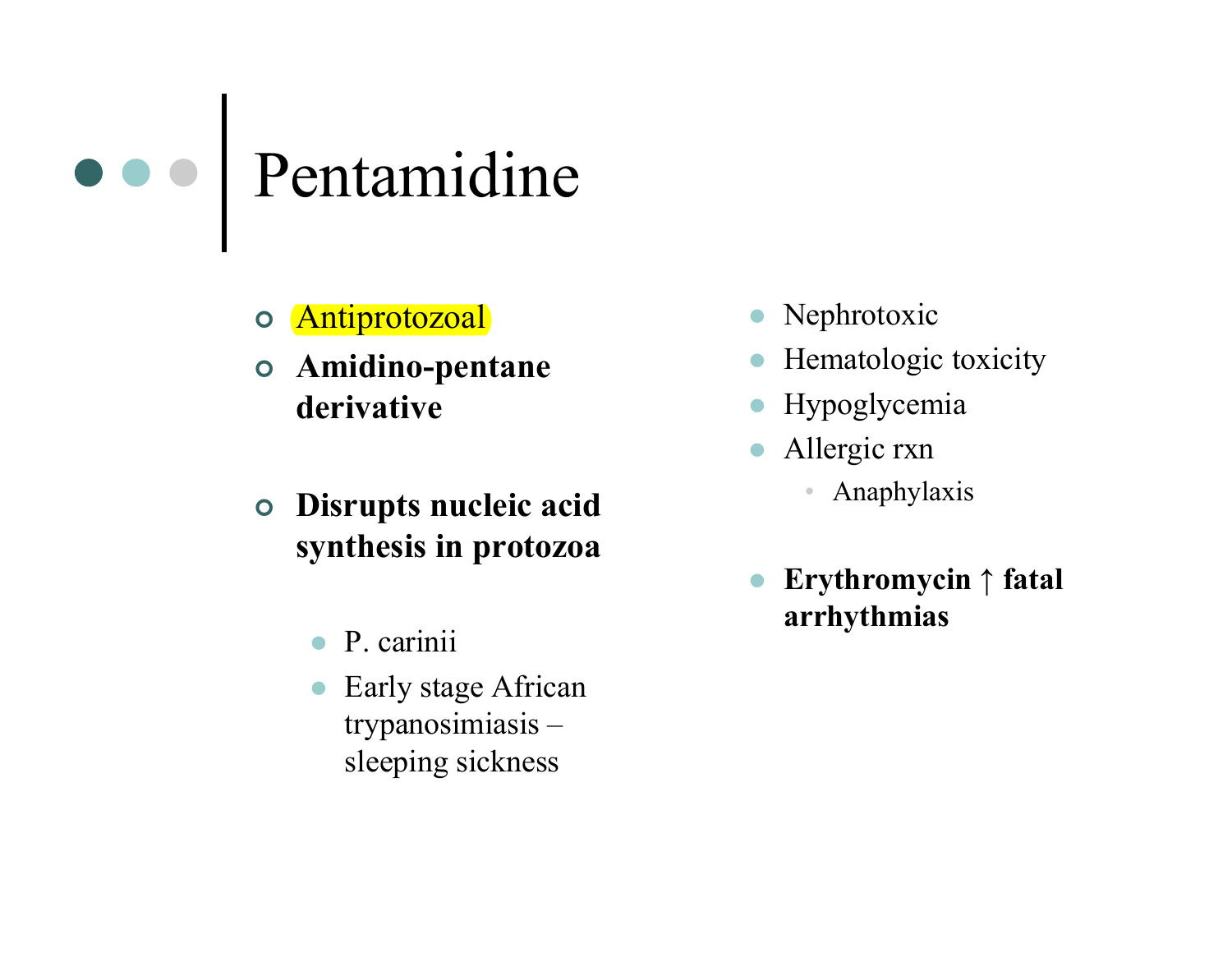# Piperacillin-tazobactam

- β-lactam ABX
- 0 Antipseudomonal penicillin<br>8 B-lactamase inhibitor & β-lactamase inhibitor
- o Piperacillin<br>Ti bu
	- $\bullet$  Binds PBP
		- Inhibits cross-linking of cell wall peptidoglycan
- $\bullet$  Tazobactam
	- $\bullet$  Inhibits class A β-lactamases  $\bullet$
	- -Gram (-) bacilli, P. aeruginosa
- -Diarrhea
- $\bullet$ Superinfection
- $\bullet$ Pseudomembranous colitis
- - Allergic rxn
	- •Rash
	- Serum sickness
	- Anaphylaxis
- $\bullet$  Probenecid inhibits renal tubular secretion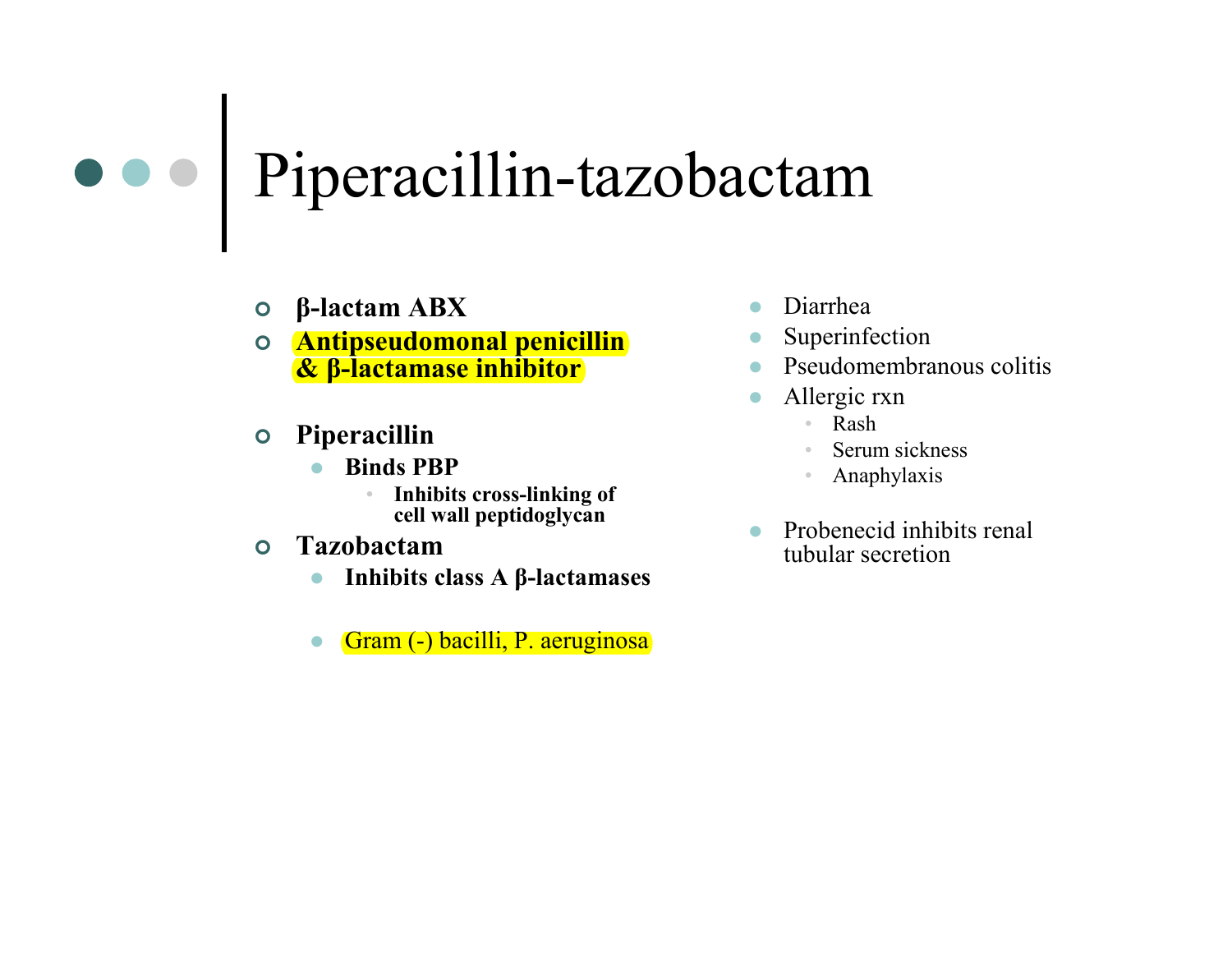#### Praziquantel

- o Antihelmintic
- Isoquinoline derivative
- <sup>↑</sup> Ca permeability of schistosome tegument
	- $\bullet$  Contraction & exposing antigens to host immunity
	- Schistosomiasis
	- $\bullet$ Chinese liver fluke
	- $\bullet$ Lung fluke
	- $\bullet$ Cestodes – tapeworms
- $\bullet$ Malaise
- $\bullet$ Anorexia
- $\bullet$ **Drowsiness**
- $\bullet$ dizziness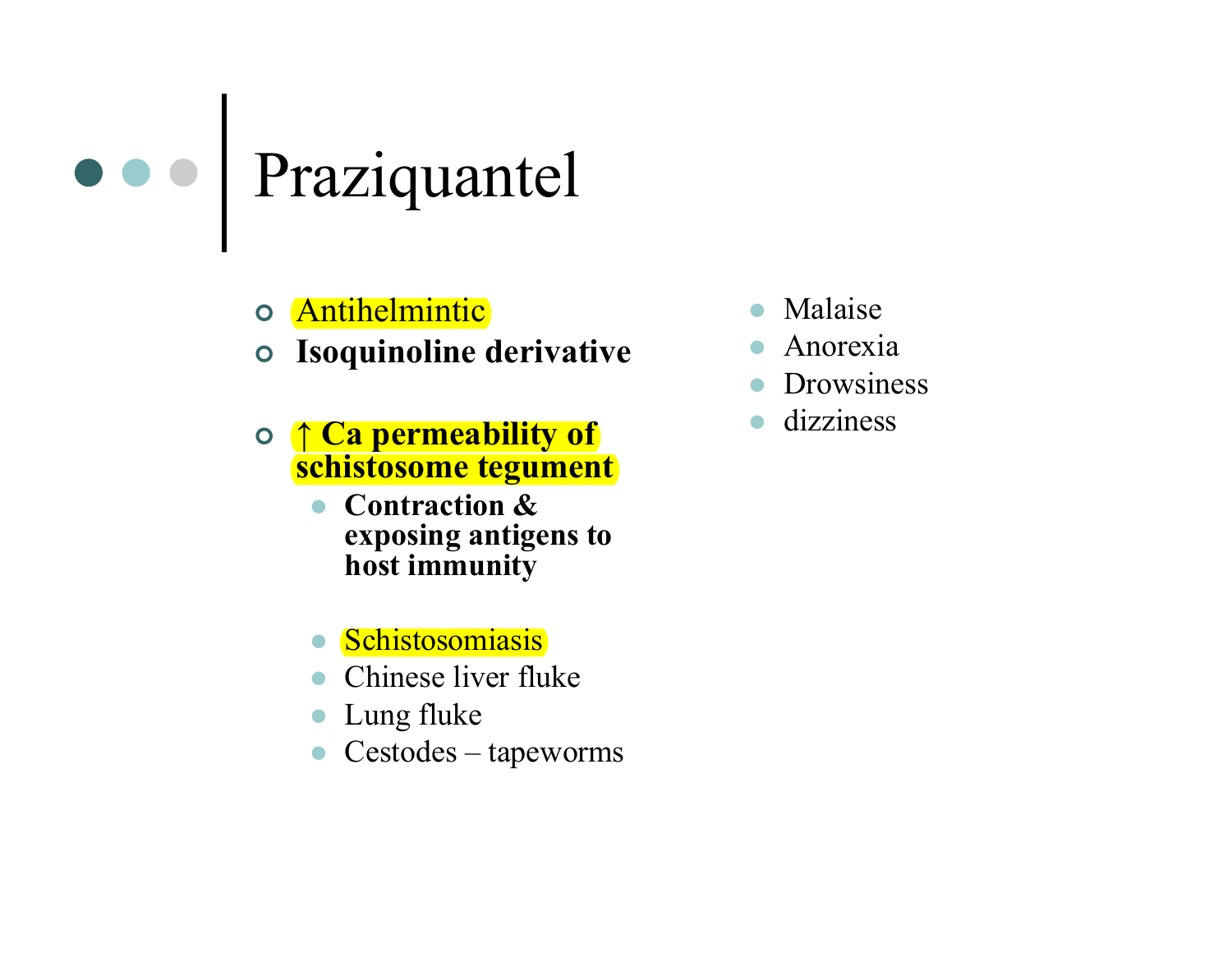

- o <mark>Antimalarial</mark>
- 8-aminoquinoline
- Converted to oxidizing quinoline-quinoneintermediates
	- $\bullet$  Eradicate exoerythrocytic forms of P. vivax & P. ovale
- $\bullet$  Hemolytic anemia in G6PD deficiency
- $\bullet$ methemoglobinemia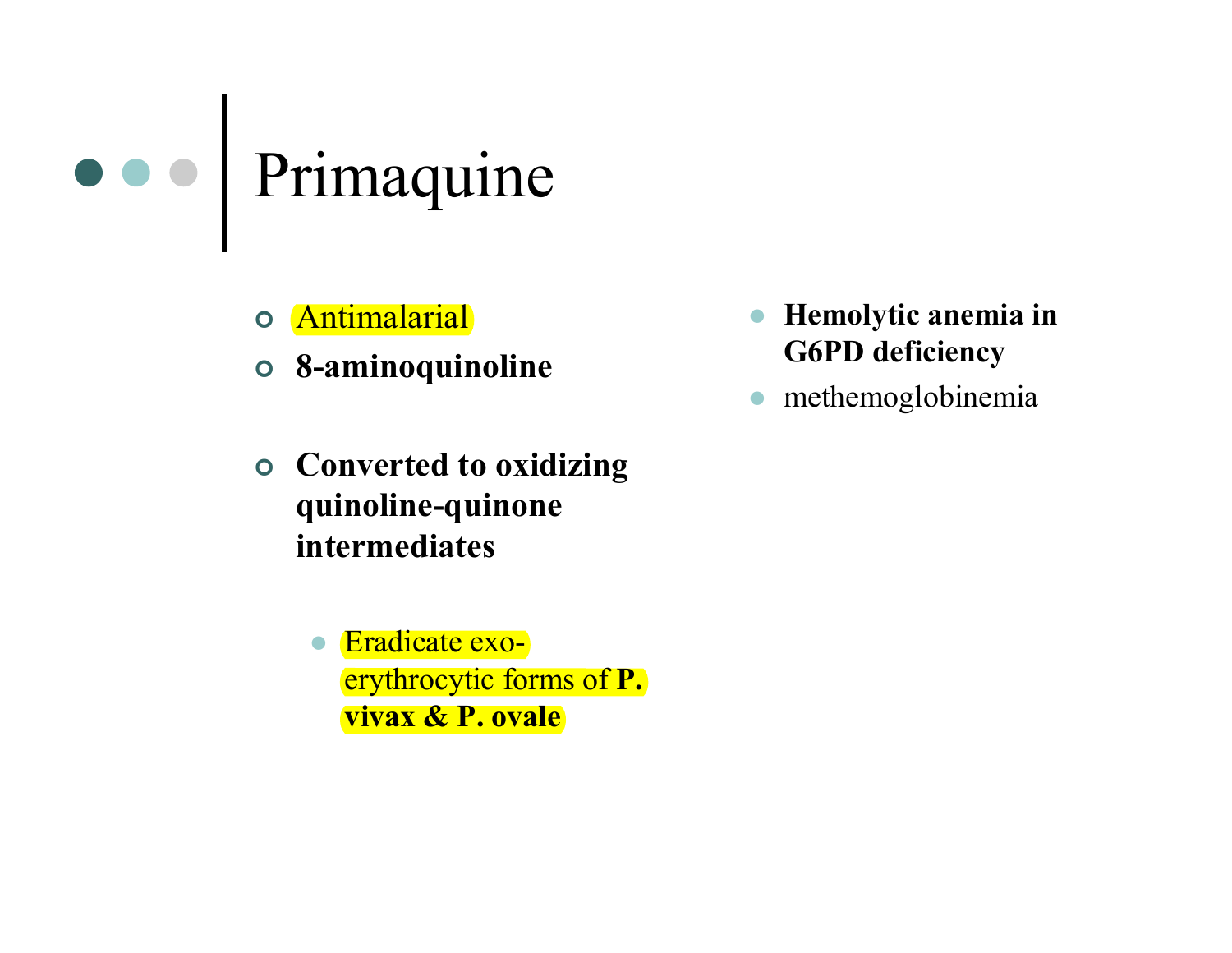#### Pyrimethamine

- Antiprotozoal
- Folate reductase inhibitor
- $\bullet$ Inhibits folate reductase
- $\bullet$  Folate deficiency in protozoa
	- $\bullet$  Malaria in combo w/ sulfadoxine
	- $\bullet$  Toxoplasmosis in combo w/  $\bullet$ sulfadoxine
	- $\bullet$  NOT effective against P. vivax
- $\bullet$ N
- **Anorexia** -
- Hypersensitivity rxn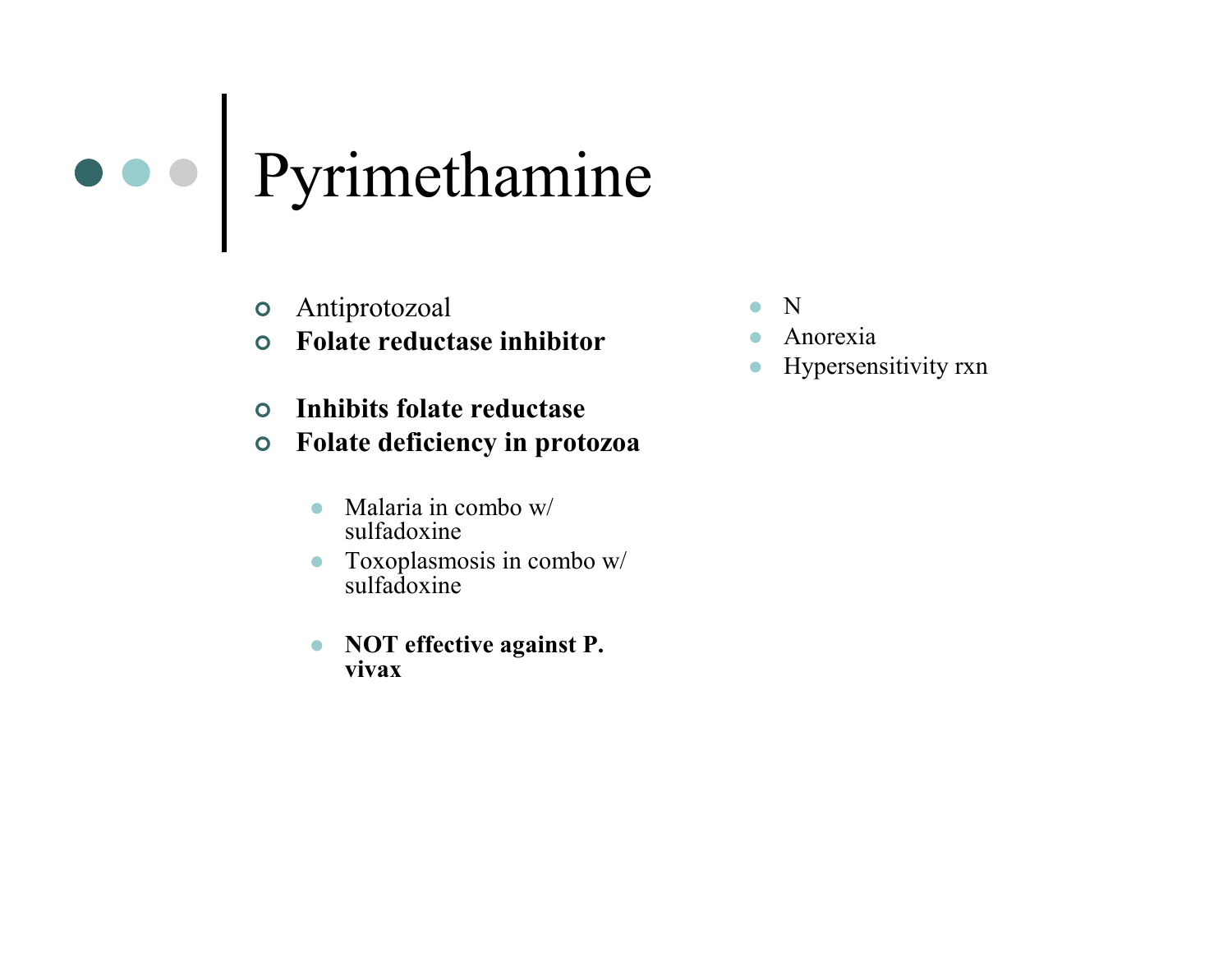#### Pyrantel

- Antihelmintic
- Pyrimidine analogue
- Activates cholinergic nicotinic receptors in somatic m. of nematodes
- Produces depolarizing NM blockade
	- $\bullet$ Ascariasis
	- $\bullet$ Hookworm & pinworm
- Abdominal cramps
- $\bullet$ Anorexia
- $\bullet$ Diarrhea
- $\bullet$ <sup>V</sup>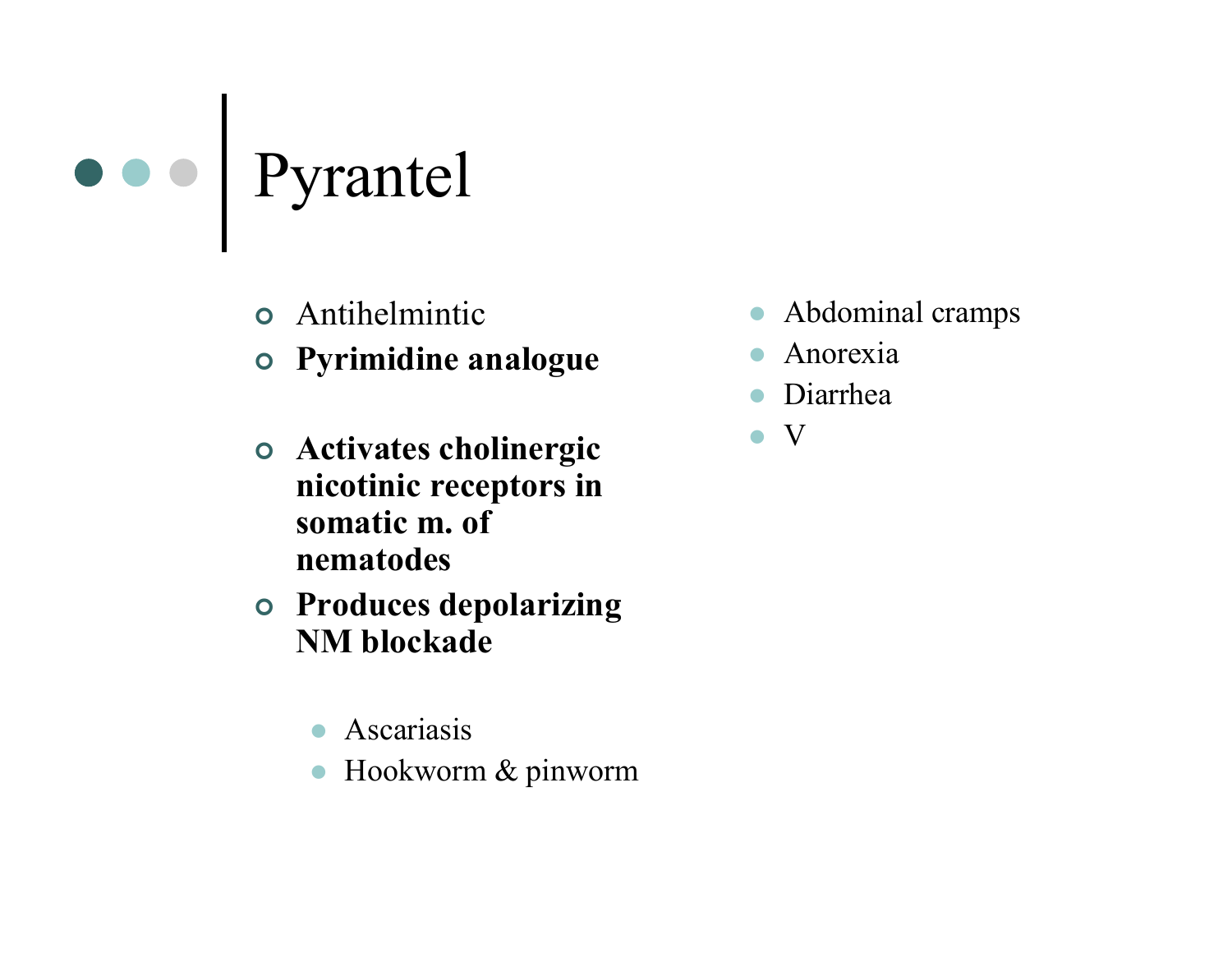

- Antimalarial
- 4-aminoquinoline
- $\bullet$  Binds plasmodial DNA & prevents replication & transcription during erythrocytic schizogony
	- Chloroquine-resistant malaria
	- $\bullet$  Admin w/ doxycycline or pyrimethaminesulfadoxine
- $\bullet$ Abdominal cramps
- $\bullet$ Diarrhea
- $\bullet$ <sup>V</sup>
- $\bullet$  Cinchonism
	- Tinnitus
	- Blurred vision
- $\bullet$  Metabolism
	- Cimetidine inhibits<br>
	a Diferential induced
	- Rifampin induce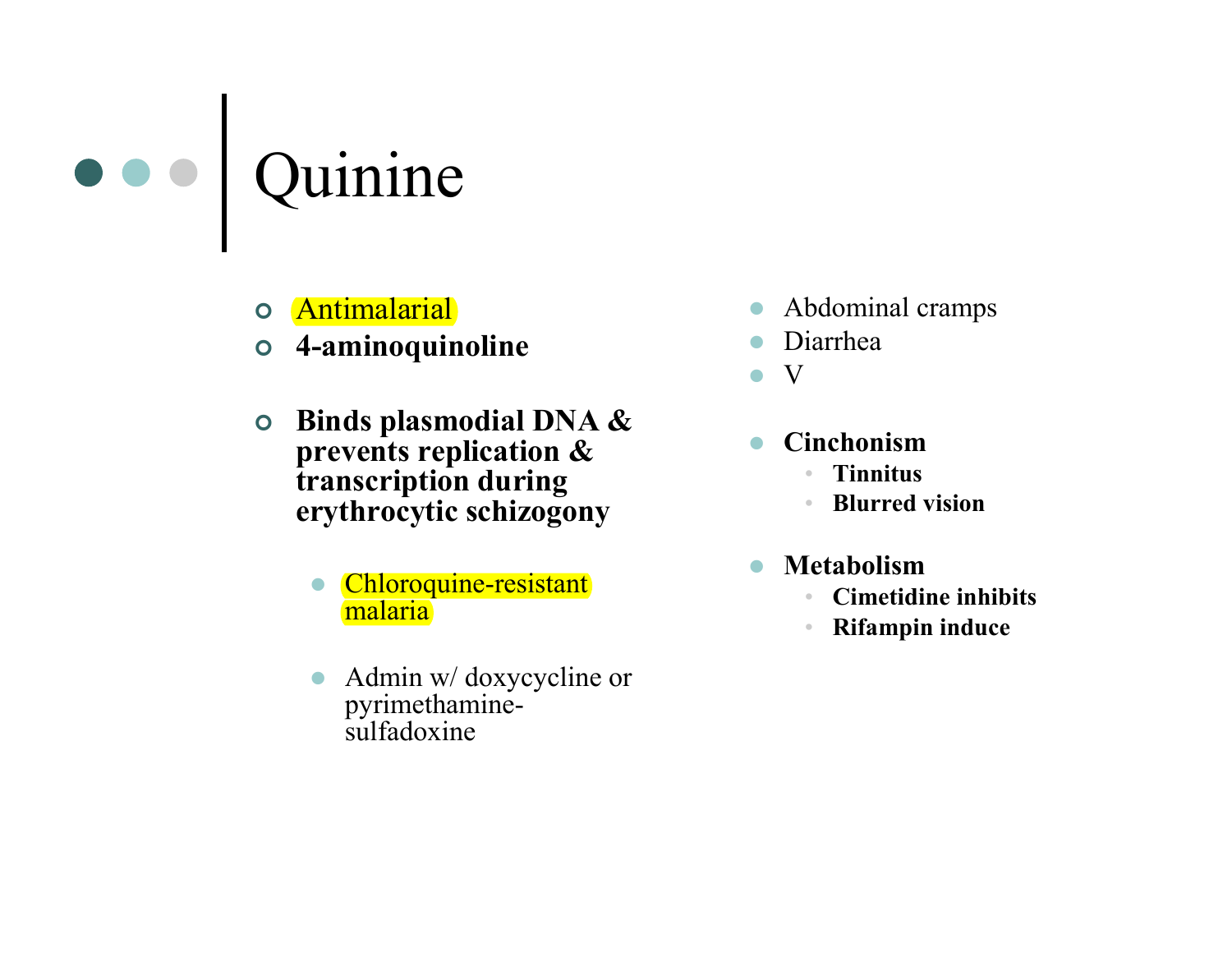#### Quinupristin-dalfopristin

- o Streptogramin ABX
- Protein synthesis inhibitor
- $\bullet$  Binds 50s ribosomal subunit
- Quinupristin
	- $\bullet$  Inhibits aminoacyl tRNA synthesis & addition of AA
- Dalfopristin
	- Inhibits peptidyl transferase
	- $\bullet$ VRE, MS/MRSA

-Infusion site rxn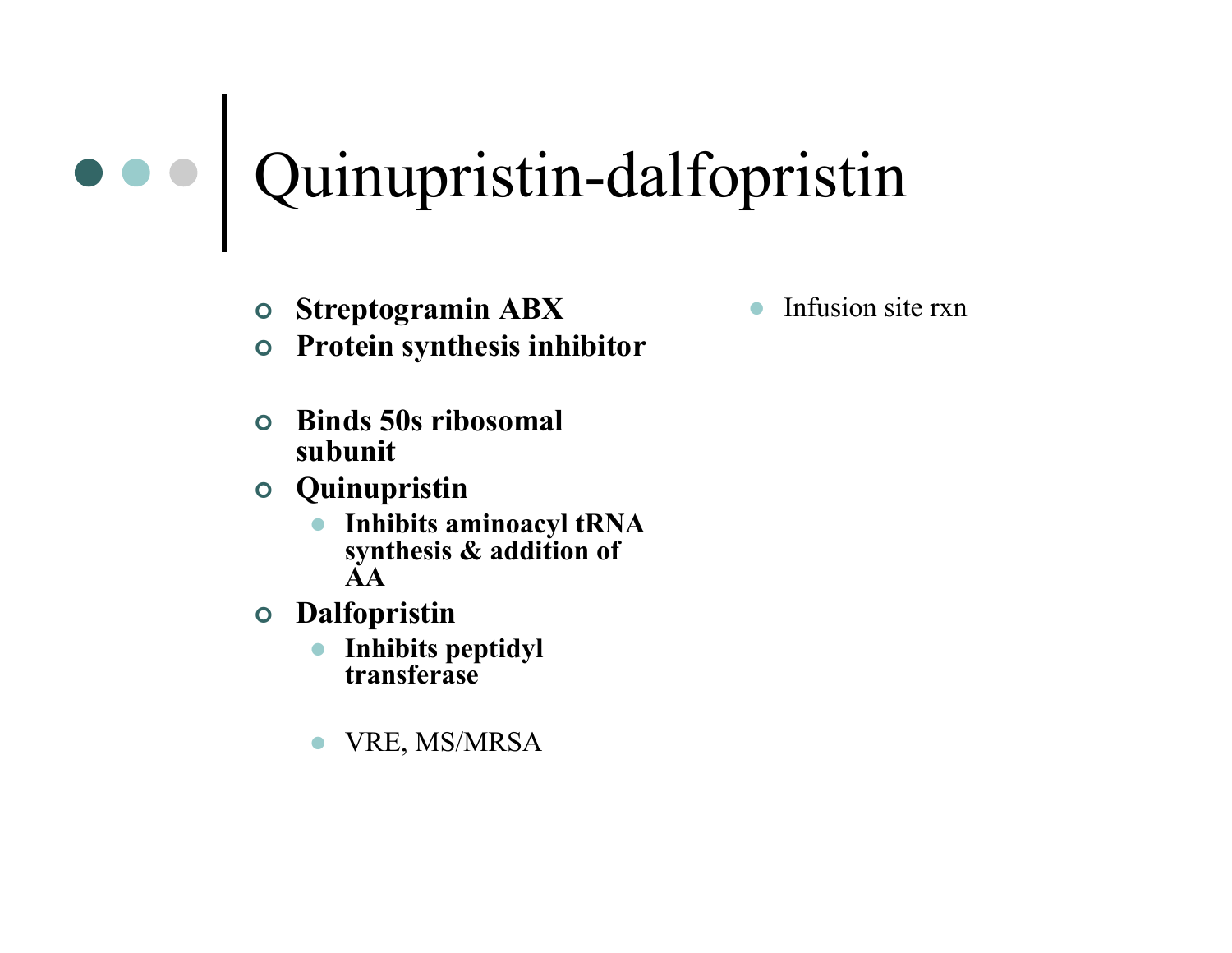#### Ribavirin

- o Broad-spectrum antiviral
- Guanosine analogue
- $\bullet$  Converted to ribavirin triphosphate
- **O** Depletes guanosine triphosphate
- o Inhibits viral RNA  $\&$ protein synthesis
	- $\bullet$ RSV in infants or children
	- Chronic hepatitis C
	- Viral hemorrhagic fever Lass fever
- $\bullet$ Anemia
- $\bullet$ Hypotension
- $\bullet$ Cardiac arrest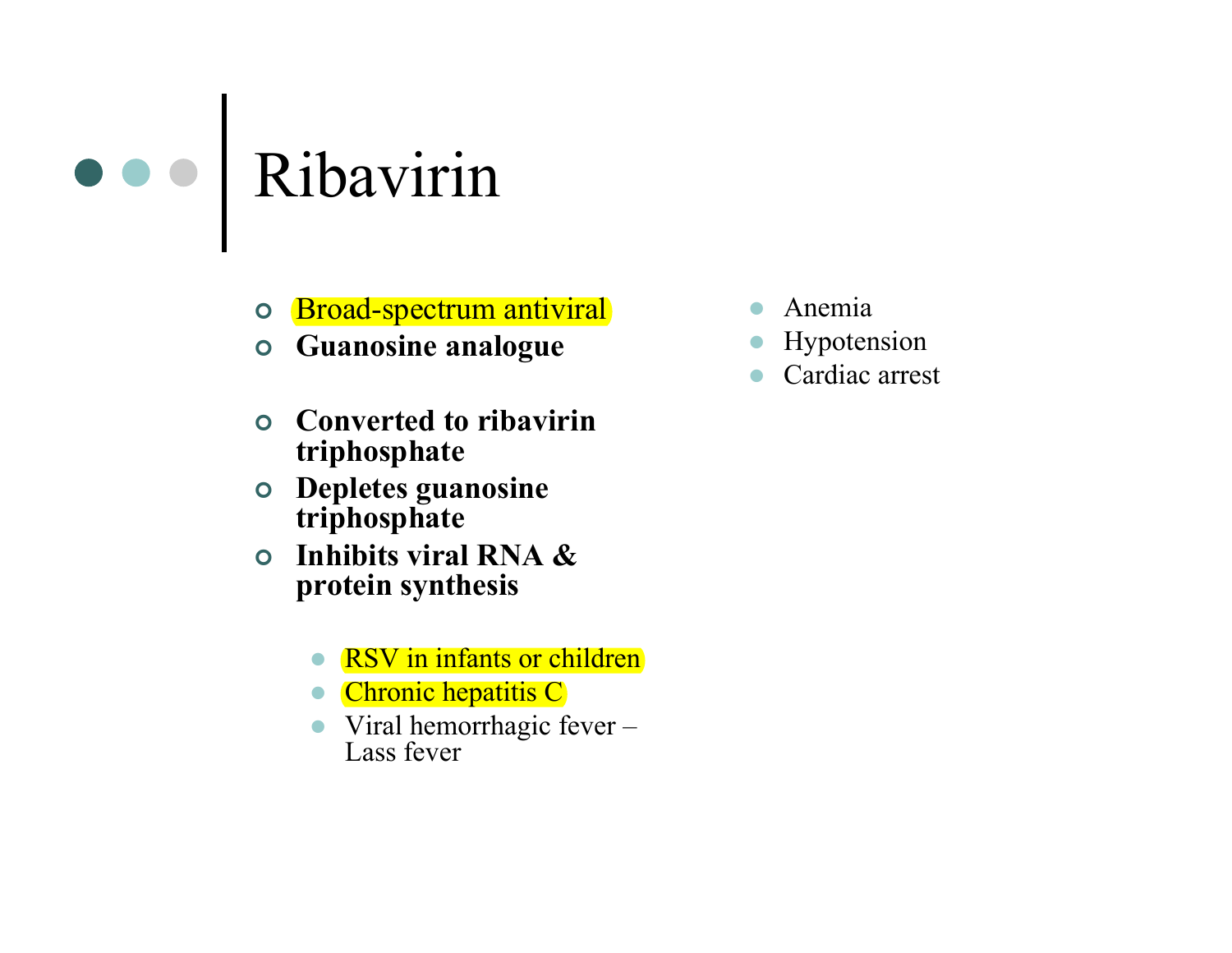

- $\Omega$ Antitubercular
- $\bullet$ Rifampin derivative
- $\bullet$  Inhibits DNA-dependent RNA polymerase
	- $\bullet$ **TB**
	- **C** Leprosy
	- $\bullet$  Prophylaxis meningococcal meningitis & H. flu B infections
- $\bullet$  Red discoloration of tears, urine, saliva, sweat
- $\bullet$ Abdominal pain
- -<sup>V</sup>
- Diarrhea -
- -**Hepatitis**
- -Induces CYP450
- - <sup>↓</sup> levels
	- Warfarin
	- Theophylline
	- Itraconazole •
	- Steroids
	- Opioids
	- Phenytoin
	- Verapamil•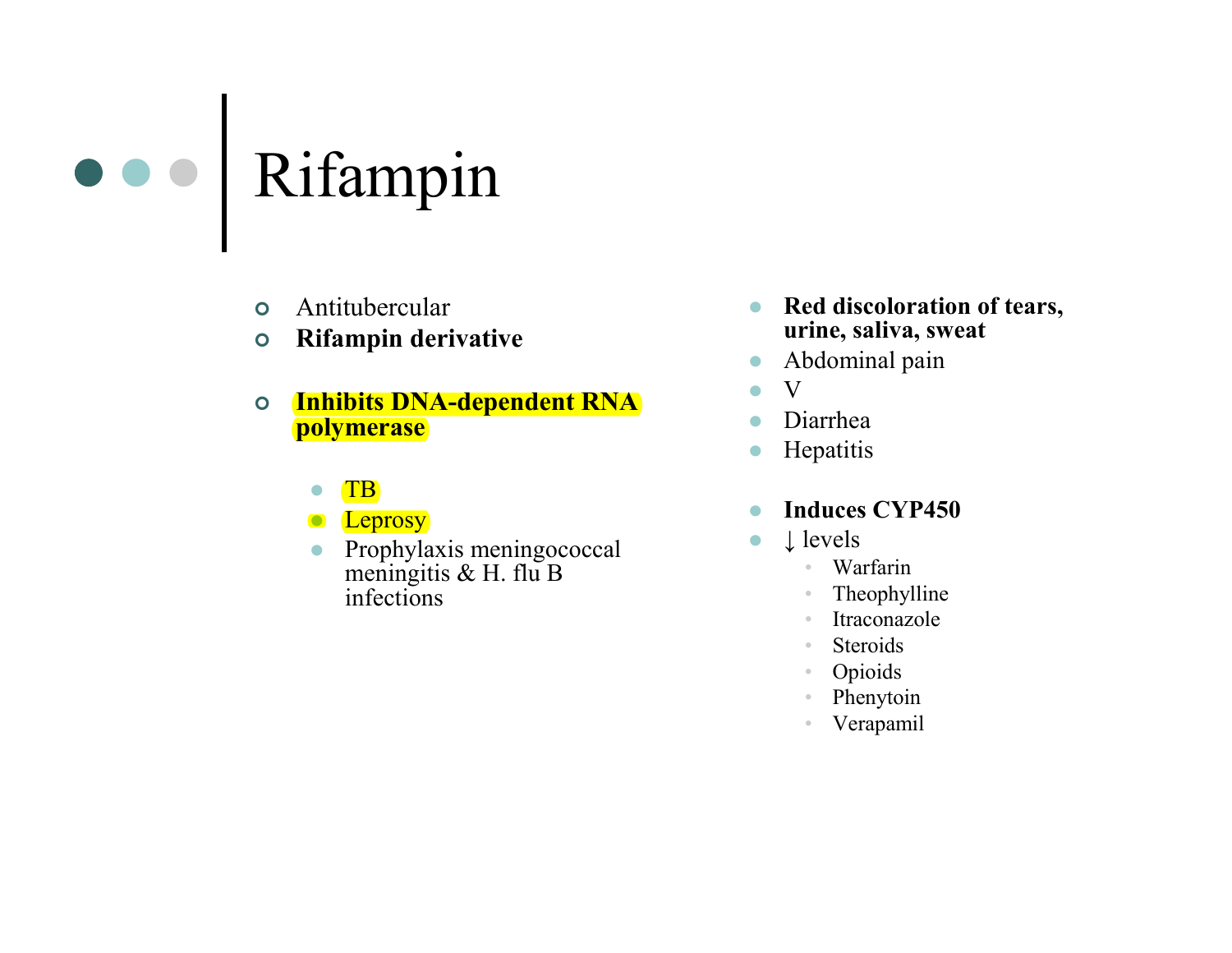#### Ritonavir-lopinavir

- **o** Antiretroviral
- HIV protease inhibitor
- Inhibits HIV protease & conversion of gag-polpolyprotein to functional proteins
- Ritonavir
	- ↑ lopinavir levels
	- $\bullet$  HIV in combo w/ nucleoside reverse transcriptase inhibitor
- $\bullet$ Anorexia
- $\bullet$ V
- Altered taste  $\bullet$
- $\bullet$ Abnormal thinking
- Hyperlipidemia
- $\bullet$ Hyperlgycemia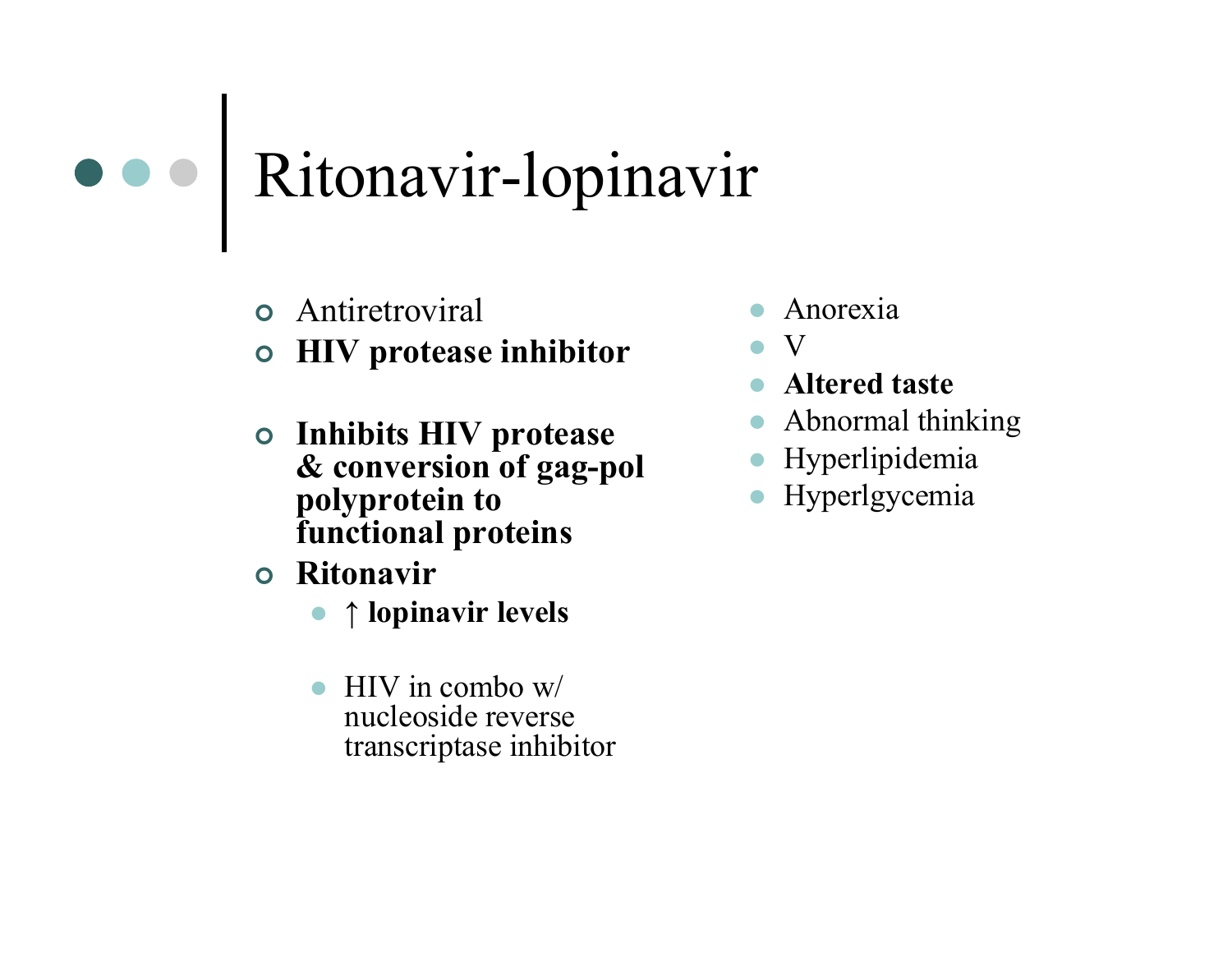#### Streptomycin

- **O** Aminoglycoside
- **o** Protein synthesis inhibitor
- $\Omega$ Binds 30s ribosome
- $\bullet$  Prevents initiation of protein synthesis
	- Misreading of genetic  $\bullet$ code
	- $\bullet$ Drug-resistant TB
	- $\bullet$ Plague
	- $\bullet$ Tularemia
	- $\bullet$ IV admin
- $\bullet$ Nephrotoxic
- $\bullet$ **Ototoxic** 
	- •<sup>↑</sup> w/ loop diuretics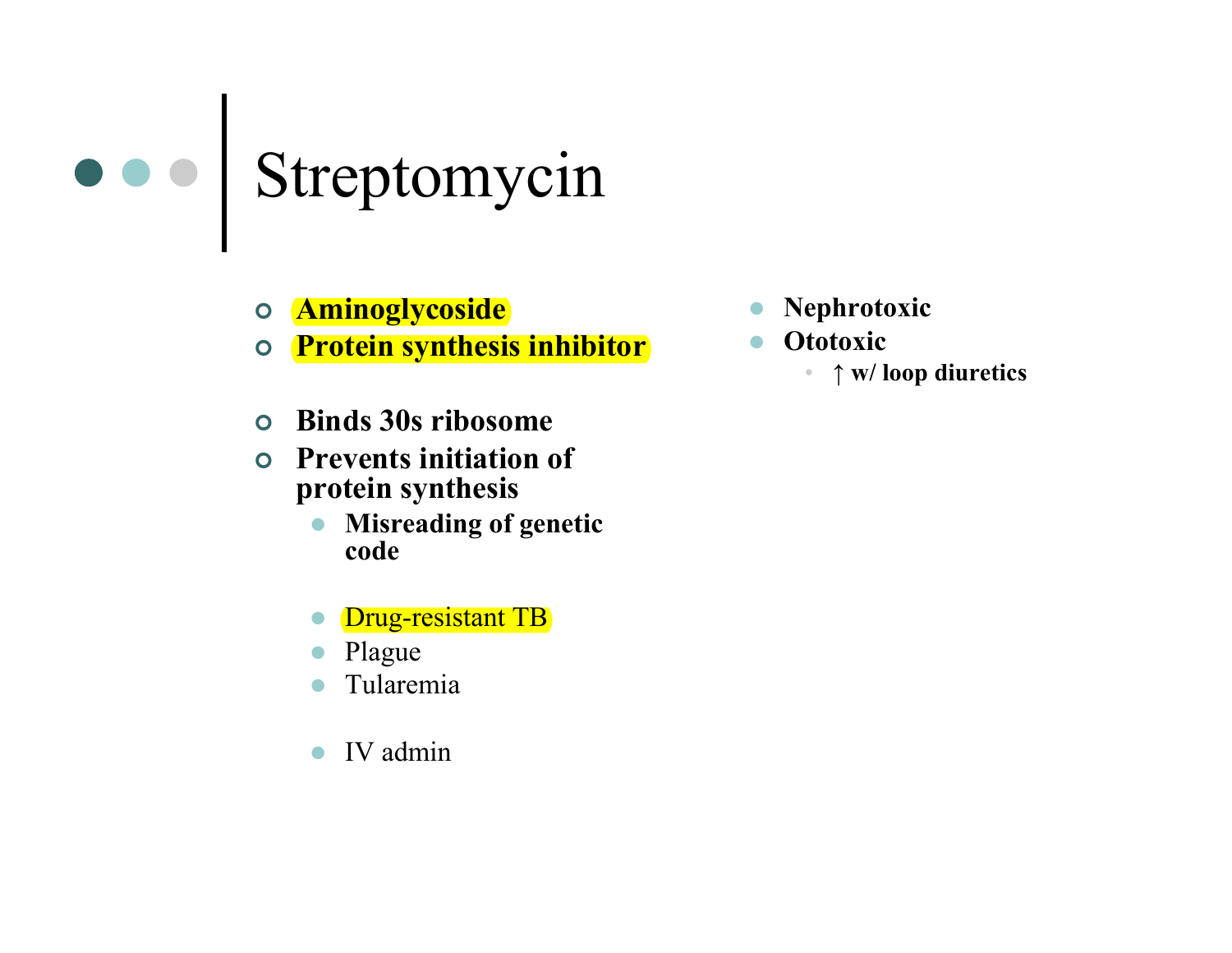

- o Antifungal
- Allylamine
- **o** Inhibits squalene oxygenase & formation of squalene epoxide during fungal membrane ergosterol synthesis
	- $\bullet$ **Topical** 
		- Tinea corporis, cruris,<br>
		pedis versicolor pedis, versicolor
	- Oral
		- Onychomycosis fungal<br>real infection nail infection
- $\bullet$ Itching
- $\bullet$ Rash
- $\bullet$ Diarrhea
- $\bullet$ Anorexia
- $\bullet$  Metabolism
	- Cimetidine inhibits<br>
	a Diferential induced •
	- Rifampin induce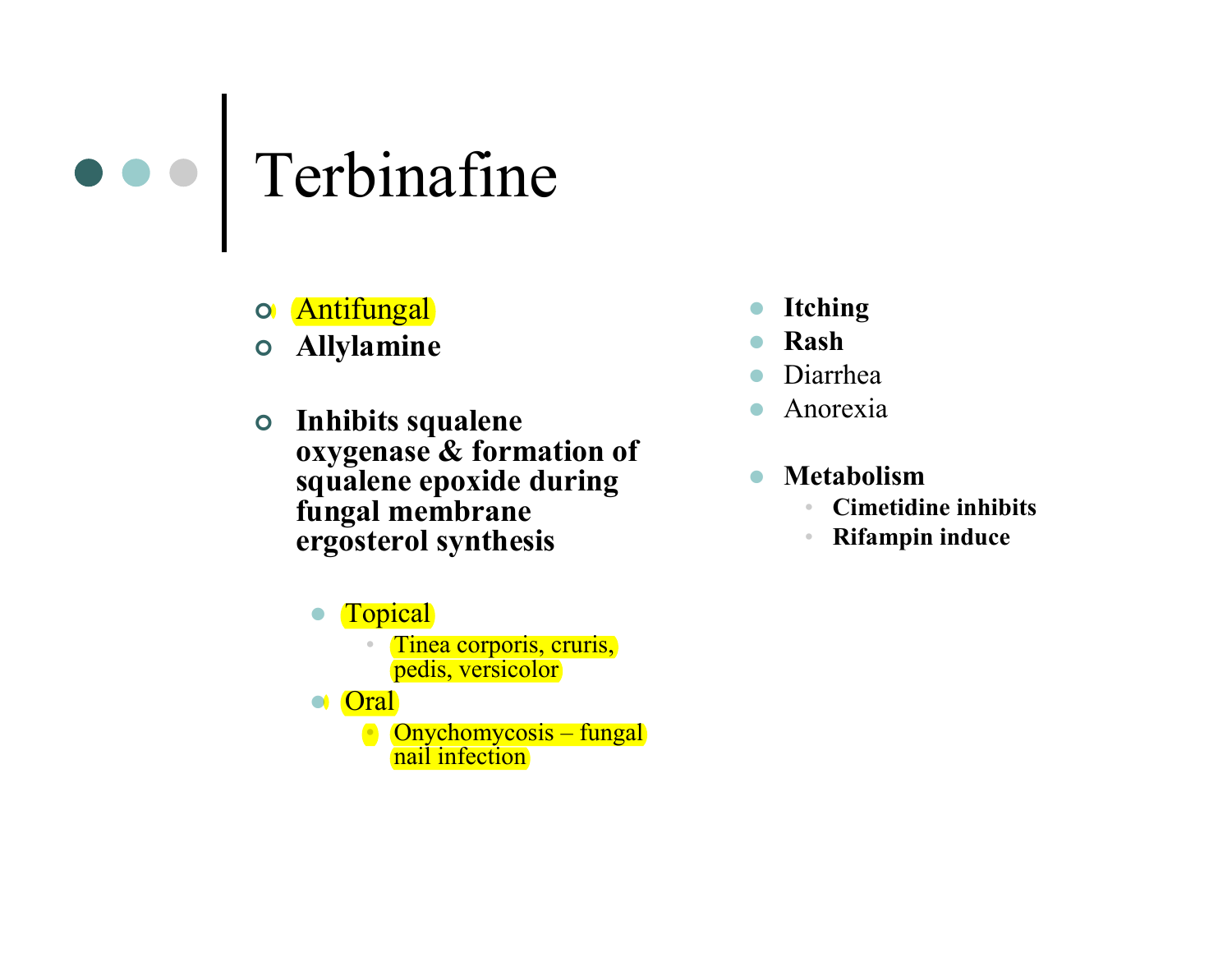

- Antiviral
- Thymidine analogue
- $\bullet$  Inhibits HSV DNA polymerase
	- $\bullet$ Herpetic keratitis
	- $\bullet$ Keratoconjunctivitis
	- $\bullet$ Topical ocular admin
- $\bullet$  Ocular irritation
	- Redness
	- •Itching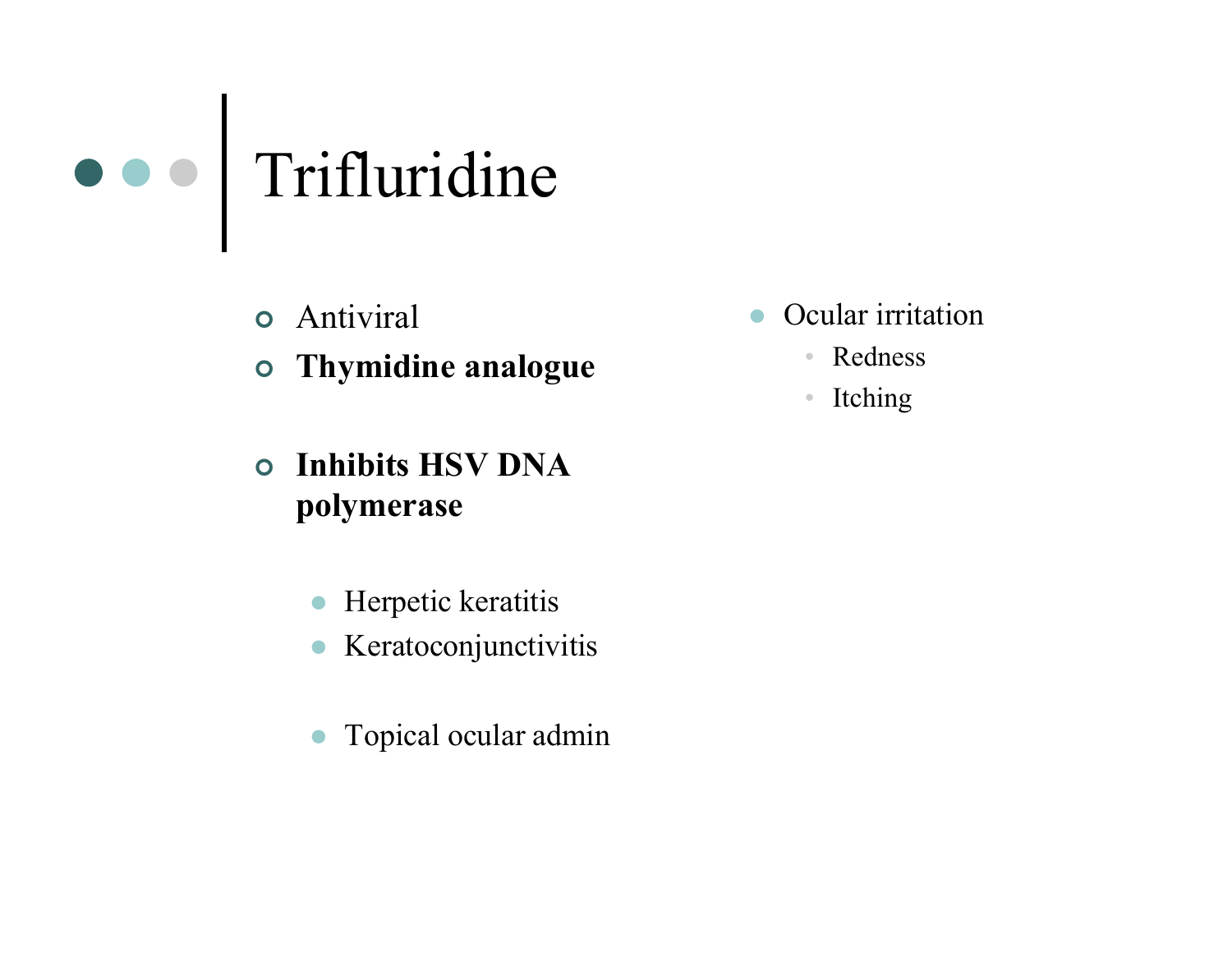#### Trimethoprimsulfamethoxazole

- o <mark>Antibacterial</mark>
- o <mark>Folate antagonist</mark>
- o <mark>Sulfamethoxazole</mark>
	- **Inhibits folate synthesis**
- o <mark>Trimethoprim</mark>
	- **Inhibits folate reduction**
	- UTI, traveler's diarrhea
	- $\bullet$ Shigella enteritis
	- $\bullet$  P. carinii & Nocardia pneumonia
- $\bullet$  N, V
- Rash  $\bullet$
- $\bullet$ Stevens-Johnson syn
- $\bullet$ Allergic rxn
- $\bullet$  Anemia
	- Hemolytic anemia
	- Megalobalstic anemia
- $\bullet$ Leukopenia
- $\bullet$ Thrombocytopenia
- $\bullet$ Crystalluria
- $\bullet$  Added folate deficiency w/ <sup>p</sup>henytoin or MTX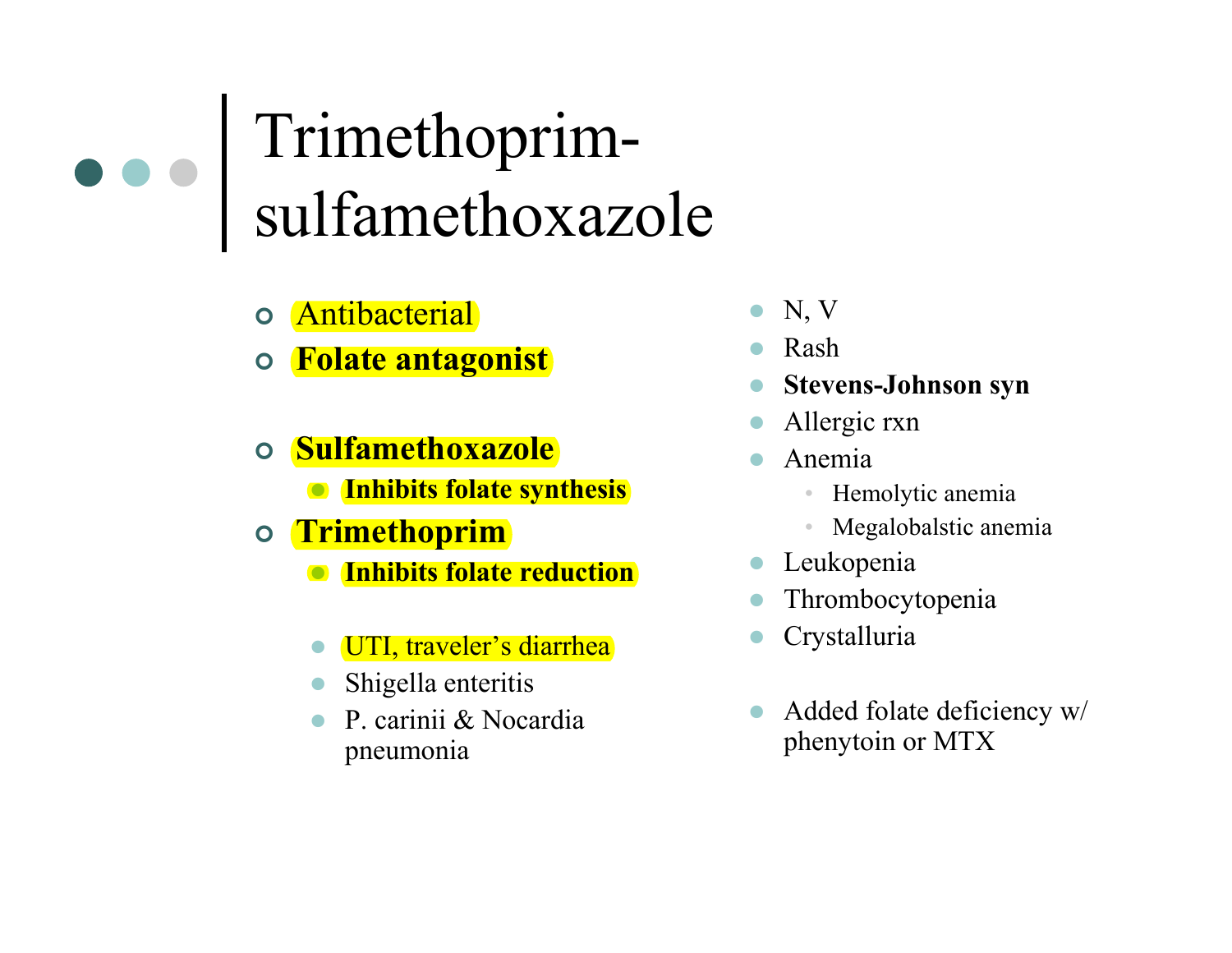

- o Glycopeptide ABX
- **Cell wall synthesis** inhibitor
- Binds D-alanyl-D-alanine portion of peptidoglycan
- o Prevents cross-linking of D-alanine & pentaglycine chain
	- $\bullet$  MRSA, penicillin-resistant enterococci, C. difficile
- Red man syn
	- Extensive rate of infusion
	- Erythematous rash on face & upper body
- Ototoxicity
	- •Vestibular & cochlear